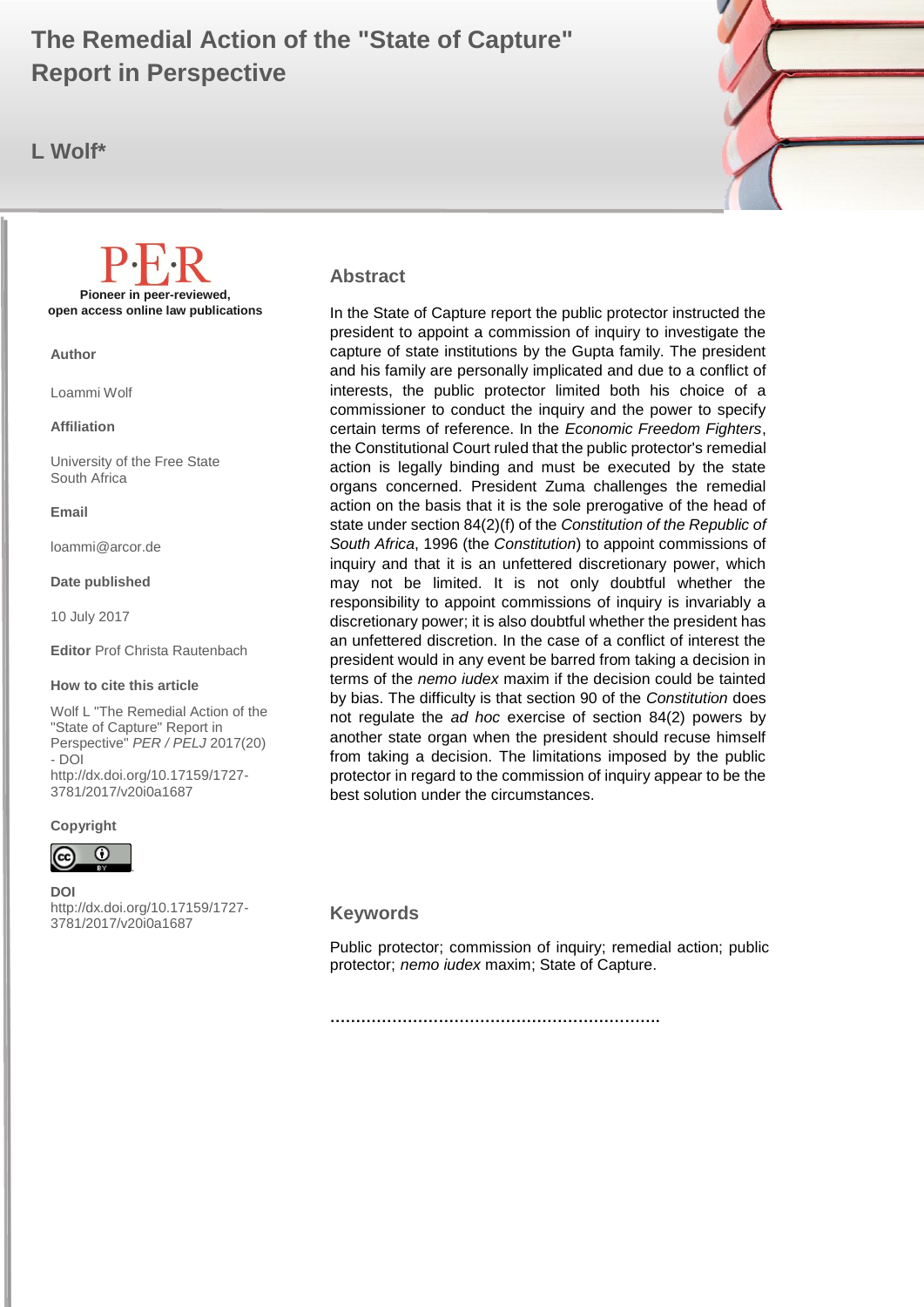# **1 Introductory comments**

President Zuma has challenged the validity of the remedial action that the former Public Protector, Advocate Madonsela, prescribed in her *State of Capture* report. The key issue is how to reconcile the powers of the public protector to take remedial action under section 182(1)(c) of the *Constitution of the Republic of South Africa*, 1996 (the *Constitution*) with the powers of the respective state organs that should execute the remedial action, *in casu*, the appointment of a commission of inquiry into the alleged capture of state institutions by the Gupta family. A second aspect is how best to avoid biased decisions by the president, since he is personally implicated. In terms of the *nemo iudex* maxim, a state official must recuse himself from taking decisions when a conflict of interest arises. The difficulty is that section 90 of the *Constitution* provides for other state organs to take over functions of the president as head of state only in an acting capacity and for a specified period, not on an *ad hoc* basis.

# **2 The** *State of Capture* **report in a nutshell**

Allegations of corruption, irregularity and personal enrichment are widespread and run deep: that is the over-riding message contained in the 350-plus pages of the *State of Capture* report. The report documents the involvement of the Gupta family in the appointment and dismissal of ministers and directors of state-owned enterprises (SOEs) resulting in the improper and corrupt award of state contracts and benefits to the Gupta family's business empire. Members of cabinet, a former cabinet minister and other persons testified that the Gupta family offered bribes and/or posts in exchange for certain benefits. The president and/or his family members were either present or facilitated the meetings. The evidence presented by the public protector is too extensive to set out all the details here.<sup>1</sup>

l Loammi Wolf. LLB (1981 UFS); LLM (1985 University of Virginia, USA); LLD (1988 Unisa); Diploma in German Taxation Law and Chartered Accountancy (1991 Frankfurt, Germany). The author runs the initiative Democracy for Peace and is a research fellow of the UFS Centre for Human Rights, University of the Free State. E-mail address: loammi@arcor.de

Public Protector 2016 http://www.pprotect.org/library/investigation\_report/2016-17/State\_Capture\_14October2016.pdf *(State of Capture Report)* 14-23, 45-283. The report referred to several instances where the Guptas tried to influence cabinet appointments or dismissals, *inter alia* that of former finance minister Nene, former deputy finance minister Jonas, and former public enterprises minister Hogan. Ms Mentor testified that the Guptas offered her Hogan's position in exchange for favours. The report chronicles how Molefe, a Gupta protégée, was first appointed as a CEO of Transnet and then moved to Eskom as CEO to do their bidding. He and the mineral resources minister, Zwane, exerted pressure to force Glencore Plc to sell its Optimum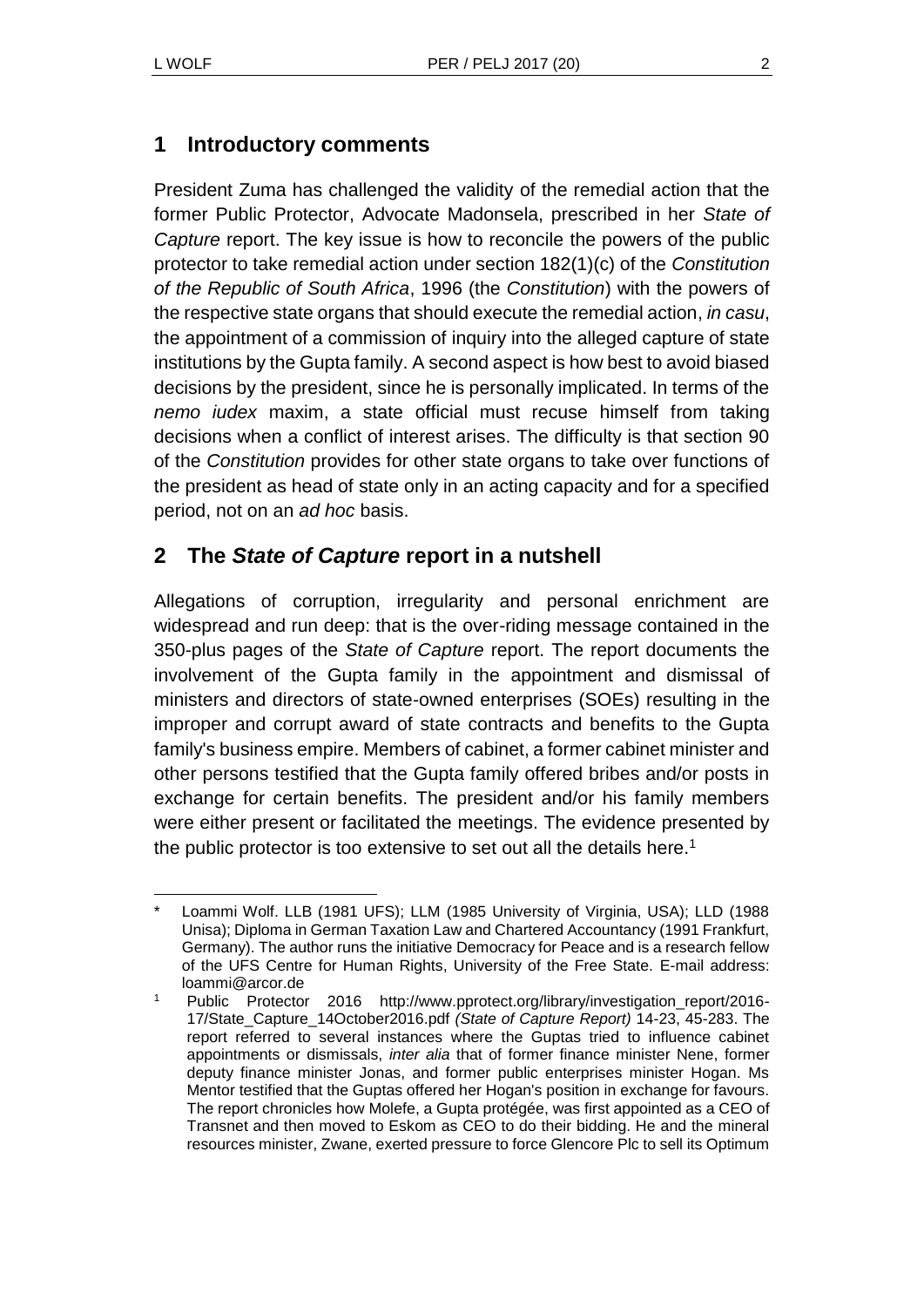$\overline{a}$ 

It appears that the *State of Capture* report was initially intended to be released as a preliminary report or as a report on the first phase of the investigation.<sup>2</sup> Two factors played a role in Madonsela's taking the decision to declare the report final and to sign it off on 14 October 2016. $3$  First, she had a specific time frame in which to report: the Executive Members' Ethics Act 82 of 1998 obliges her to investigate any alleged breach of the Executive Ethics Code and thereafter, within 30 days, to submit a report to either the President or the Premier, depending on the nature of the complaint.<sup>4</sup> Secondly, Advocate Mkhwebane, the incoming public protector, had made public announcements about why she thought that the state capture probe could not be a priority once she was in office.<sup>5</sup>

It appears that the legal advisors of the public protector thought that if she only presented findings, it would be difficult to take the report on review.<sup>6</sup> What was being produced was *prima facie* evidence of wrongdoing, and to review on that basis would be difficult. Due to time constraints, a lack of funds, and the legal manoeuvres of some of the implicated parties, including President Zuma, section 7(9) of the *Public Protector Act* 23 of 1994 could not be complied with.<sup>7</sup> This section allows those against whom adverse findings will be made the opportunity to respond to all the allegations. It also allows an implicated person or his or her legal representative, through the public protector, to question other witnesses, as determined by the public

<span id="page-2-0"></span>Coal operation to a company controlled by the Gupta family and the president's son Duduzane Zuma. The former deputy minister of finance, Jonas, testified that the Guptas offered him the post of finance minister and a bribe of R600 million provided that he would be co-operative and help them to attain their goal of increasing the amount of money they made from the state from R6 billion to R8 billion. He was expected to remove the director-general of the National Treasury and other key members of Executive Management.

<sup>2</sup> Marumoagae 2014 *De Rebus* 32 points out that there is no provision in the *Public Protector Act* 23 of 1994 that regulates the publication of preliminary findings.

<sup>3</sup> Gallens 2016 http://www.news24.com/SouthAfrica/News/madonsela-weighs-heroptions-over-state-capture-report-interdict-20161013.

<sup>4</sup> Section 3(2) of the *Executive Members' Ethics Act* 82 of 1998.

<sup>5</sup> Tmg Digital 2016 http://www.heraldlive.co.za/news/2016/10/06/new-public-protectorreveal-thulis-state-capture-probe-cant-priority. After she took office the investigation grinded to a halt, and even after the #GuptaLeaks event revealed the massive scale of wrongdoing, she did not pursue the matter with much enthusiasm.

<sup>6</sup> Vollgraaff et al 2016 http://www.fin24.com/Economy/madonselas-regret-i-shouldvebeen-harder-on-zuma-20161102-2.

Rabkin 2016 https://www.businesslive.co.za/bd/national/2016-10-26-state-capturereport-done-fairly. President Zuma claimed that he had not been given enough time to respond to the allegations and maintained he had been told he was implicated only on October 2, 2016. It has been meticulously documented that Zuma was in fact offered an opportunity to make representations several times from March 2016. He failed to respond to 42 questions posed by Madonsela that also involved his son Duduzane and used delaying tactics not to give evidence.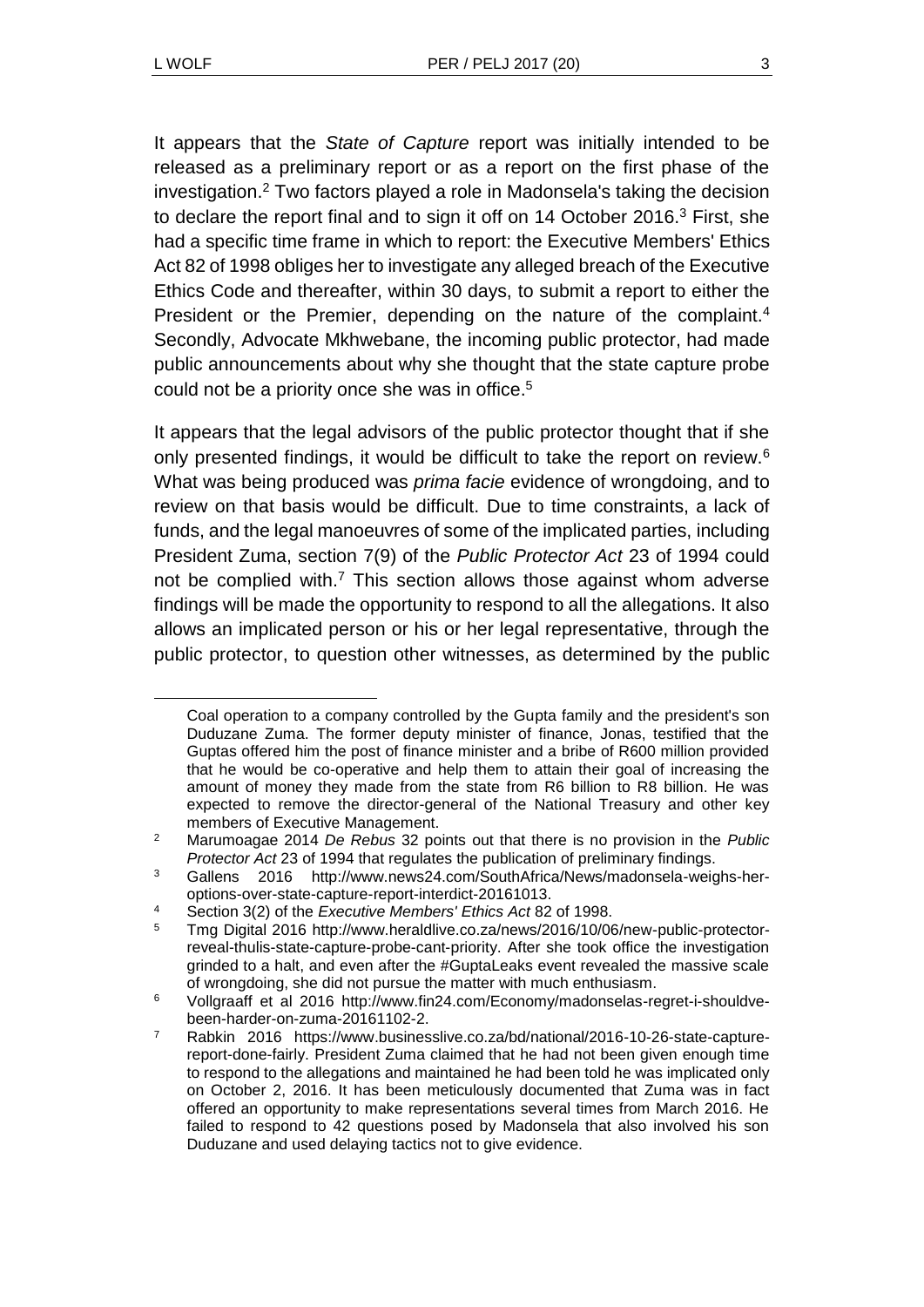protector.<sup>8</sup> If adverse findings therefore had been made against anyone without complying with section 7(9), a court may have been persuaded to review and set aside the report on the basis that the public protector had not complied with her legal duties in compiling the report. The fact that the report does not make findings against any implicated person may therefore make it more difficult to persuade a court that the report should be reviewed and set aside.<sup>9</sup> Madonsela admitted that the task to investigate the allegations of state capture was so huge that she could only scratch the surface.

On the eve of Madonsela's releasing the report, President Zuma applied for an urgent interdict to prevent the publication of the report. He wanted the investigation to be completed by Madonsela's successor, apparently in the hope that she would be less rigorous or might not pursue the probe any further.<sup>10</sup> However, during the hearing he withdrew the application. On November 2, 2016 the Pretoria High Court ordered the release of the report.<sup>11</sup>

A second report, published by academics in May 2017, documents how a Zuma-centred power-elite has managed to capture key state institutions to repurpose them in subverting the constitutional and legal framework. The report refers to it as a "silent coup" that created a mafia-like shadow state.<sup>12</sup> Corruption normally refers to a condition where public officials pursue private ends using public means. While corruption in the executive and public administration is wide-spread, state capture is a far greater systemic threat.

Hard on the heels of this report, an anonymous whistle-blower leaked between 100,000 and 200,000 emails from the Gupta network. The #GuptaLeaks indicate that the public protector's report revealed only the tip of the state capture iceberg. The emails show that the Gupta influence on

l <sup>8</sup> The *State of Capture Report* 13 lists the names of the persons to whom notices in terms of s 7(9) of the *Public Protector Act* were issued, *inter alia* Zuma, the Gupta brothers, and ministers Brown, van Rooyen and Zwane. All these notices were dispatched in October 2016.

<sup>9</sup> De Vos 2016 https://www.dailymaverick.co.za/opinionista/2016-11-03-can-zuma-usethe-law-to-avoid-the-consequences-of-madonselas-report/#.WVHwPOlpzyQ.

<sup>10</sup> Lowman 2016 http://www.biznews.com/leadership/2016/10/13/zumas-last-ditcheffort-to-silence-madonsela-on-state-capture.

<sup>11</sup> Evans 2016 http://www.news24.com/SouthAfrica/News/zuma-withdrawal-catchespublic-protectors-office-by-surprise-20161102; Nicolaides and Bateman 2016 http://ewn.co.za/2016/11/02/public-protector-ordered-to-release-state-capture-reportby-5pm-today.

<sup>12</sup> Swilling *et al* 2017 http://markswilling.co.za/wp-content/uploads/2017/05/25052017- Betrayal-of-the-Promise.pdf.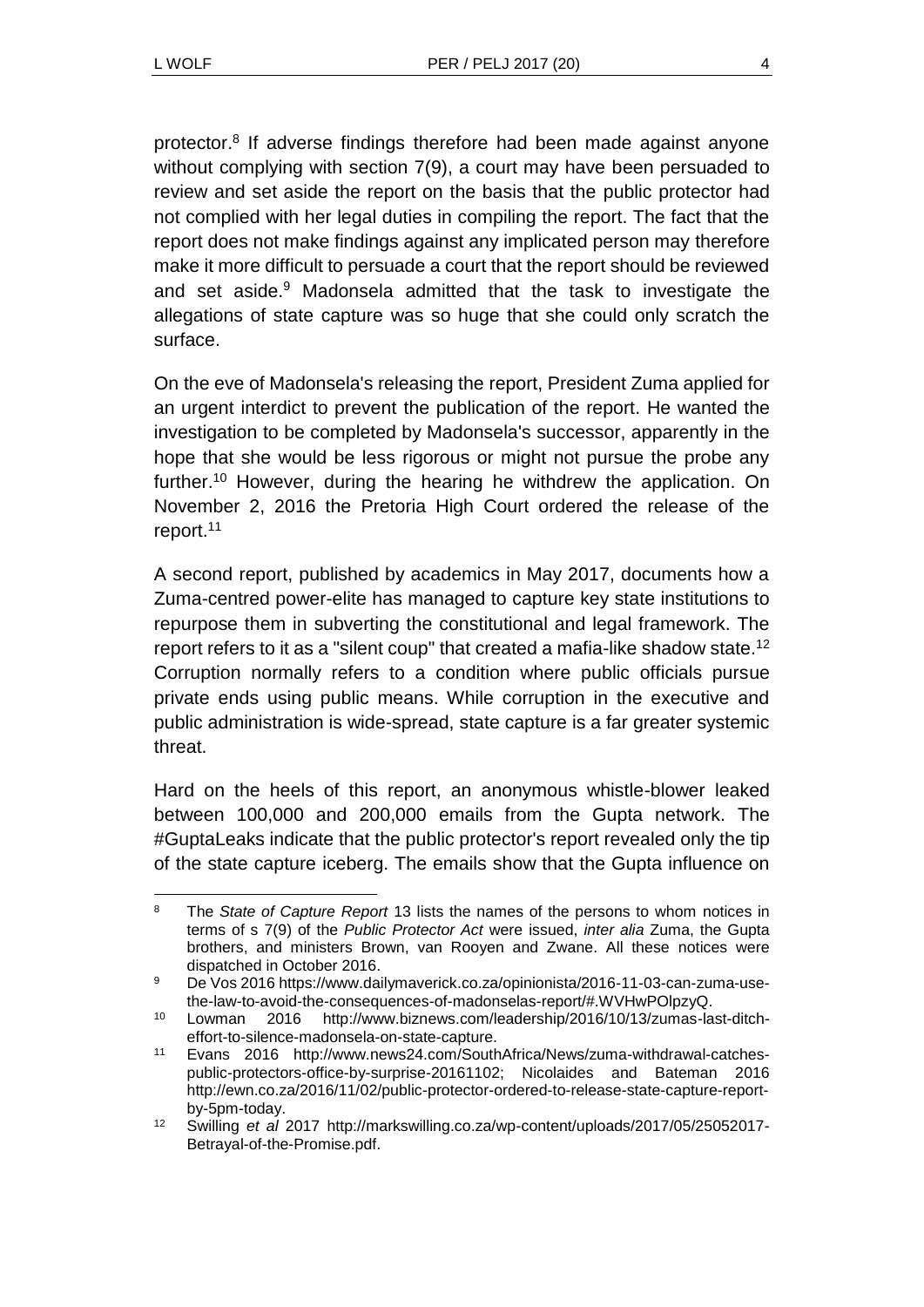cabinet and other appointments is far more extensive and has been operative since May 2009, ie from the beginning of the first Zuma presidency. The Guptas boasted that they had made Zuma's son Duduzane a billionaire. They had also bought Zuma a R331 million mansion and helped his son to buy an R18 million luxury apartment in Dubai. The kickbacks they have received from state contracts run into billions of rands.<sup>13</sup>

# **3 The remedial action**

The remedial action essentially entails that the public protector instructed the president to appoint, within 30 days, a commission of inquiry into "state capture". The public protector noted that the president has the power to appoint a commission of inquiry under section 84(2) of the *Constitution*. However, in the matter of the *Economic Freedom Fighters v Speaker of Parliament*, which concerned irregularities in the upgrades of the private residence of the president at Nkandla, he said that: "I could not have carried out the evaluation myself lest I be accused of being judge and jury in my own case".

Since the president is implicated in the state capture inquiry, Madonsela instructed that the chief justice should provide one name of a judge to the president to head the commission. The commission should be adequately funded by the treasury and be given powers of evidence collection that are no less than that of the public protector. The commission should complete its inquiry within 180 days and present the president with findings and recommendations. The president should submit a copy to parliament within 14 days of its release and inform parliament about his intentions regarding the implementation of the recommendations. The second aspect of the remedial action entails that parliament should review, within 180 days, the *Executive Members' Ethics Act* 82 of 1998 to provide better guidance regarding integrity, including the avoidance and management of conflict of interest. Finally, it was recommended that the National Prosecuting Authority (NPA) should investigate and prosecute possible breaches of the *Prevention and Combating of Corrupt Activities Act* 12 of 2004 and the *Public Finances Act* 44 of 1998.<sup>14</sup>

l 13 Most information is available on the amaBhungane databank under "#GuptaLeaks: all the latest on the Gupta-Zuma scandal" (amaBhungane Reporter 2016 http://amabhungane.co.za/article/2016-09-23-two-to-tango-the-story-of-zuma-andthe-guptas).

<sup>14</sup> *State of Capture Report* 24-26, 353-354.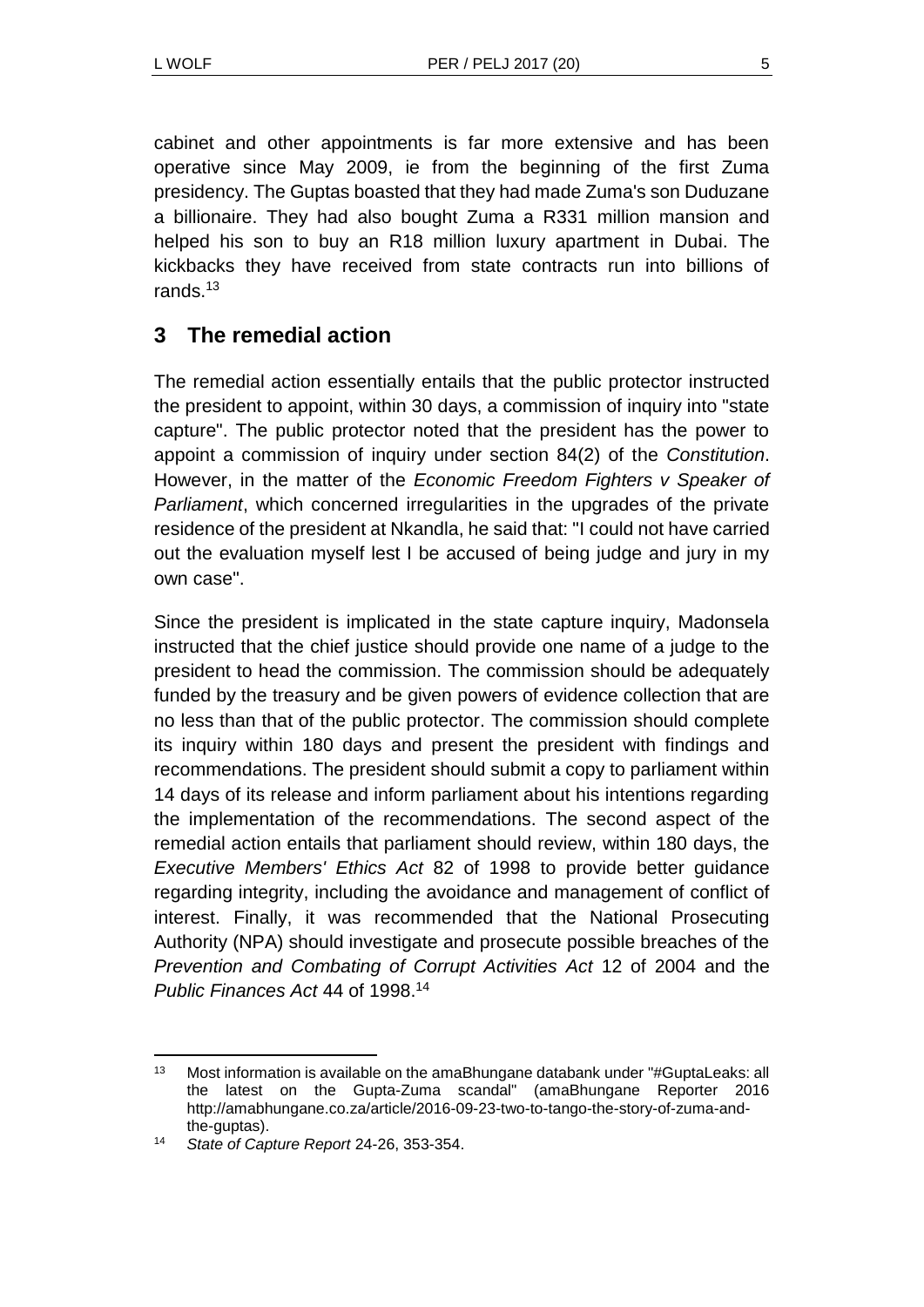In her report Madonsela stated that she had decided to direct that a judicial commission be set up to probe Zuma's relationship with the Guptas because the scope of the investigation was too extensive and had been hamstrung by an insufficiency of funds. At the outset of the investigation she had requested resources for a special investigation similar to a commission of inquiry overseen by the public protector. The justice department had made the funds available only in September and the allocated R1.5 million was completely insufficient.<sup>15</sup> The funds seem meagre indeed, compared to the R40 million, subsequently increased to R137 million, which the department of justice made available to the Seriti commission to conduct an inquiry of a similar scale. 16

The president was faced with the option of either complying with the remedial action within 30 days or challenging it. He opted for taking the remedial action on judicial review and launched an action in the Pretoria High Court to set the remedial action aside. He reportedly argues that the remedial action is unconstitutional and that the matter should be sent back to the new public protector for further investigation.<sup>17</sup>

The question is whether the president launched the action in the right jurisdiction. In a press statement issued by the presidency on 26 May 2017, he stated that the review challenge is aimed at clarifying and strengthening constitutional jurisprudence "on the roles of the Executive, the Judiciary and Chapter 9 institutions".<sup>18</sup> The challenge therefore clearly entails a dispute about the demarcation of the powers of state organs, more specifically the head of state and the public protector, which falls in the exclusive jurisdiction of the Constitutional Court.<sup>19</sup>

# **4 The nature and scope of remedial action under section 182(1)(c)**

 $\overline{a}$ <sup>15</sup> *State of Capture Report* 353.

<sup>16</sup> Department of Justice and Constitutional Development 2013 http://www.justice.gov.za/m\_statements/2013/20130822-comms-funding.html; Heard 2016 http://city-press.news24.com/News/the-r137m-price-tag-for-whitewash-armsdeal-report-20160524.

<sup>17</sup> Quintal 2016 https://www.businesslive.co.za/bd/national/2016-11-25-zuma-to-takemadonselas-state-capture-report-to-court.

<sup>18</sup> Presidency 2017 http://www.psppd.org.za/press-statements/president-zuma-notopposed-establishing-commission-inquiry-%E2%80%9Cstate-capture%E2%80%9D.

<sup>19</sup> Section 167(4)(a) of the *Constitution*. The offices of the head of state and the public protector both fall within the scope of the definition of "state organs" in terms of s 239 para (b)(i) of the *Constitution*.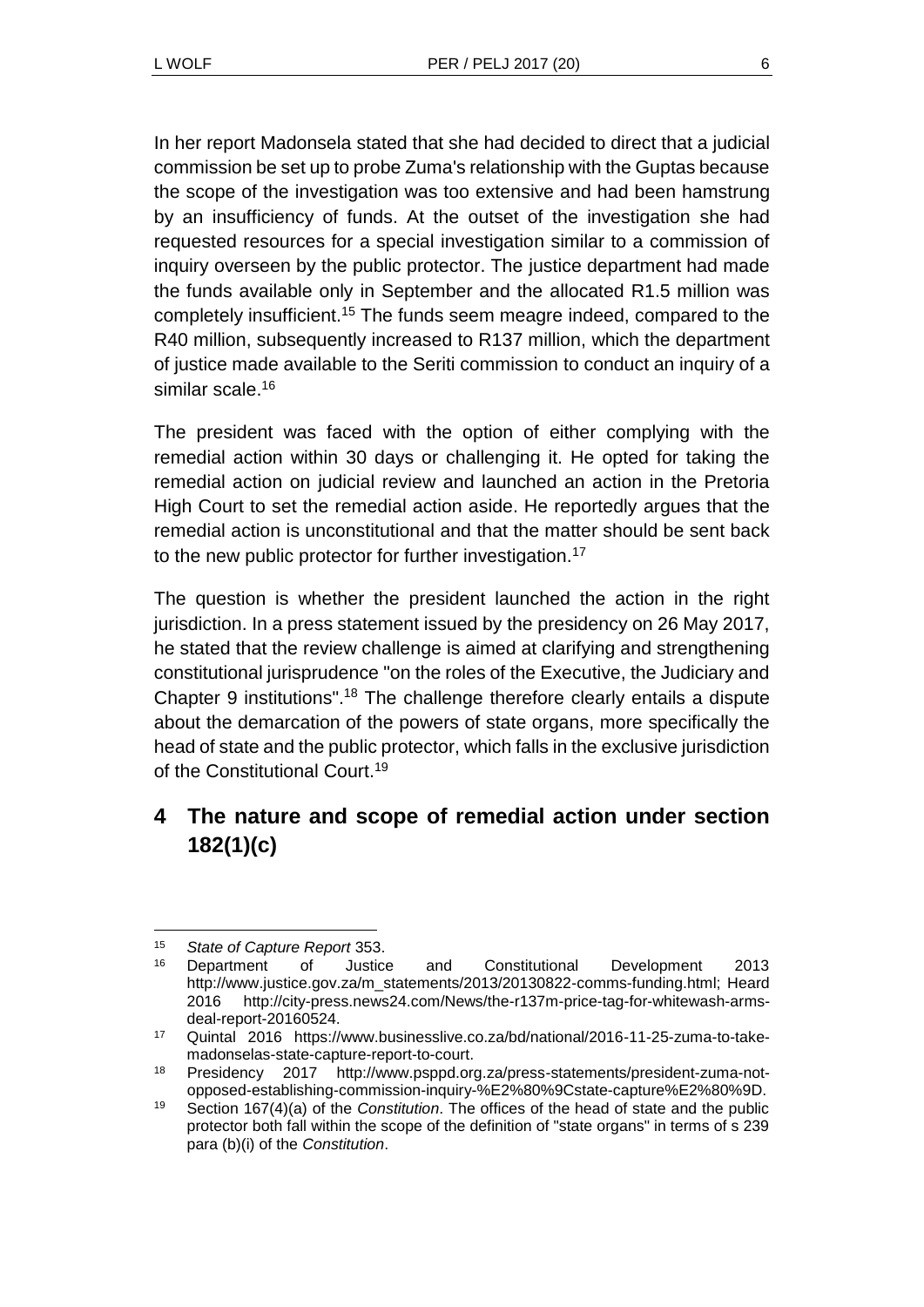The Chapter 9 institutions were created to strengthen democracy and accountability. They are independent but accountable to the National Assembly.<sup>20</sup> On the one hand, the institutions therefore have to act as watchdogs, holding state organs (including legislative and executive bodies) accountable, and on the other, they are accountable to the Assembly.<sup>21</sup> To ensure their independence, the institutions must be sufficiently funded.

Corder *et al* noted that some Chapter 9 institutions must be seen as complementary to Parliament's own oversight functions. They aid and support Parliament by providing it with information. With the complex nature of modern government, members of parliament often do not have the time and resources to investigate in depth, or because of party discipline do not have the political independence that is required to arrive at an impartial decision on a complaint. Hence, state institutions supporting constitutional democracy have been created to assist Parliament in its traditional functions.<sup>22</sup> This is certainly true for the office of the public protector.

The public protector has been vested with constitutional powers to investigate any conduct in state affairs, or in the public administration in any sphere of government, that is alleged or suspected to be improper or to result in any impropriety or prejudice. $2<sup>3</sup>$  The public protector may not investigate court decisions. <sup>24</sup> Implicit in that is that criminal investigations and prosecutions by the National Prosecuting Authority are *sub judice* and may also not be investigated. They fall in the exclusive competence of the prosecuting authority as part of the administration of justice. <sup>25</sup> There had been difficulties in the past where a public protector exceeded the scope of his powers in this regard.<sup>26</sup>

l <sup>20</sup> Section 181(2) and (5) of the *Constitution*.

<sup>&</sup>lt;sup>21</sup> De Vos "Role of Chapter 9 Institutions" 163.<br><sup>22</sup> Corder Lagwarth and Soltau

<sup>22</sup> Corder, Jagwanth and Soltau 1999 http://www.casac.org.za/wpcontent/uploads/2015/07/Report-on-Parliamentary-Oversight-and-Accountability.pdf para 7.1.2.

<sup>23</sup> Section 182(1)(a) of the *Constitution*.

<sup>24</sup> Section 182(3) of the *Constitution*.

<sup>25</sup> Section 179(2) and (4) of the *Constitution*.

<sup>26</sup> Public Protector 2005 http://www.gov.za/sites/www.gov.za/files/public\_ protector\_0405.pdf (*Mushwana Report*) 31-34. Deputy President Zuma laid a complaint with the public protector in connection with a criminal investigation conducted against him relating to allegations of corruption in the arms deal in May 2004. The erstwhile public protector, Mushwana, found that the NPA had violated Zuma's rights to human dignity. The NPA objected in no unclear terms to the report, since the investigation of a *sub judice* matter did not fall within the scope of powers of the public prosecutor. See Monare 2006 http://www.iol.co.za /news/south-africa/npa-questions-mushwanas-ambit-on-zuma-report-291587.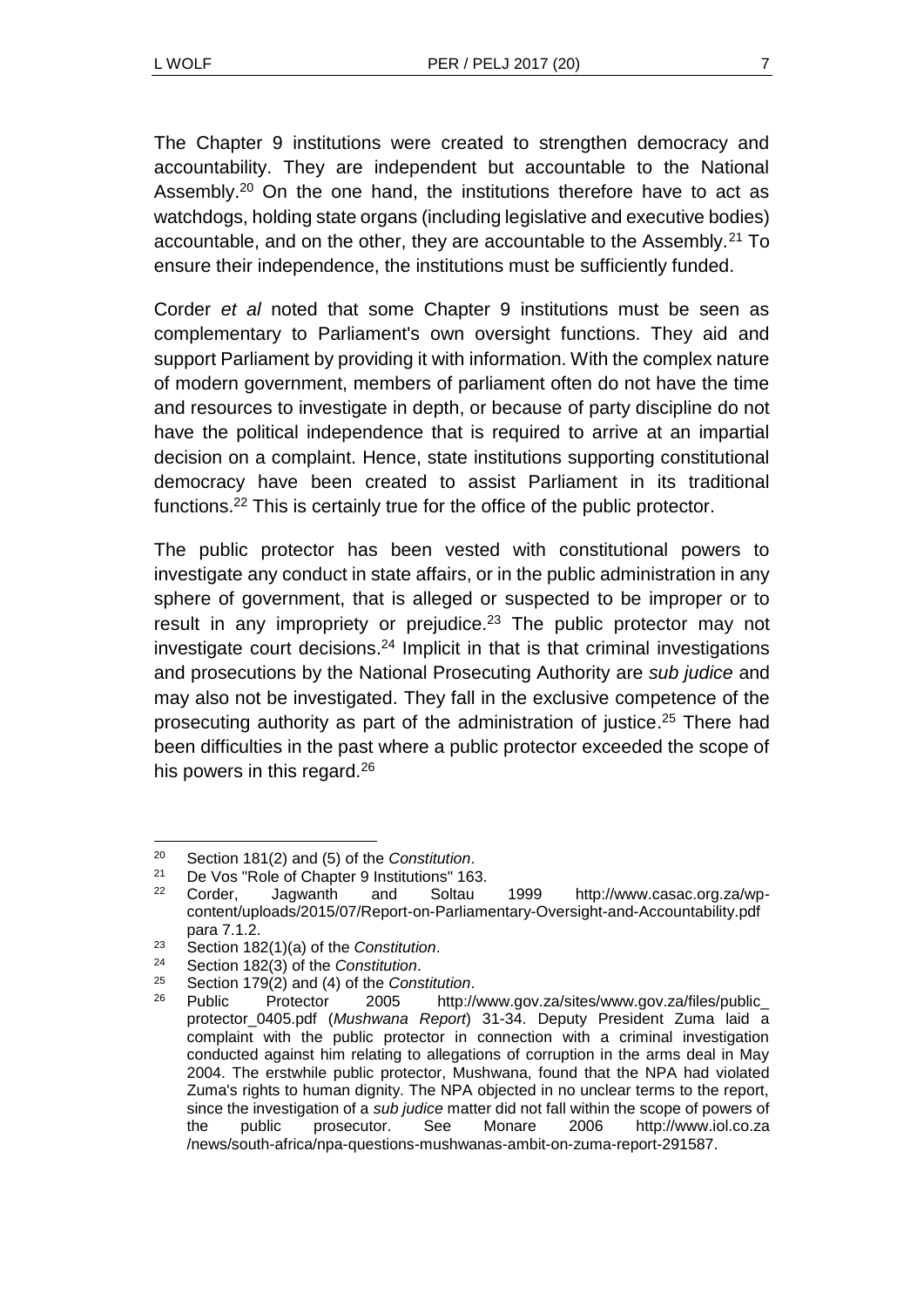There are no explicit limits to the kind of remedial action that could be ordered except that it must be "appropriate". As set out above, the remedial action of the public protector in the *State of Capture* report involved instructions to three different state organs: the president was tasked with appointing a judicial commission of inquiry, the Assembly with reviewing the *Executive Members' Ethics Act* to provide better guidance regarding integrity, including the avoidance and management of conflicts of interest, and the prosecuting authority with investigating and prosecuting possible breaches of criminal law. This does not imply that the public prosecutor is usurping their powers, because they must still take the remedial action by themselves.

In *Economic Freedom Fighters (EFF) v Speaker of the National Assembly*, the Constitutional Court ruled that section 182(1)(c) spells out that the public protector's power "to take appropriate remedial action" is legally binding and not merely a recommendation that can be ignored, nilly willy.<sup>27</sup> In the *Secure in Comfort* report the public protector instructed President Zuma to pay back a reasonable portion of the non-security upgrades to his private residence in rural KwaZulu-Natal, which instruction with the approval of the National Assembly, he did not comply with.<sup>28</sup> The Constitutional Court did not mince its words about that:<sup>29</sup>

Complaints are lodged with the Public Protector *to cure incidents of impropriety, prejudice, unlawful enrichment or corruption in government circles*. This is done not only to observe the constitutional values and principles necessary to ensure that the 'efficient, economic and effective use of resources [is] promoted', that accountability finds expression, but also that *high standards of professional ethics are promoted and maintained*. To achieve this requires a difference-making and responsive remedial action. Besides, one cannot really talk about remedial action unless a remedy in the true sense is provided to address a complaint in a meaningful way.

The court held that the National Assembly had a constitutional duty to scrutinize the president's conduct reported to it by the public protector, and was duty-bound to hold the president accountable in terms of section 55 by facilitating and ensuring compliance with the decision of the public protector.<sup>30</sup> Although the National Assembly was permitted to scrutinize the report of the public protector to determine the correctness of the report with

l

<sup>27</sup> *Economic Freedom Fighters v Speaker of the National Assembly; Democratic Alliance v Speaker of the National Assembly* 2016 3 SA 580 (CC) (hereafter *EFF v Speaker*) paras 50-52, 65, 72–79.

<sup>28</sup> *Secure in Comfort* Report paras 10.10.1.5–6*.*

<sup>29</sup> *EFF v Speaker* para 65 (emphasis supplied).

<sup>30</sup> *EFF v Speaker* para 97.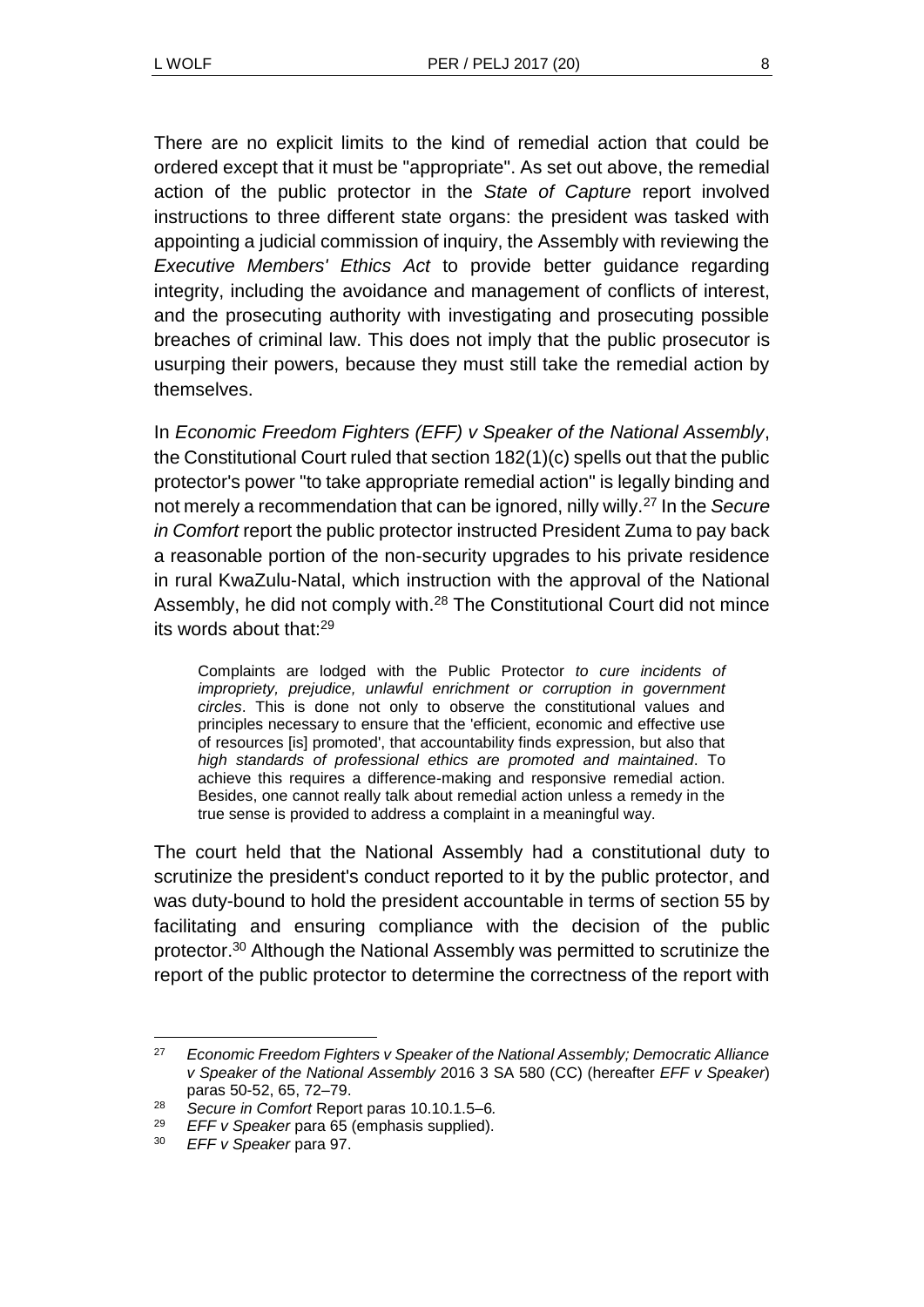<span id="page-8-0"></span>

a view to having the report reviewed by a court,  $31$  it was not permitted to substitute the report with its own findings.<sup>32</sup>

The Court made clear that remedial action ordered by the public protector has to be executed by the relevant state organs in terms of the constitutional powers allocated to them. This implies that the public protector's powers under section 182 of the *Constitution* must be interpreted in a way that would harmonise her powers with the powers of other state organs. In *Matatiele* the Constitutional Court emphasised that the provisions of the *Constitution* must be construed purposively and should not be interpreted in isolation.<sup>33</sup>

One can therefore make a strong case that just as the Assembly was obliged to hold the president accountable in terms of the powers under section 55 of the *Constitution*, the prosecuting authority should be notified when in the opinion of the public protector the facts of an investigation disclose the commission of an offence. In fact, the *Public Protector Act* obliges the public protector to do so.<sup>34</sup> Despite criminal charges having been laid, not much has come of these "state capture" investigations. This is partly due to the *de facto* executive control of the prosecuting authority, and partly to the unclarified constitutional status of the prosecuting authority in relation to its functional and structural independence from the executive.<sup>35</sup>

l <sup>31</sup> *EFF v Speaker* paras 85–87.

<sup>32</sup> In *EFF v Speaker* paras 98–99 the court held: "[T]here was everything wrong with the National Assembly stepping into the shoes of the Public Protector, by passing a resolution that purported effectively to nullify the findings made and remedial action taken by the Public Protector and replacing them with its own findings and 'remedial action'. This, the rule of law is dead against. *It is another way of taking the law into one's hands and thus constitutes self-help* … By passing that resolution the National Assembly *effectively flouted its obligations*. Neither the President nor the National Assembly was entitled to respond to the binding remedial action taken by the Public Protector as if it is of no force or effect or has been set aside through a proper judicial process. The ineluctable conclusion is therefore that the National Assembly's resolution based on the minister's findings *exonerating the President from liability is inconsistent with the Constitution and unlawful*." (Emphasis supplied.)

<sup>33</sup> In *Matatiele Municipality v President of the RSA* 2007 6 SA 477 (CC) para 36, Ngcobo J quoted a judgment of the German Federal Constitutional Court (BVerfGE 1, 14) and held that: "Our Constitution embodies the basic and fundamental objectives of our constitutional democracy. Like the German Constitution, it "has an inner unity, and the meaning of any one part is linked to that of other provisions. Taken as a unit [our] Constitution reflects certain overarching principles and fundamental decisions to which individual provisions are subordinate". Individual provisions of the Constitution cannot therefore be considered and construed in isolation. Constitutional provisions must be construed purposively and in the light of the Constitution as a whole".

<sup>34</sup> Section 6(4)(c)(i) of the *Public Protector Act* 23 of 1994.

<sup>&</sup>lt;sup>35</sup> The difficulties currently being experienced in containing corruption in the public administration can be attributed to the dissolution of the prosecuting authority's own independent forensic unit (the "Scorpions") and to the fact that the executive subjects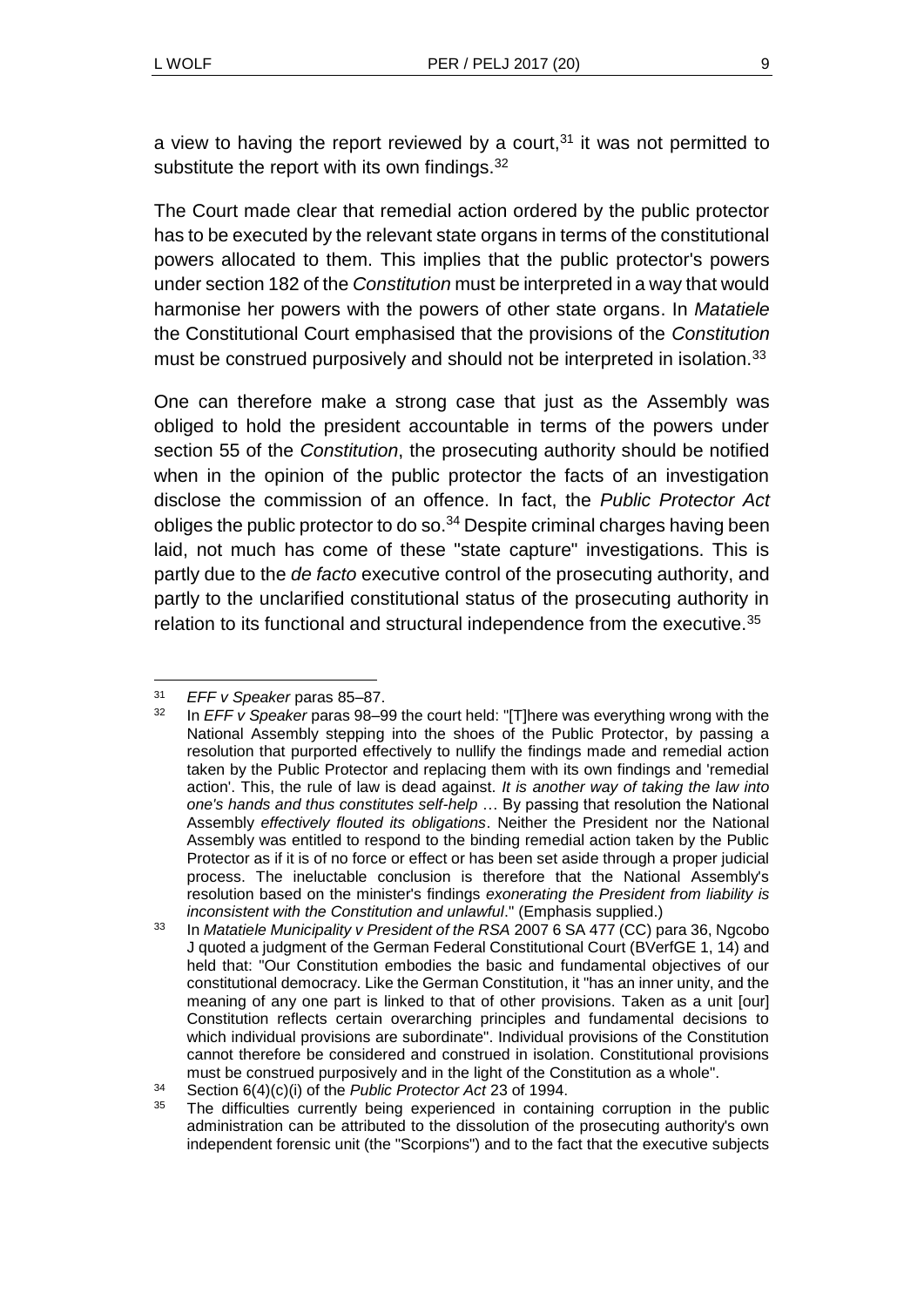Similarly, one can argue that when the public protector notices that a particular investigation is too extensive and would need substantial funding, she could require that the head of state should appoint a commission with sufficient funding to conduct an in-depth inquiry. In terms of the powers conferred upon the public protector under section 6(4)(c)(ii) of the *Public Protector Act*, Madonsela had the competence, at any time prior to, during or after the investigation, if she deemed it advisable to do so, to refer the matter to an appropriate public body to make an appropriate recommendation regarding the redress of the prejudice resulting therefrom or to make any other appropriate recommendation he or she deemed expedient. A judicial commission of inquiry into executive malfeasance would be an appropriate public body *in casu*. It therefore seems that Madonsela acted within the limits of her constitutional and statutory powers. It is not for the president to determine what remedial action is or is not appropriate.

There have been difficulties in the past in ensuring the independence of Chapter 9 institutions insofar as they should be sufficiently funded.<sup>36</sup> One difficulty is that their budgets are not allocated by Parliament or directly by the treasury but by government departments.<sup>37</sup> The justice department handles the budget of the public protector, and as we have seen in the case of the "state capture" investigation, the extra funding that was requested was allocated only after a long delay and was completely insufficient. This certainly hampered the capacity of the public protector to conduct the investigation as extensively as she would have liked to within the available timeframe.

Dube rightly argues that given the time frames and sheer volume of the investigations to be conducted, there has been insufficient time to make

<sup>36</sup> *Independent Electoral Commission v Langeberg Municipality* 2001 9 BCLR 883 (CC).

prosecutors to undue control. The executive cannot give orders to prosecutors – neither in a Westminster system, nor in a constitutional state. In the Westminster system, prosecutors are functionally independent from the executive and cabinet ministers must abide by the doctrine of independent aloofness. In a constitutional state, prosecutors are both functionally and structurally independent from the executive. See Wolf 2015 *Administratio Publica* 32-35. The nature of their powers is not executive and they are not constitutionally mandated to take administrative action. That falls in the exclusive domain of the executive (s 85(2)(a) of the *Constitution*). Prosecutors enforce criminal law, and that falls in the domain of the administration of justice. See Wolf 2011 *TSAR* 703-729. Thus, they are grouped together with the judiciary as a second organ in the third branch of state power (the judicature), which is responsible for the administration of justice under Chapter 8 of the *Constitution*. See Wolf 2015 *Administratio Publica* 36-49. The status of the prosecuting authority and nature of its powers are in urgent need of clarification by the Constitutional Court.

<sup>37</sup> De Vos "Role of Chapter 9 Institutions" 166-168.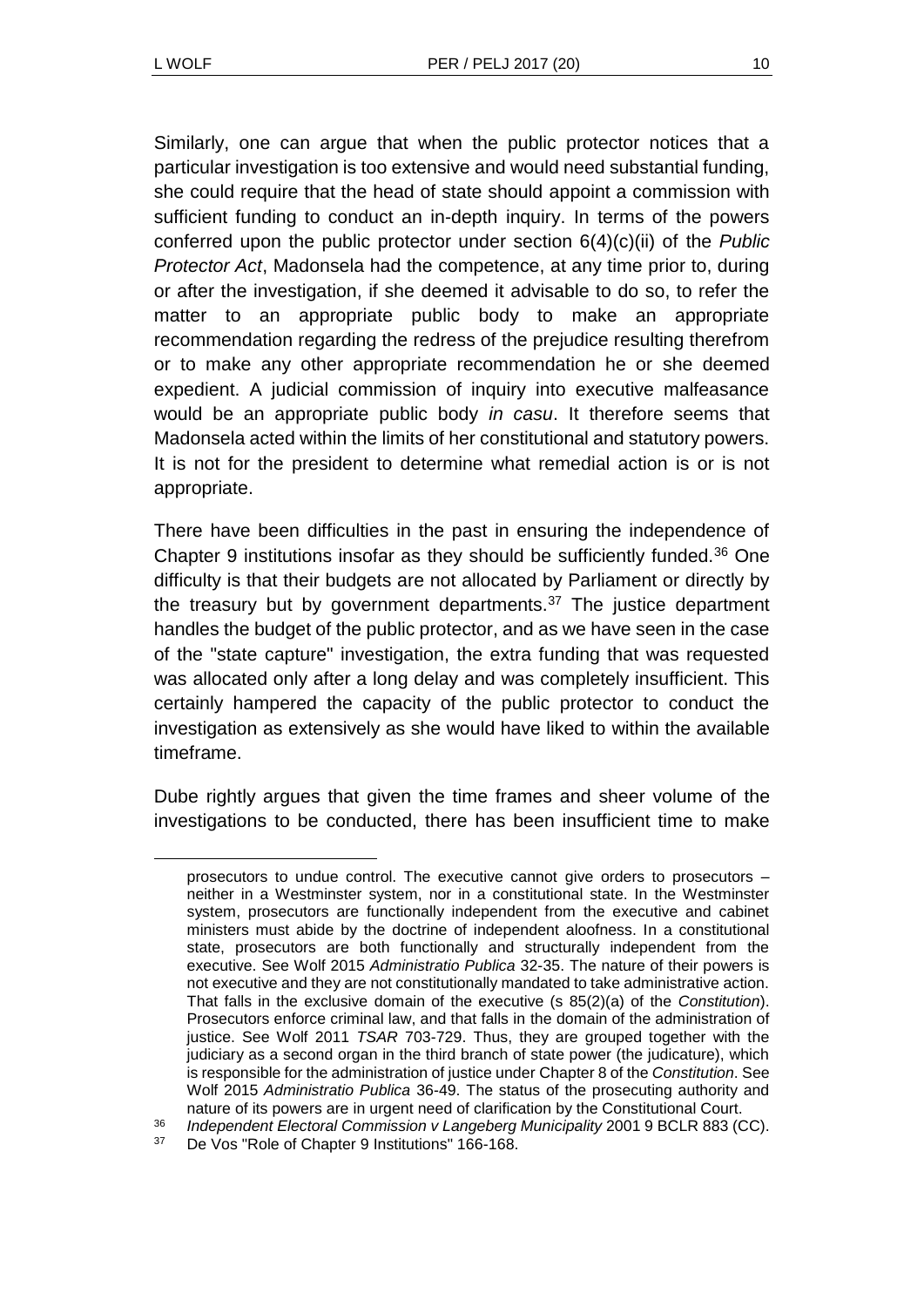binding remedial findings which would have withstood the scrutiny of the courts. The *State of Capture* report therefore does not make specific findings but rather recommends the appointment of a commission of inquiry that is properly funded. The commission of inquiry would then be a judicial fact-finding mission of a very high level of competency, based on the *State of Capture* report's *prima facie* assessments. Given further the circumstances in which the *State of Capture* report was compiled, there is a need for the commission of inquiry to bring to finality the investigations conducted by the erstwhile public protector. It is well known that her term of office ended on 14 October 2016 and that she was bound by the time-frame of the *Executive Members' Ethics Act*. <sup>38</sup> In the light of the Constitutional Court's views on the public protector's powers, the President would probably have to show why, given the *State of Capture* report, it is not rational to appoint a commission of inquiry.

There are certainly implicit constitutional limits to the kind of remedial action that can be ordered. The remedial action directed at the National Assembly in the *State of Capture* report, compared to the remedial action ordered by Madonsela's successor in the *Bankorp* matter, illustrates the point. Madonsela noted shortcomings in the *Executive Members' Ethics Act,* which made it difficult for the public protector to exercise her powers, and requested a review of the Act to provide better guidance regarding integrity, including the avoidance and management of conflict of interests. This falls within the constitutional scope of the powers of Chapter 9 institutions, insofar as section 181(3) of the *Constitution* obliges other state organs to assist them "through legislative and other measures" to ensure the impartiality and effectiveness of the exercise of their functions. Madonsela was careful not to instruct Parliament to amend the Act.

Mkhwebane, however, told the Chairperson of the Portfolio Committee on Justice and Correctional Services of the National Assembly that he or she "*must* initiate a process that *will* result in the amendment of section 224 of the Constitution". <sup>39</sup> In other words, she invoked remedial powers of the public protector to enforce a constitutional amendment of the powers of the Reserve Bank.<sup>40</sup> The primary task of the latter is to manage currency

l

<sup>38</sup> Dube 2016 http://www.politicsweb.co.za/news-and-analysis/did-the-state-of-capturereport-usurp-the-presiden.

<sup>39</sup> Para 7.2.1. of the *Bankorp Report* (Public Protector 2017 http://www.pprotect.org/ library/investigation\_report/2016- 17/Report%208%20of%202017&2018%20Public%20Protector%20South%20Africa. pdf.

<sup>40</sup> Sections 224(1) and 225 of the *Constitution*.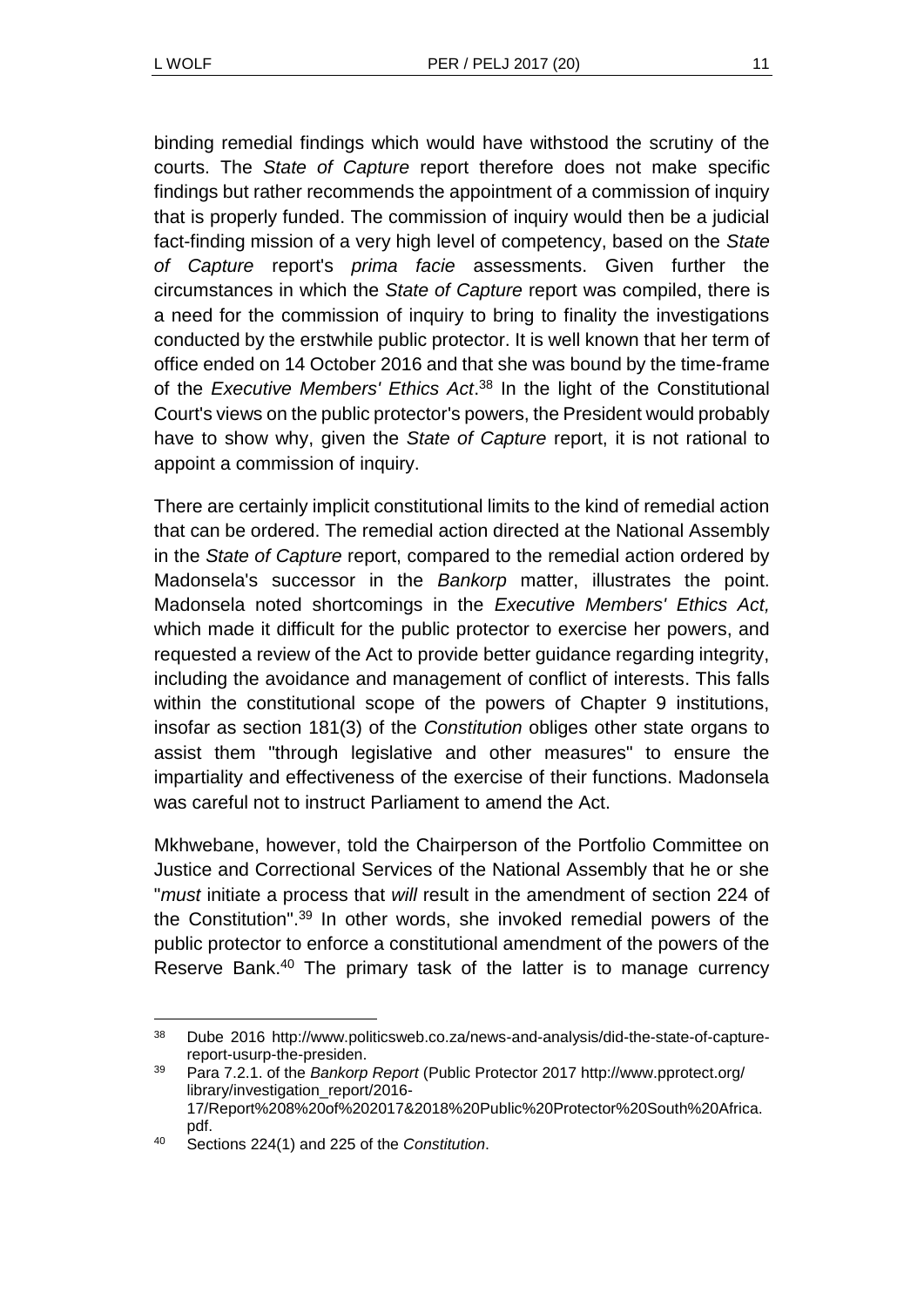stability in the interest of balanced and sustainable economic growth and to function as a lender of last resort, which task she ordered to be amended so that the Reserve Bank would be a state bank that nationalises the currency to create money. The audacity of the remedial action leaves one speechless. It reflects a gross misconception of the powers of the public protector. A constitutional amendment is a very serious matter and must be well considered. The *Constitution* has therefore conferred the sole prerogative to amend the *Constitution* upon the National Assembly, and the latter must adhere to the extraordinary procedures prescribed by section 74. It does not fall within the scope of the Chapter 9 institutions to order a constitutional amendment: they are "subject to the Constitution and the law".<sup>41</sup> Mkhwebane therefore has to operate within the framework of the *Constitution* as it is.<sup>42</sup> There are other disturbing aspects of the remedial action she ordered, which reveals a serious lack of understanding of the law.<sup>43</sup> It certainly makes her fitness for the office questionable.

# **5 The responsibility for appointing commissions**

Two issues are relevant in the context of the president's challenge of the remedial action: the first is whether the responsibility of the head of state to appoint commissions of inquiry is invariably a discretionary power, and

l

<sup>41</sup> Section 181(2) of the *Constitution*.

<sup>42</sup> De Vos 2016 https://www.dailymaverick.co.za/opinionista/2016-11-03-can-zuma-usethe-law-to-avoid-the-consequences-of-madonselas-report/#.WVHwPOlpzyQ.

<sup>43</sup> She ordered the Special Investigation Unit (SIU) to approach President Zuma to reopen the recovery of interest, following the financial assistance of the Reserve Bank to the banking group Bankorp over the period 1985 to 1995 as recommended by the CIEX report (1997). In 2000 a panel of experts lead by Judge Dennis Davis found that the Reserve Bank acted *ultra vires*, but that it was not feasible to pursue the matter due to difficulties pertaining to the quantification of the alleged enrichment of the legal successors of the Bankorp group and the identity of the beneficiaries. The Mbeki government followed the panel's advice. The complaint about the government's failure to implement the recommendations of the CIEX report was lodged only in 2010. In terms of s 6(9) of the *Public Protector Act*, the public protector was barred from investigating the compliant, since it was not reported within two years. Any claims to recover the debt have also prescribed, which makes the remedial action even more irrational.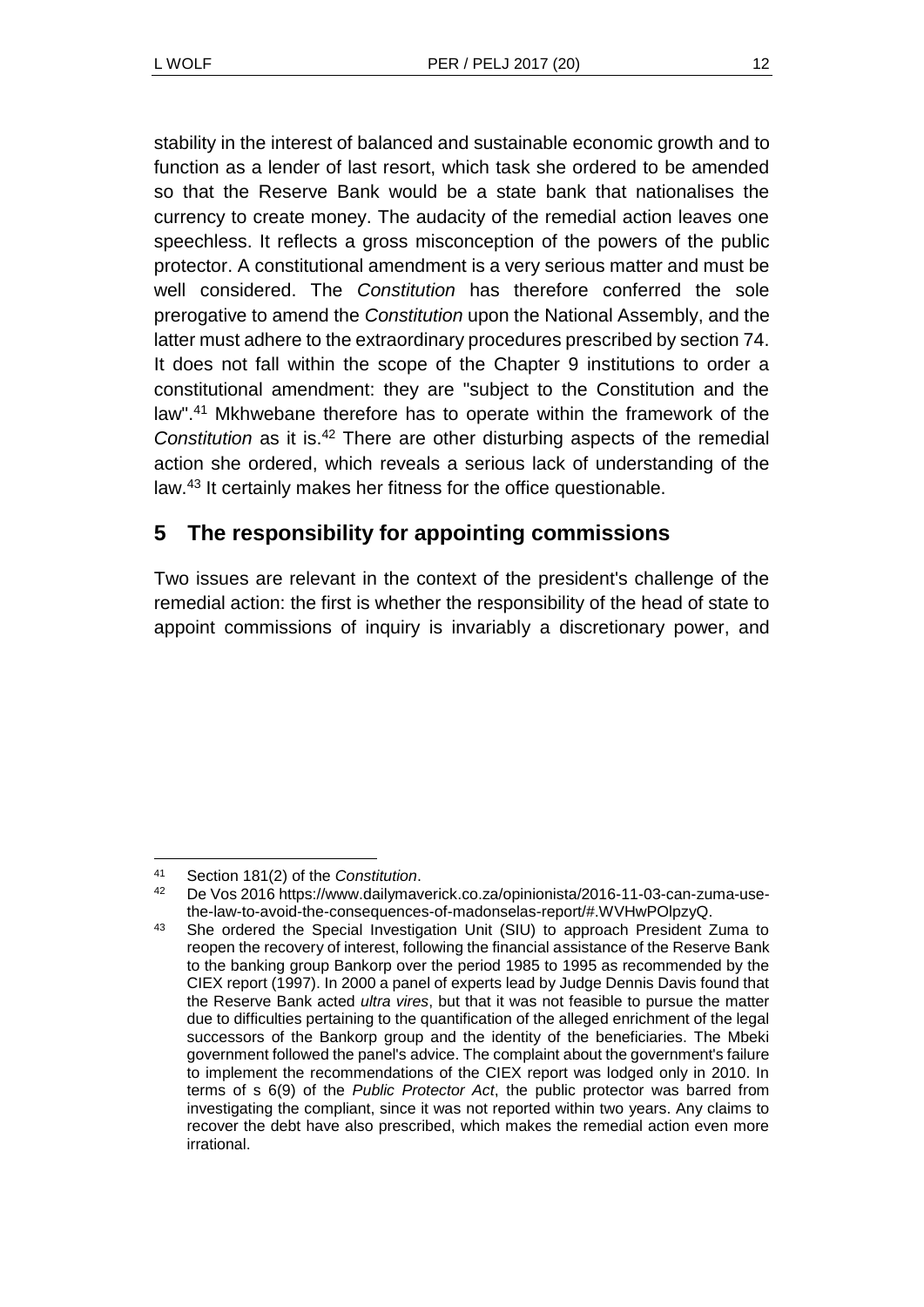second, whether the power is an unfettered discretion. Other aspects of the challenge will also be discussed briefly.

## *5.1 The challenge of the president*

Reportedly, the president is challenging the remedial action on the basis that it violates the rule of law, is inconsistent with the *Constitution* and "breaches the separation of powers principle". He argues:<sup>44</sup>

What is at stake is the interpretation of the Constitution on a matter as fundamental as the powers of the Head of State and Government and the relationship of the executive branch with other branches.

The president appears to be under the impression that the section 84(2) responsibilities are executive powers. These powers, however, are *sui generis* and should be distinguished from powers of the executive branch under section 85.<sup>45</sup> The separation of powers refers specifically to the three branches of state power (*trias politica*), *viz* the legislature, the executive and the administration of justice.<sup>46</sup> Therefore a dispute about the demarcation of the powers of the head of state and the public protector has nothing to do with the separation of powers.

The president further argues that the power to appoint commissions of inquiry is an unfettered discretionary power of the head of state and that the public protector may not issue instructions to appoint such an inquiry.

## *5.2 The nature and scope of the power to appoint commissions of inquiry*

Before the nature and scope of the power to appoint commissions of inquiry are considered, a brief discussion of the origins of the power is appropriate in order to highlight the ambivalent nature of the power as it evolved.

### *5.2.1 The origins of the prerogatives and their transition*

The prerogative powers, including the power to appoint commissions of inquiry, were received as constitutional common law on the basis of British law in the Union of South Africa in 1910. In later South African constitutions, only the prerogatives that were explicitly listed formed part of the powers of

<sup>44</sup> Presidency 2017 http://www.psppd.org.za/press-statements/president-zuma-notopposed-establishing-commission-inquiry-%E2%80%9Cstate-capture%E2%80%9D.

<sup>45</sup> *President of the Republic of South Africa v South African Rugby Football Union (SARFU)* 2001 1 SA 1 (CC) para 144 (hereafter *President v SARFU*).

<sup>46</sup> De Vos and Freedman *South African Constitutional Law* 102; Rautenbach and Malherbe *Constitutional Law* 84.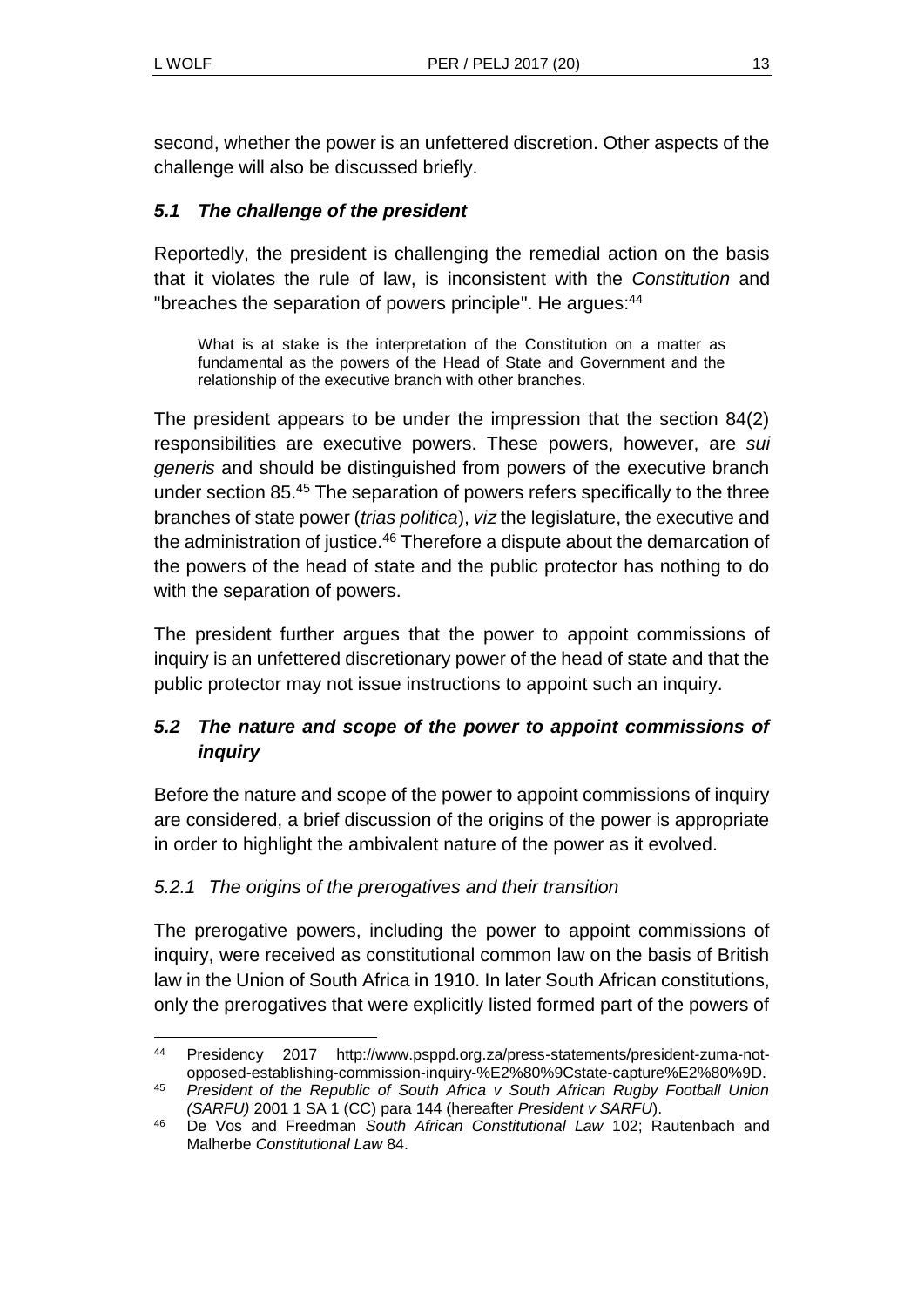the head of state. $47$  The convention that the prerogatives should be exercised on the advice of another state organ was retained. The rationale behind the convention was to serve as a curb on the exercise of these powers.<sup>48</sup>

In the United Kingdom the royal prerogatives are residual powers of the former feudal or absolutist monarchs that cut across the whole spectrum of state power.<sup>49</sup> The appointment of royal commissions of inquiry falls under the political prerogatives, more specifically the executive prerogatives, and is exercised on the advice of the prime minister or the cabinet.<sup>50</sup> Royal commissions of inquiry serve the purpose of advising the government on public policy issues with a view to drafting or amending legislation. When the commission has delivered its report, it is for the minister or the government to decide how far its recommendations are acceptable, and if so, in what form they should be carried out, for example by the preparing of a bill to amend the law. For all practical purposes, the executive appoints commissions of inquiry in the UK, because the prerogative power must be exercised on the advice of the prime minister. Royal commissions of inquiry must be distinguished from inquiries appointed by ministers under the *Tribunals of Inquiry (Evidence) Act* of 1921. <sup>51</sup> Unlike these inquiries, royal commissions of inquiry do not have the power to compel the attendance of witnesses.<sup>52</sup>

Initially, the prerogative to appoint commissions of inquiry in South Africa was also restricted to public policy matters, but the *Commissions Act* 8 of 1947, which is still in force, extended the scope of such inquiries to "matters of public concern" and conferred the powers to subpoena witnesses and

l <sup>47</sup> Section 7(3) of the *Republic of South Africa Constitution Act* 32 of 1961 (hereafter the 1961 *Constitution*).

<sup>48</sup> Carpenter *Constitutional Law* 174-175; Wiechers *Staatsreg* 59-67.

<sup>49</sup> A distinction is drawn between prerogatives that are personal, ecclesiastical, political (ie executive and legislative), "acts of state" (foreign affairs) or relating to the dispensing of justice. Depending on the case, a prerogative has to be exercised on the advice of the prime minister, the Lord Chancellor or the secretary of home affairs. See Bradley and Ewing *Constitutional and Administrative Law* 246-258, 306; Finer *Governments* 124; House of Commons Public Administration Select Committee 2004 http://www.publications.parliament.uk/pa/cm200304/ cmselect/cmpubadm/422/422.pdf (House of Commons *Taming the Prerogative*) 5-8;

House of Commons Public Administration Select Committee 2005 http://www.publications.parliament.uk/pa/cm200405/cmselect/cmpubadm/51/51i.pdf (House of Commons *Government by Inquiry*).

<sup>50</sup> Bradley and Ewing *Constitutional and Administrative Law* 246-258, 306.

<sup>51</sup> The *Tribunals of Inquiry (Evidence) Act* of 1921 was repealed and replaced with the *Inquiries Act* in 2005.

<sup>52</sup> Bradley and Ewing *Constitutional and Administrative Law* 306; Gossnell 1934 *Polit Sci Q* 84-118.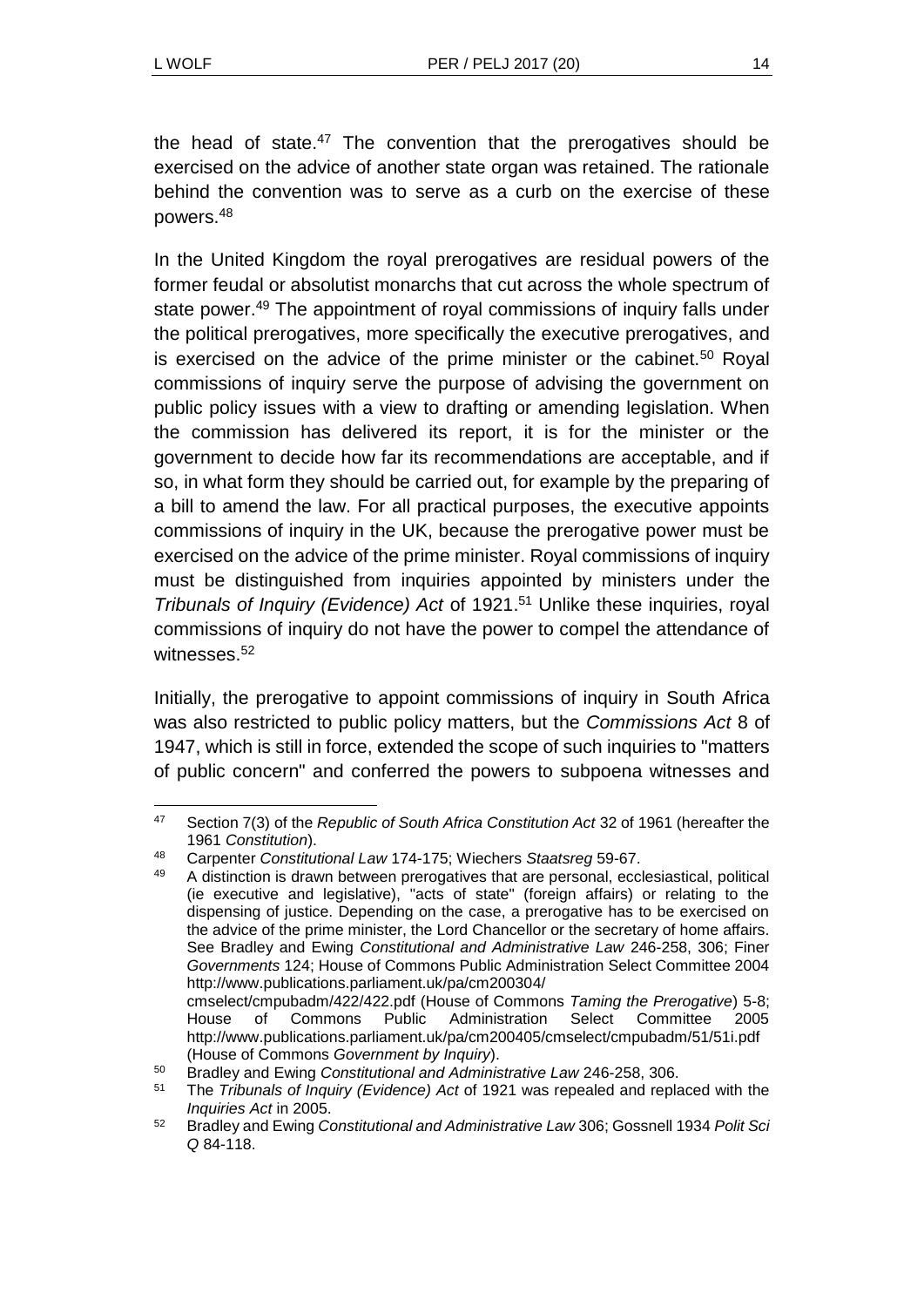take evidence under oath like those of the erstwhile Supreme Court on commissioners. Inquiries into matters of public policy were usually chaired by experts in a specific field. Matters of "public concern", by contrast, were extended to include executive malfeasance and an abuse of power. Because of the subpoena powers and the extended scope of potential investigations, a practice soon developed that judges were appointed to chair such inquiries.

The difficulty is that unlike the British Act, which has cast the latter type of inquiry in the form of a self-control mechanism for the executive, the South African Act conferred this power also upon the head of state.<sup>53</sup> In terms of common law, however, prerogatives are usually curbed by legislation, not extended. The 1961 *Constitution* also explicitly stipulated that the state president possessed *the same powers and functions* as the Queen had possessed by virtue of her prerogative immediately prior to the commencement of the *Constitution*. <sup>54</sup> In the UK, the appointment of inquiries into matters of public interest (or concern) was not part of the prerogative power. Strangely, it appears that the *Commissions Act* in fact intended to expand the original prerogative power since it refers explicitly to commissions appointed under the prerogative power before the Act commenced.<sup>55</sup> It was not necessarily "unconstitutional" that parliament conferred the power on the state president to appoint such inquiries into executive malfeasance, because the head of state was also a part of parliament under the Westminster constitutions. Such inquiries could be legitimised with the oversight functions of parliament.<sup>56</sup>

The fusion of the offices of head and state and head of government in 1984 implied that the state president, who could appoint commissions of inquiry

l <sup>53</sup> The British parliament largely gave up its powers to conduct inquiries when the 1921 Act was adopted. In 2005 the House of Commons conducted an extensive inquiry about commissions of inquiry and found that ministerial commissions of inquiry have often been used for "kicking an issue into the long grass, blaming predecessors in government, making a gesture or simply buckling to public pressure to do something". Executive control of such inquiries had led in effect to the diminishing of the role of parliament to hold the executive accountable since the 1970s. See House of Commons *Government by Inquiry* 9, 12, 60–69.

<sup>54</sup> Section 7(4) of the 1961 *Constitution*. Section 7(3) listed all former prerogative powers that were conferred upon the head of state.

<sup>55</sup> Section 1 of the *Commissions Act* 8 of 1947 (hereafter the *Commissions Act*) determines: "Whenever the Governor-General has, before or after the commencement of this Act, appointed a commission … for the purpose of investigating a matter of public concern, he may by proclamation in the Gazette declare the provisions of this Act …. to be applicable…" (emphasis added).

<sup>56</sup> On the nature of the office of the state president under the 1961 *Constitution*, see Wiechers *Staatsreg* 227–228.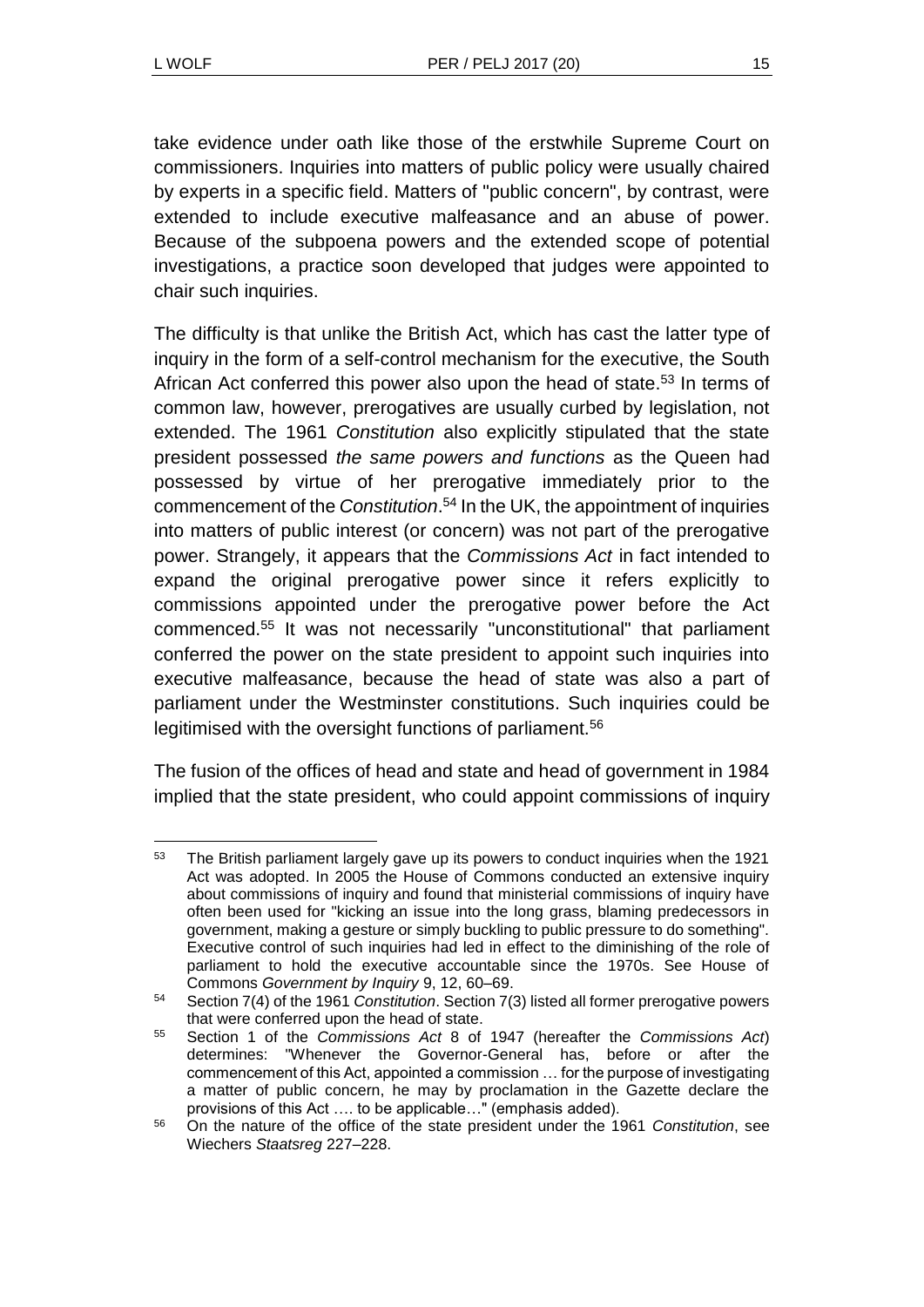as head of state, was required do so on his own advice (as the head of government). The curb on the power thus fell away, yet nobody raised any concerns about that. A fair number of constitutional law experts queried the retention of the prerogatives in a republican state when the 1983 *Constitution* was adopted,<sup>57</sup> but it was scarcely discussed when the 1993 and 1996 *Constitutions* were drafted.<sup>58</sup> Royal prerogatives, however, are an inherent part of a constitutional monarchy and constitute residual powers of a monarch not yet wrested from the Crown.

The drafters of the 1993 and 1996 *Constitutions* therefore ought to have considered whether some of these residual powers of a constitutional monarch, which had been retained in the 1961 and 1983 *Constitutions*, should not be allocated to other state organs that are responsible to perform such functions in terms of a modern separation of powers. There are several powers listed in section 84(2) of the 1996 *Constitution* that can and should be exercised by the head of state in a republican constitutional state. However, both the pardoning power (the former judicial royal prerogative to veto court sentences) and the power to appoint commissions of inquiry are problematic for various reasons.<sup>59</sup> The power to appoint commissions of inquiry into policy matters for the purposes of drafting concept legislation actually falls in the domain of the executive and the legislature, not the head of state.<sup>60</sup> The head of state is no longer a part of parliament, as he was under the Westminster constitutions, to justify such a power. 61

<span id="page-15-0"></span>Thus far the Constitutional Court has not declared judicial commissions of inquiry into matters of public concern to be incompatible with judicial functions. In *South African Association of Personal Injury Lawyers v Heath*, <sup>62</sup> the Constitutional Court indicated that "in appropriate

l <sup>57</sup> Basson and Viljoen *Constitutional Law* 58 ff; Booysen and Van Wyk '*83 Grondwet* 60 ff; Carpenter *Constitutional Law* 174; Carpenter 1989 *CILSA* 190; Van der Vyver *Grondwet* 16 ff.

<sup>58</sup> *Constitution of the Republic of South Africa* 200 of 1993.

<sup>&</sup>lt;sup>59</sup> The royal prerogative of pardoning or reprieving is a veto of judicial sentences and no longer compatible with a modern separation of powers. The overturning or amendment of the judgments of highly trained judges by a lay person cannot be legitimised in a constitutional state. It is not compatible with s 165(5) of the *Constitution* or the equal treatment clause in the bill of rights either. For a critical appraisal see Wolf 2011 *PELJ* 59, 119-125.

<sup>60</sup> Subsections 85(2)(b) and (d) of the *Constitution of the Republic of South Africa*, 1996 (hereafter the *Constitution*) confers the power to develop policy and prepare and initiate legislation upon the executive. Section 44 confers similar powers upon the legislature.

<sup>61</sup> Section 87 of the *Constitution*.

<sup>62</sup> *South African Association of Personal Injury Lawyers v Heath* 2001 1 SA 883 (CC) (hereafter *SA Association v Heath*).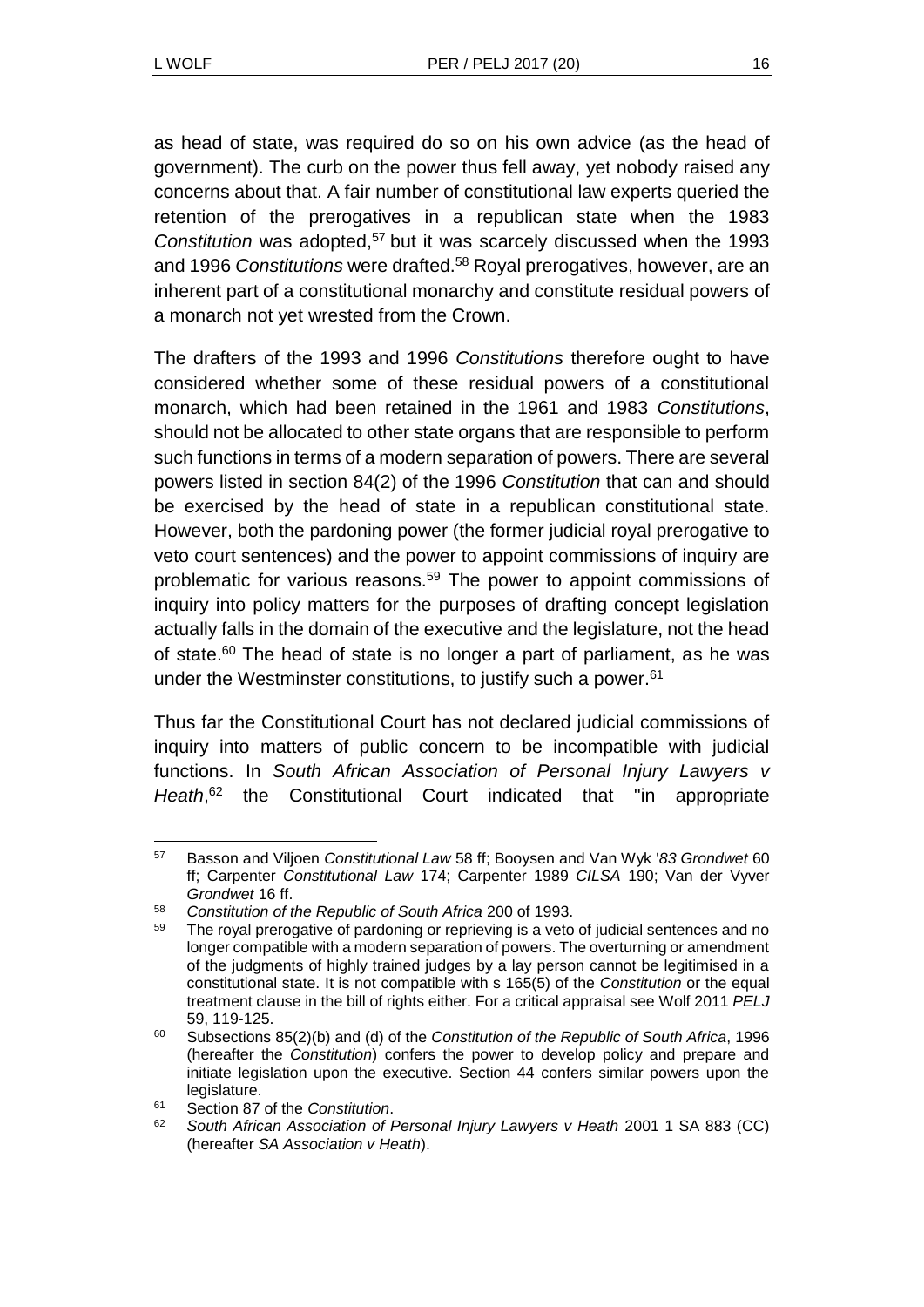circumstances" the president may appoint a judicial officer to preside over a commission without infringing upon the separation of powers, but that will "depend on the subject matter of the inquiry":<sup>63</sup>

The performance of such functions ordinarily calls for the qualities and skills required for the performance of judicial functions – independence, the weighing up of information, the forming of an opinion based on information, and the giving of a decision on the basis of a consideration of relevant information.

The court warned, however, that the appointment of a judicial officer would be inappropriate where the judicial officer would be required to perform functions that were far removed from the judicial function.<sup>64</sup> Judicial commissions of inquiry have a long tradition and generally enjoy a high standing because of their reputation for impartiality and non-partisanship.

## *5.2.2 The SARFU judgment on the nature of section 84(2) powers*

In *SARFU* the Constitutional Court explained that the power to appoint commissions of inquiry under section 84(2)(f) of the *Constitution* historically derived from the royal prerogatives that were exercised by the head of state under previous constitutions. The court held that both the 1993 and 1996 *Constitutions* make no mention of "prerogative powers", and accordingly the powers conferred upon the president by section 84(2) are limited to those listed.<sup>65</sup> On this basis the court concluded that these powers are now "original" powers of the head of state derived from the Constitution and not from prerogatives.<sup>66</sup> Whether one can maintain that the power to appoint commissions of inquiry is an "original" power of the head of state simply because it has not been called a prerogative power by section 84(2) is debateable. Sections 7(3) and (4) of the 1961 *Constitution* already transformed the prerogative powers into powers of the republican head of state. <sup>67</sup> In terms of all the *Constitutions* since 1961 this power had the same content and was always exercised by the same office bearer. That hardly makes the power original.

The court further held that the section 84(2) powers are "concerned with matters entrusted to the head of state" and noted that:<sup>68</sup>

l

<sup>63</sup> *SA Association v Heath* para 34.

<sup>64</sup> *SA Association v Heath* para 35.

<sup>65</sup> *President v SARFU* para 144.

<sup>66</sup> *President v SARFU* para 145.

<sup>67</sup> See n [60.](#page-15-0)

<sup>68</sup> *President v SARFU* para 145.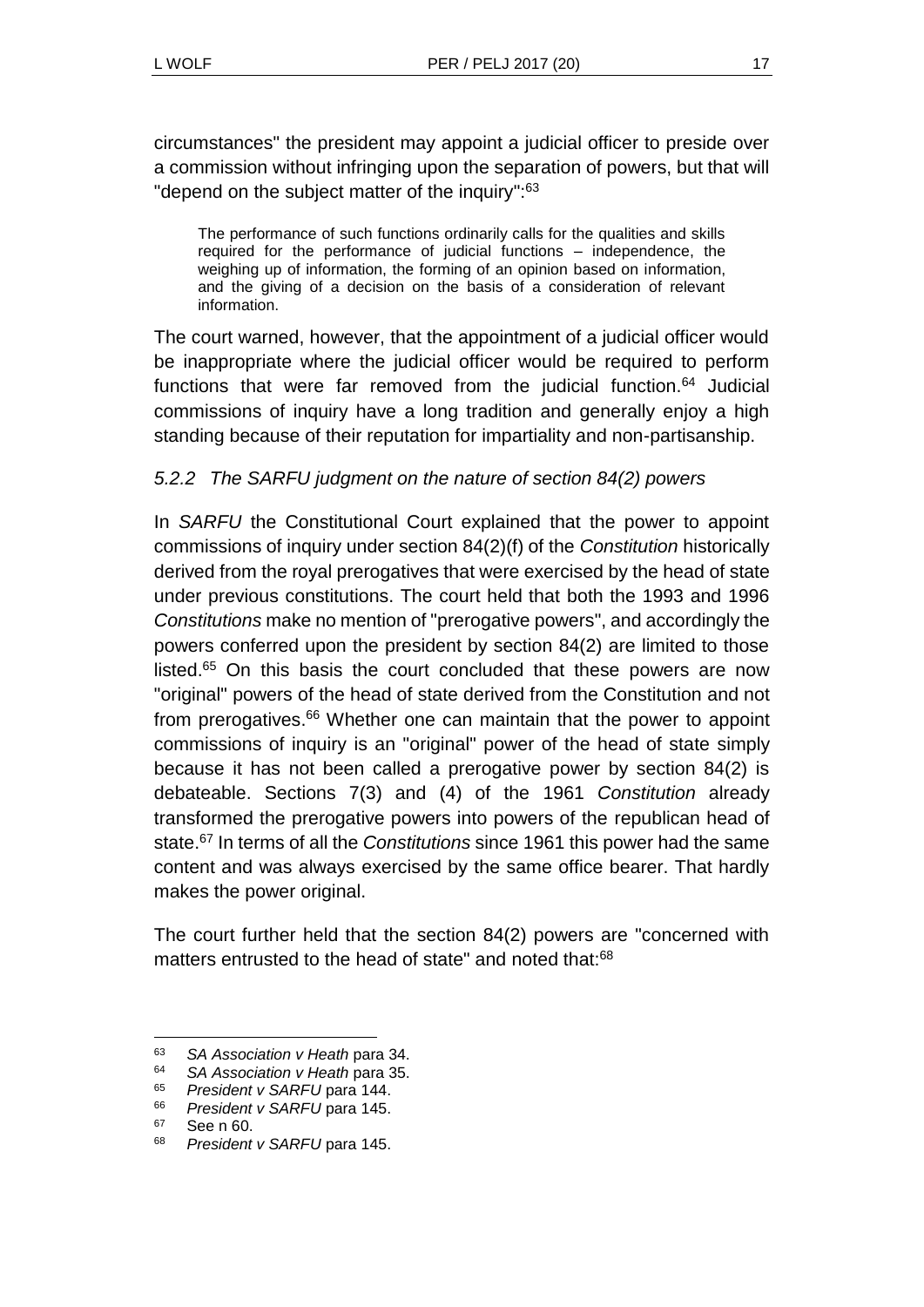The exercise of *some* of these responsibilities *is strictly controlled by express provisions of the Constitution*. For example, the responsibility conferred by subsections 84(2)(a)-(c) concerning the assenting to and signature of Bills is regulated by section 79… These are very specifically controlled constitutional responsibilities directly related to the legislative process… Section 84(2)(d) and (e) which refer to the President's power to summon extraordinary sittings of parliament and his responsibility for making appointments required by the Constitution are similarly narrow constitutional responsibilities. (Emphasis added.)

The Court then came to the astounding conclusion that:<sup>69</sup>

The *remaining section 84(2) powers are discretionary powers* conferred upon the President which are *not constrained in any express manner* by the provisions of the Constitution. Their scope is narrow: the conferral of honours; the appointment of ambassadors; the reception and recognition of foreign diplomatic representatives; the calling of referenda; the appointment of commissions of inquiry and the pardoning of offenders. *They are closely*  related to policy; none of them is concerned with the implementation of *legislation*. Several of them are decisions which result *in little or no further action by the government*: the conferral of honours, the appointment of ambassadors or the reception of foreign diplomats, for example. (Emphasis added.)

The court further elaborated that:<sup>70</sup>

In the case of the appointment of commissions of inquiry, it is well-established that the functions of a commission of inquiry are to determine facts and to advise the President through the making of recommendations. … *A commission of inquiry is an adjunct to the policy formation responsibility of the Presiden*t. (Emphasis added.)

The Court concluded that even if there are no explicit constraints to the section 84(2) responsibilities, they are nevertheless implicitly subject to the following constraints: the president (i) must exercise the powers personally, (ii) may not infringe any provisions of the bill of rights, (iii) must abide by the principle of legality; and (iv) must act in good faith and not misconstrue his powers. The latter statement implies that he may not exercise any of the responsibilities in a manner which is arbitrary, capricious, in bad faith, or in furtherance of an ulterior or improper purpose; he may also not misconceive the nature of the powers.<sup>71</sup> To summarise, the section  $84(2)$  responsibilities of the head of state should be exercised in compliance with the *Constitution*  and the law, and in a responsible and ethical manner.<sup>72</sup>

<span id="page-17-0"></span>l

<sup>69</sup> *President v SARFU* para 146.

President v SARFU paras 146-147.

<sup>71</sup> *President v SARFU* paras 148 and 225.

 $72$  Section 83(b) in conjunction with the oath of office of the president (Schedule 2, part 1) requires that he should uphold and maintain the *Constitution* and all the laws and should discharge his duties true to the dictates of his conscience.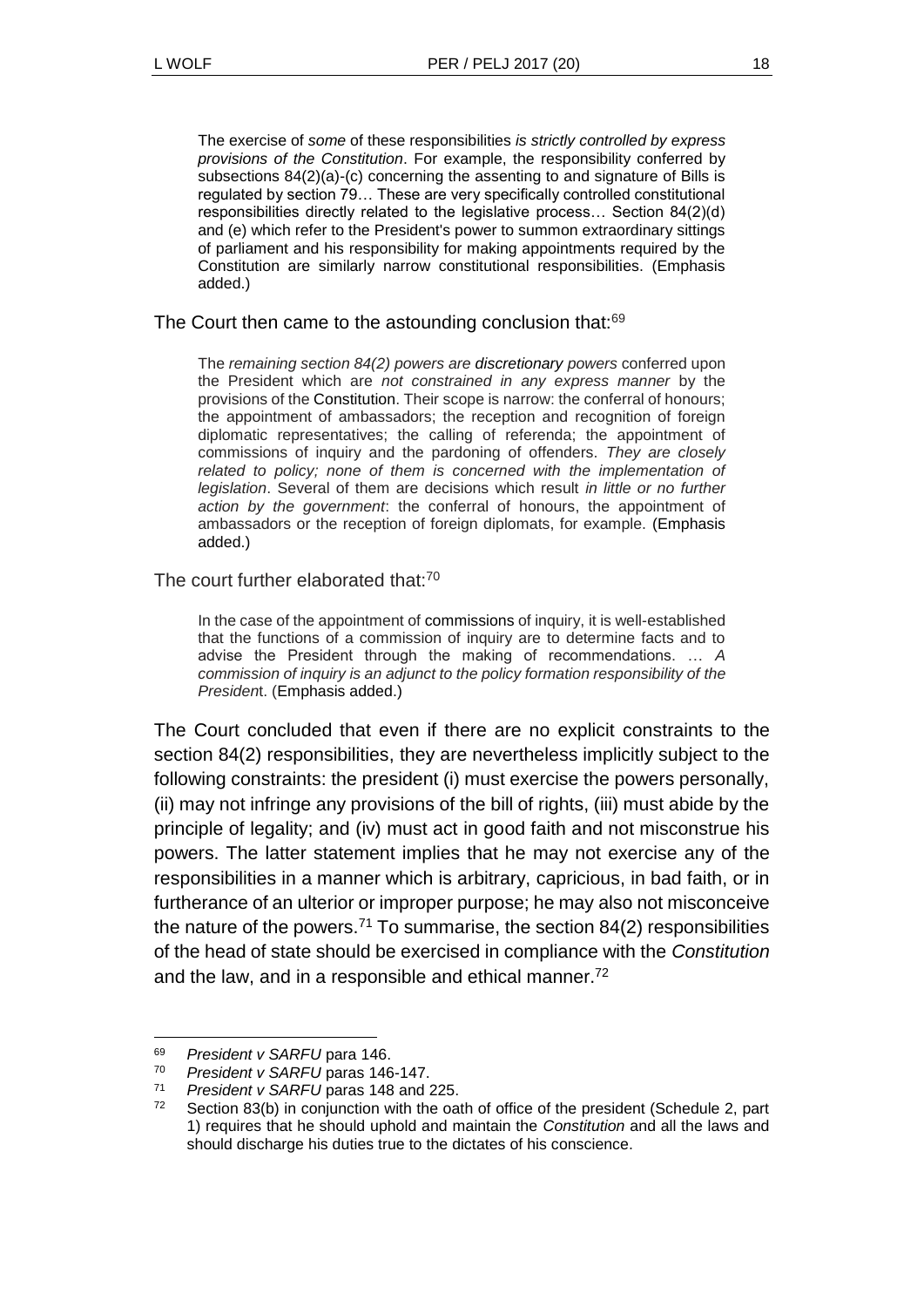Two aspects of the cited passages are of interest insofar as they potentially affect the validity of the remedial action ordered by the public protector: first, the shaky foundation upon which the Court classified certain responsibilities, including the power to appoint commissions of inquiry, as discretionary in contrast to simply being a responsibility; and secondly, the ambivalence of the court's interpretation of the nature of the power to appoint commissions of inquiry and receive input by others.

As seen above, the court classified the responsibilities under sections 84(2)(f)–(k) as discretionary powers. Yet it is hard to justify that they are invariably or *per se* discretionary. The president cannot, for example, refuse to call a national referendum in terms of an Act of parliament because the Act impels him to do so.<sup>73</sup> Likewise the president is bound to exercise his responsibilities in regard to receiving and recognising foreign diplomatic representatives and to appoint ambassadors, diplomatic and consular representatives to represent the country.<sup>74</sup> It is not a discretionary power. Like in the case of appointments that he makes under subsection (e), he has the discretion about whom to appoint as diplomats, but must discharge the responsibility. The only two responsibilities that can be termed discretionary are those under subsections (j) and (k), ie pardoning and the conferral of honours.

The fact that the exercise of the section 84(2) responsibilities is coinfluenced by other provisions does not say anything about the nature of the powers insofar as they are obligatory or discretionary. Sections 79 and 81, for example, make clear that the powers under subsections 84(2)(a)–(c) are obligatory. The president may not delay the promulgation of legislation by not signing and publishing legislation promptly after the legislature adopted a bill. By contrast, the summoning of the legislative bodies for special sittings is further elaborated upon by section 51(2), but this would appear to be a discretionary power. Likewise, some of the powers that are not further elaborated upon by other constitutional provisions can also be obligatory, eg the calling of a referendum in terms of an Act of parliament. It is also not convincing that appointments made under subsection (e) (eg appointments to the Chapter 9 institutions in terms of section 193(4) of the *Constitution*) are obligatory whereas appointments under subsection (i) are discretionary. To summarise: it would be more correct to say that the exercise of some of the section 84(2) responsibilities is co-influenced by other provisions of the

l <sup>73</sup> Section 84(2)(g) of the *Constitution*.

<sup>74</sup> Section 84(2)(h) and (i) of the *Constitution*.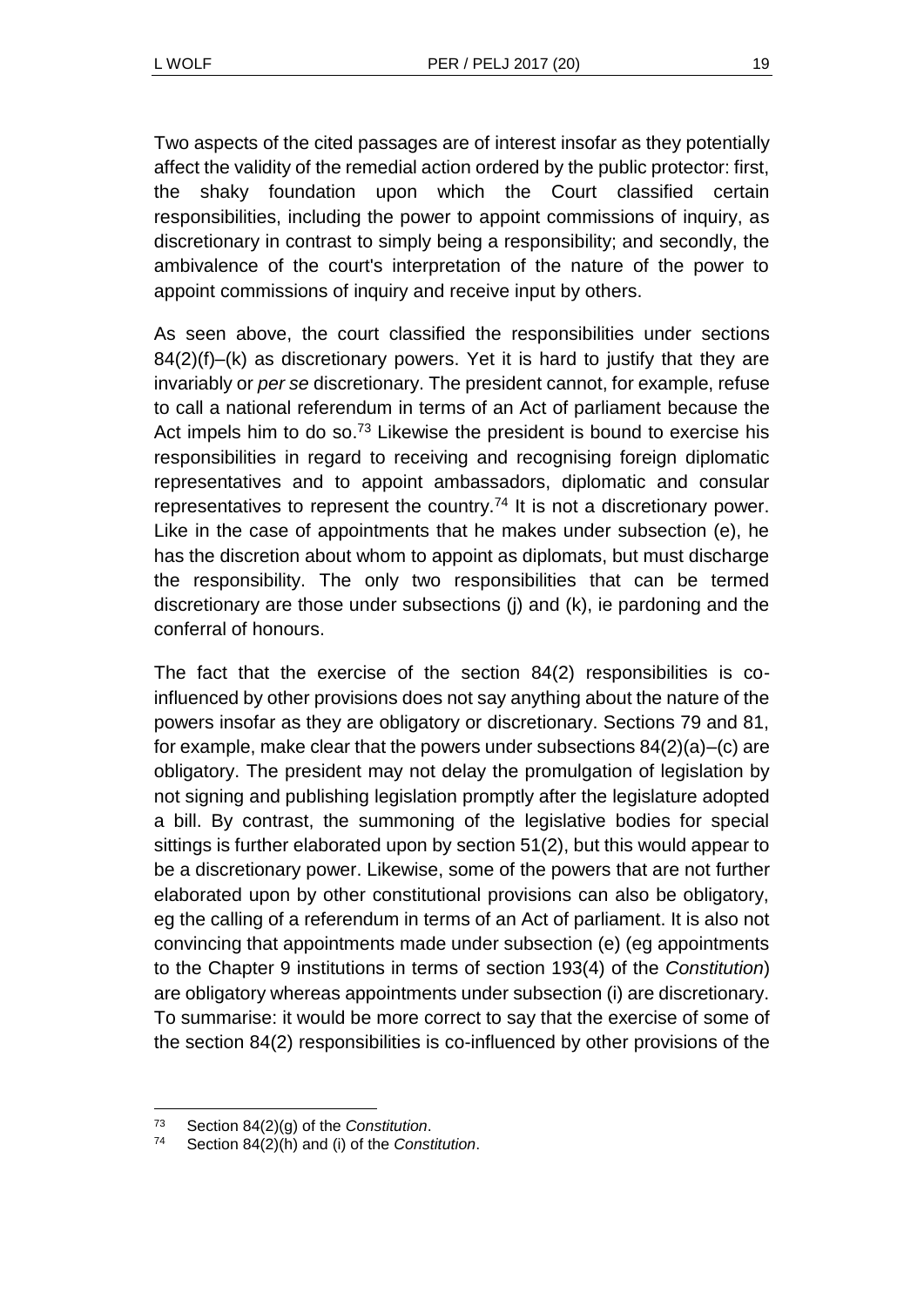*Constitution*, but whether a power is obligatory or discretionary depends on the circumstances.

It will be argued that the nature of the power to appoint commissions of inquiry is not necessarily a discretionary power and that the Constitutional Court might even have realised that in a later case. In the *SARFU* matter, the power was indeed exercised solely on a discretionary basis. The racial domination of rugby by one group was of concern to the president and thus he exercised the discretion to appoint a commission of inquiry into the administration of rugby in the country.<sup>75</sup>

However, the matter of *Crawford-Browne* showed that there is potentially room for forcing the president to appoint a commission of inquiry. Two presidents were petitioned to appoint a commission of inquiry into alleged irregularities pertaining to the arms deal. It was argued that it is the head of state's responsibility to do so and the refusal to appoint a commission was challenged as irrational because he must discharge the responsibility in a manner which accords with the tenets of legality and rationality.<sup>76</sup> From the directives requiring that written argument should be presented to the Constitutional Court addressing the issue of whether section 84(2)(f) of the *Constitution* obliges the president to exercise his power to appoint a commission of inquiry "whenever there are indications of corruption and misfeasance in relation to public procurement", and if not, in what circumstances indications of corruption, malfeasance and misfeasance would oblige the president to appoint a commission of inquiry bear testimony to the fact that the Constitutional Court saw a need to address the issue of whether or under what circumstances commissions of inquiry into executive malfeasance and an abuse of power would be appropriate.<sup>77</sup>

One can make a strong case that the president does not have a discretion whether or not to appoint a commission of inquiry if he is required to do so

l <sup>75</sup> *President v SARFU* para 2.

<sup>76</sup> *Crawford-Browne v President of the Republic of South Africa* (WC) (unreported) case number 1135/09. Zuma's counsel filed a number of exceptions, *inter alia* that only the Constitutional Court has the jurisdiction to decide the matter. Crawford-Browne then filed an application to the Constitutional Court to grant the same relief he claimed in the action by way of a declaratory *mandamus* aimed at securing the appointment of an independent judicial inquiry into the arms deal: *Crawford-Browne v The President of the Republic of South Africa* (CC) (unreported) case number CCT 103/10 (settled out of court). Before the case could be heard in September 2011, President Zuma reached a last minute out-of-court settlement with Crawford-Browne. See Hoffman *Confronting the Corrupt* 53-62.

<sup>77</sup> *Crawford-Browne v The President of South Africa* (CC) (unreported) case number CCT 103/10; directions of the Chief Justice issued on 7 February 2011 (settled out of court).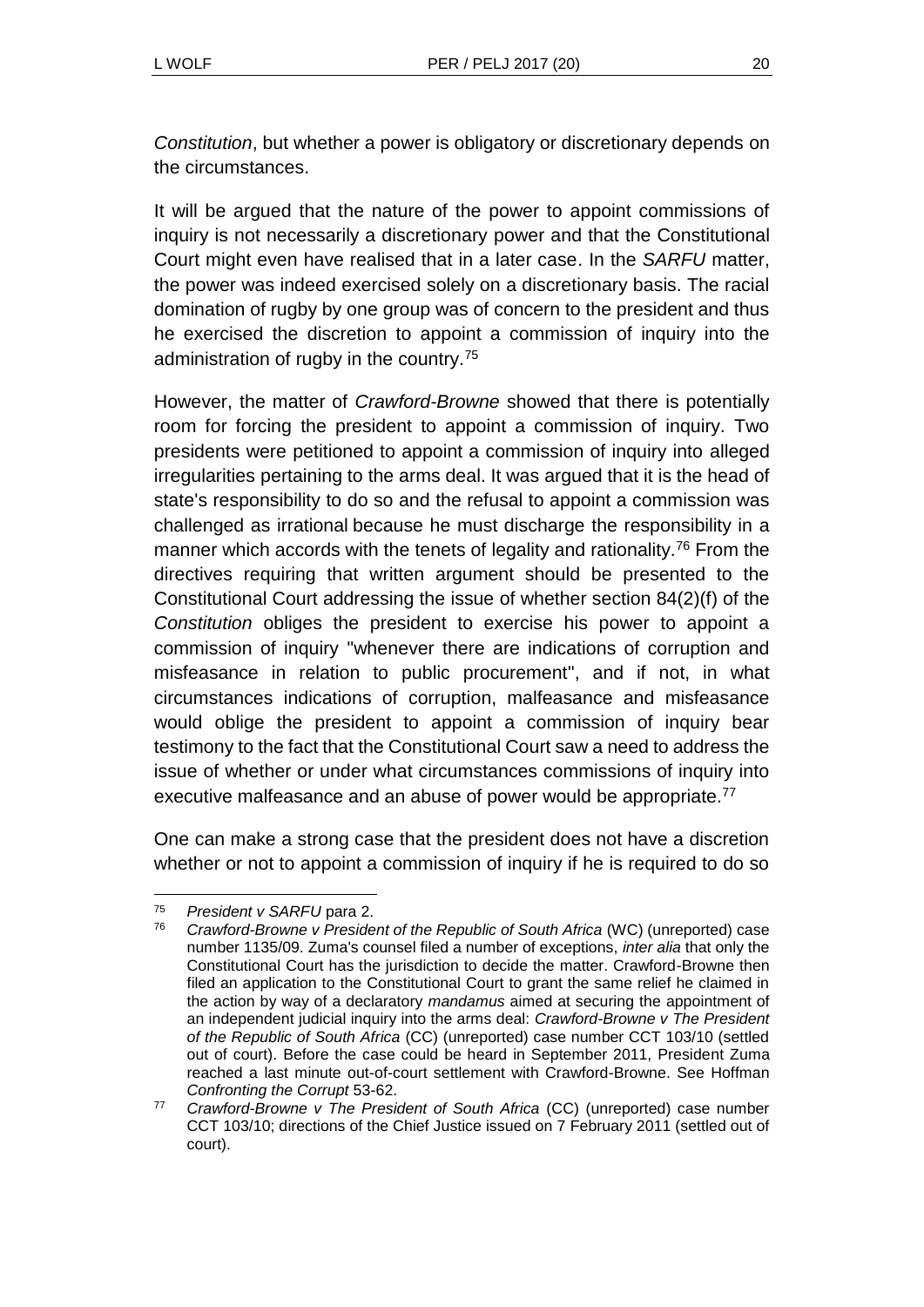by the public protector in terms of the powers under section 182(1)(c). This is no different from the situation where the president is required to assent to and promulgate legislation adopted by parliament or to call a referendum if an Act of Parliament requires him to do so. These state organs act in terms of constitutional powers conferred upon them, which makes it obligatory that he takes specific action when required to do so because it is his responsibility to perform these tasks.

I now move to the second aspect, *viz* the ambivalence of the court's explanation of the nature of the section 84(2) responsibilities, because it does not clearly delineate these responsibilities from executive powers. On the one hand, the court reasoned that none of the section 84(2) responsibilities "is concerned with the implementation of legislation". The implementation of legislation is a function allocated to the executive by section 85(2)(a) of the *Constitution*. <sup>78</sup> One can therefore only agree with the court that the exercise of these responsibilities cannot involve administrative action.<sup>79</sup> In fact, none of the section 84(2) responsibilities can be classified as administrative action.<sup>80</sup> Yet the court also regards it as part of the powers of the head of state to formulate policy on the basis of recommendations made by a commission of inquiry. That, however, is a power of the executive branch in terms of section 85(2)(b) of the *Constitution*.

The ambivalence is further underscored by the fact that the court noted that several of the decisions taken in terms of subsections 84(2)(f)–(k) "result in little or no further action by the government", which implies that the cabinet can actually be involved in taking these decisions to a certain extent. What

l <sup>78</sup> *President v SARFU* para 145.

President v SARFU paras 34, 127–128. Strangely, the Court did not find it necessary to decide whether the decision to make the *Commissions Act* applicable to an inquiry should be classified as administrative action. The views expressed by the court (eg in paras 141 and 148) are rather confusing. The confusion stems partly from the fact that the court associates administrative action with the exercise of a "public duty" of the "public administration". In fact, all state institutions, including the judiciary, prosecutors and the legislature, exercise public powers. The definitive characteristic of administrative action is that it specifically concerns the exercise of *executive power.* In contrast to other executive powers (eg internal executive action, disciplinary measures, the issuing of regulations, etc) administrative action is taken in relation to a natural or legal person in a *vertical* power relation*. In casu*, the appointment of a commission of inquiry by the president is a *horizontal* power relation: two state organs are involved – the president and the commission of inquiry.

<sup>&</sup>lt;sup>80</sup> An administrative act is a measure taken by an executive state organ or authority which has regulating character in the individual instance, and the communication of the measure creates a direct, external effect that establishes its legal enforceability in terms of administrative law. It concerns measures such as the issuing of licences, permits, notices, etc in a vertical power relation in the sphere of executive state administration.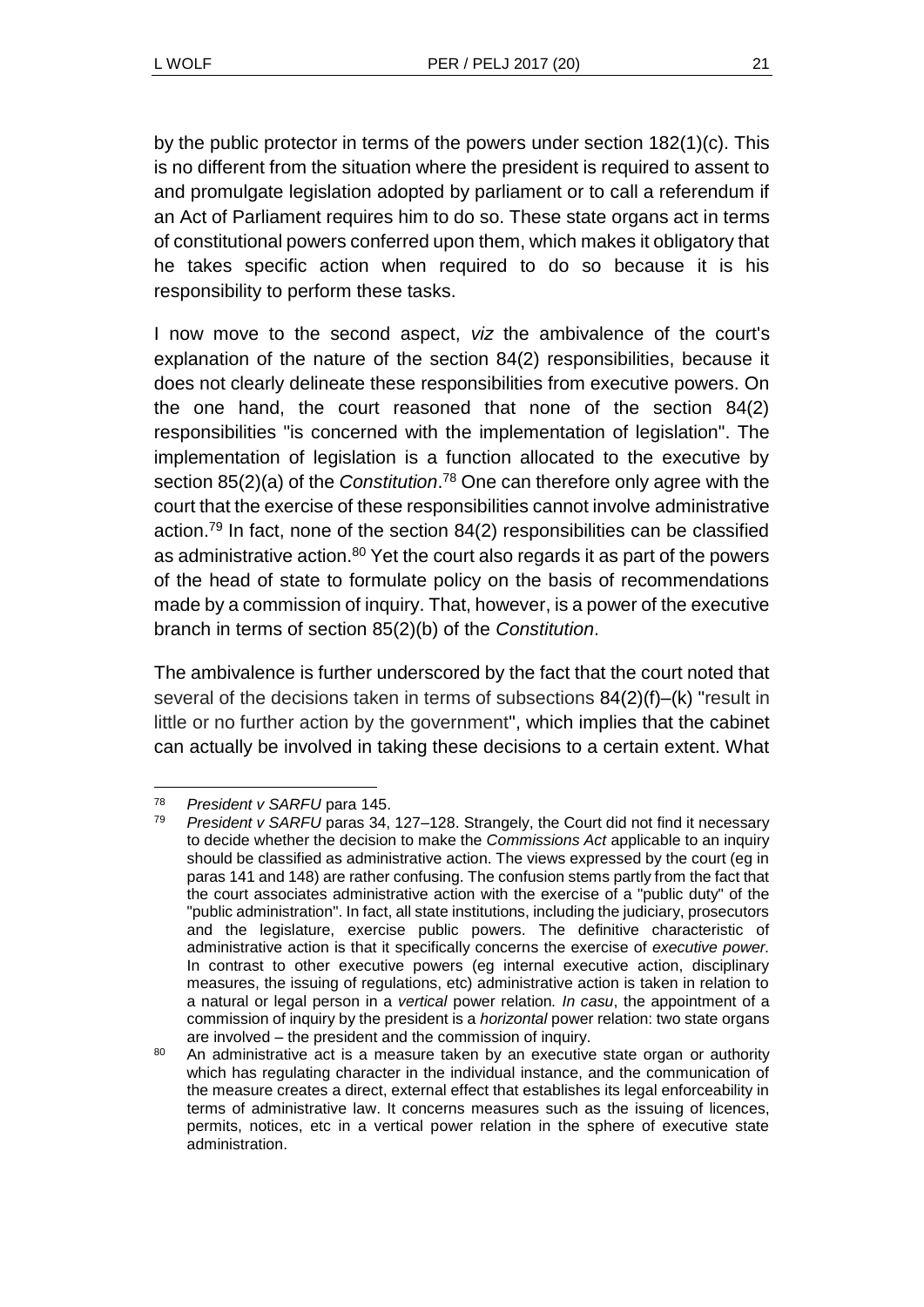should one then make of the Court's statement that section 84(2)(f) confers the power to appoint commissions of inquiry "upon the president alone"?<sup>81</sup>

The court reasoned that it would amount to an "abdication of power" if the President should delegate the power to appoint a commission of inquiry to another state organ or person.<sup>82</sup> It therefore appears that what the court meant was that the president cannot delegate his functions of office to another state official. The court was careful not to preclude that the president may consult with cabinet ministers or take advice from other advisors in the exercise of the head of state responsibilities, provided it is the president who finally exercises the power. $83$  The court found that it need not precisely determine what would constitute such an abdication of the power, but in reliance on Baxter's *Administrative Law*, <sup>84</sup> indicated that it could be any of the following: an unlawful delegation of the power; when acting on the instructions of another person; or "passing the buck".<sup>85</sup>

One should be careful, however, to apply rules of administrative law directly to other constitutional powers. The head of state obviously cannot delegate his powers to another state organ, whereas this is possible in executive state administration. Section 90 of the *Constitution* provides for substitutes in an acting capacity when the president is absent from the country or otherwise unable to fulfil the duties of President, but not for a delegation of power.<sup>86</sup> The prompting to exercise some of these responsibilities by another state organ also cannot be equated with an unlawful "instruction". It is not clear what the court envisaged under "passing the buck" in relation to the exercise of these powers. Usually it means to blame someone or make others responsible for a problem that you should deal with.

## *5.3 The "unfettered discretion" and a conflict of interests*

The difficulty is that the head of state (President Zuma) is required to appoint a commission of inquiry into alleged improper or corrupt behaviour of the head of government (also President Zuma) on the basis of *prima facie* evidence presented to the public protector. He allegedly abdicated executive powers to the Gupta family with regard to cabinet and other

l

<sup>81</sup> *President v SARFU* para 38.

**President v SARFU** para 38.

<sup>83</sup> *President v SARFU* paras 40-44.

<sup>84</sup> Baxter *Administrative Law* 434-444.

<sup>85</sup> *President v SARFU* paras 39-40.

<sup>86</sup> Section 90(1)(a)-(d) of the *Constitution* prescribes the order of the office-bearers that should take over such functions: first the deputy president, then a minister designated by the president, thereafter a minister designated by the other cabinet ministers, and finally the speaker of the National Assembly.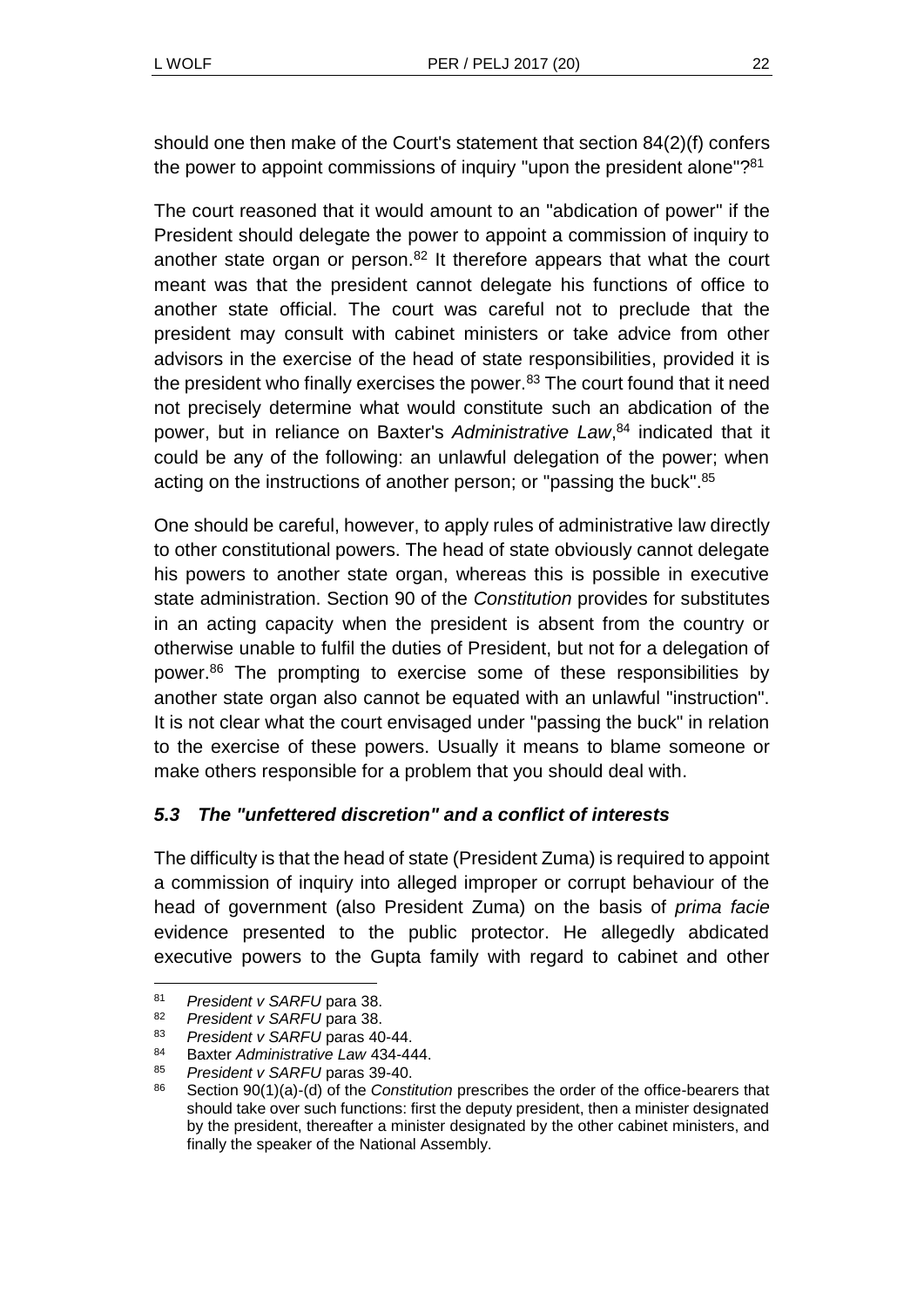appointments and allegedly acted in a manner which is inconsistent with sections 91 and 96 of the *Constitution* as well as the *Executive Members' Ethics Act* in exchange for financial benefits for his family.

In the *State of Capture* report, the public protector noted that President Zuma conceded that he could not be "judge and jury" in his own case in regard to the Nkandla upgrades.<sup>87</sup> However, in contrast to the view that he finally came to endorse in the Nkandla matter, the president has taken the stance in the "state capture" matter that he has an unfettered discretion to appoint commissions of inquiry when it suits him and that it falls in his exclusive discretion to determine the terms of reference.<sup>88</sup>

The first misconception is that he has an unfettered discretion to appoint commissions of inquiry. In *SARFU* the Constitutional Court explicitly ruled that the power is implicitly constrained by the rule of law: decisions may not be taken in furtherance of an ulterior or improper purpose.<sup>89</sup> Secondly, given the fact that the remedial action involves an inquiry into alleged improper behaviour of the president, the conflict of interest would certainly require a reasonable limitation of his powers to preclude a potential undue manipulation of the inquiry. Madonsela tried to avoid these difficulties by limiting the president's power to appoint the commission of inquiry insofar as he should not be allowed to select a judge of his choice or to frame specific terms of reference for the investigation on the basis of the *nemo iudex* maxim.

### *5.3.1 The* nemo iudex *maxim*

The maxim *nemo iudex in sua causa* is a common law principle associated with procedural fairness and is often described as the rule against bias. In *De Lange v Smuts* Mokgoro J observed that: 90

[At] heart, fair procedure is designed to prevent arbitrariness in the outcome of the decision. The time-honoured [principle] that no-one shall be the judge in his or her own matter … [aims] toward eliminating the proscribed arbitrariness in a way that gives content to the rule of law.

The *nemo iudex* maxim applies not only to the administration of justice involving decisions taken by prosecutors and judges, but extends to a variety of less obvious forms of impartiality to secure good administration.

l <sup>87</sup> *State of Capture Report* 24-25, 353.

<sup>88</sup> Presidency 2017 http://www.psppd.org.za/press-statements/president-zuma-notopposed-establishing-commission-inquiry-%E2%80%9Cstate-capture%E2%80%9D. <sup>89</sup> See n [71.](#page-17-0)

<sup>90</sup> *De Lange v Smuts* 1998 3 SA 785 (CC) para 131 (minority judgment).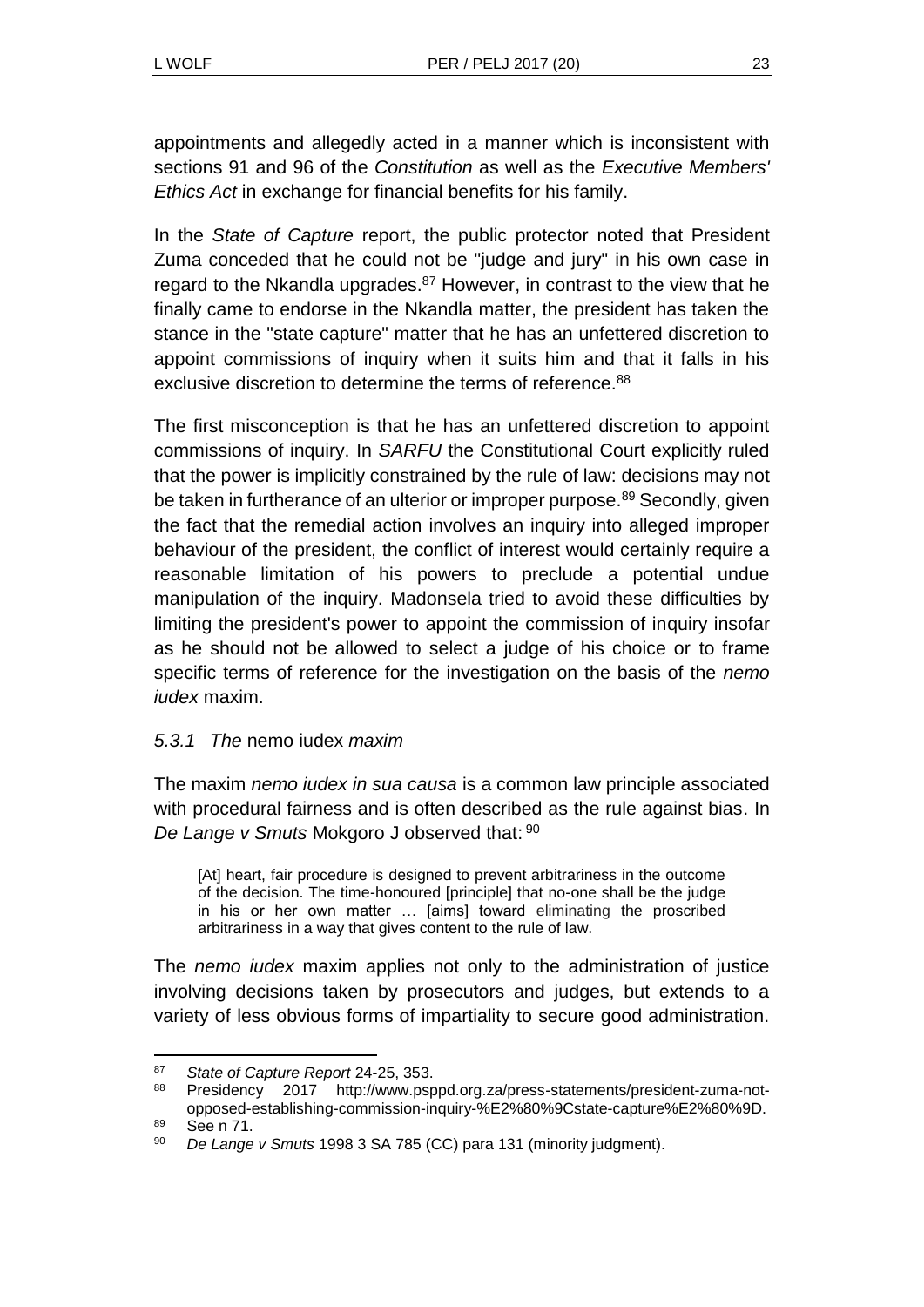Decisions are more likely to be sound when the decision-maker is unbiased and the public will have more faith in a process when justice is not only done but is seen to be done. Decision-makers must therefore be prevented from making decisions that are based on illegitimate (often personal) motives and considerations. The sources of bias could include that the body or person taking the decision has a financial interest or a personal interest in the matter. It could also involve bias on the subject matter or "official" or institutional bias. The maxim finds application essentially in judicial and quasi-judicial contexts, epitomised respectively by the judicial trial and proceedings of disciplinary and other tribunals.<sup>91</sup> It will certainly also apply to the appointment of a judicial commission of inquiry.<sup>92</sup>

## *5.3.2. Credibility of the inquiry*

Dube supports the contention that there are reasonable limitations to the presidential power to appoint a commission of inquiry when it is in the public interest. By necessary implication it is important that the commission should have absolute credibility and therefore not even a whiff of partiality. Thus, the public interest should outweigh the presidential discretion to determine who should conduct the inquiry.<sup>93</sup>

De Vos noted that the remedial action required by the public protector fetters the discretion of the president to appoint commissions of inquiry. Yet in these extraordinary circumstances in which the president is being implicated in breaches of the *Executive Members' Ethics Act* and in possible corruption, there are excellent reasons why the president should not have the discretion to appoint a judge of his choice to head a commission of inquiry to investigate matters delineated by the president. The president is conflicted as he is implicated in wrongdoing which would have to be investigated by the commission of inquiry. It is inevitable that if his discretion is not fettered he would appoint a judge he perceives to be sympathetic to him. This conflict of interest would almost certainly invalidate the entire commission<sup>94</sup>

l

<sup>91</sup> Hoexter *Administrative Law* 405-412.

<sup>92</sup> Hoexter *Administrative Law* 405 notes that in other settings allegations of what might sound like bias are more likely to be couched in the language of "abuse of discretion": an administrator will be accused of pursuing ulterior purposes or taking irrelevant considerations into account rather than of being biased.

<sup>93</sup> Dube 2016 http://www.politicsweb.co.za/news-and-analysis/did-the-state-of-capturereport-usurp-the-presiden.

<sup>94</sup> De Vos 2016 https://www.dailymaverick.co.za/opinionista/2016-11-03-can-zuma-usethe-law-to-avoid-the-consequences-of-madonselas-report/#.WVHwPOlpzyQ.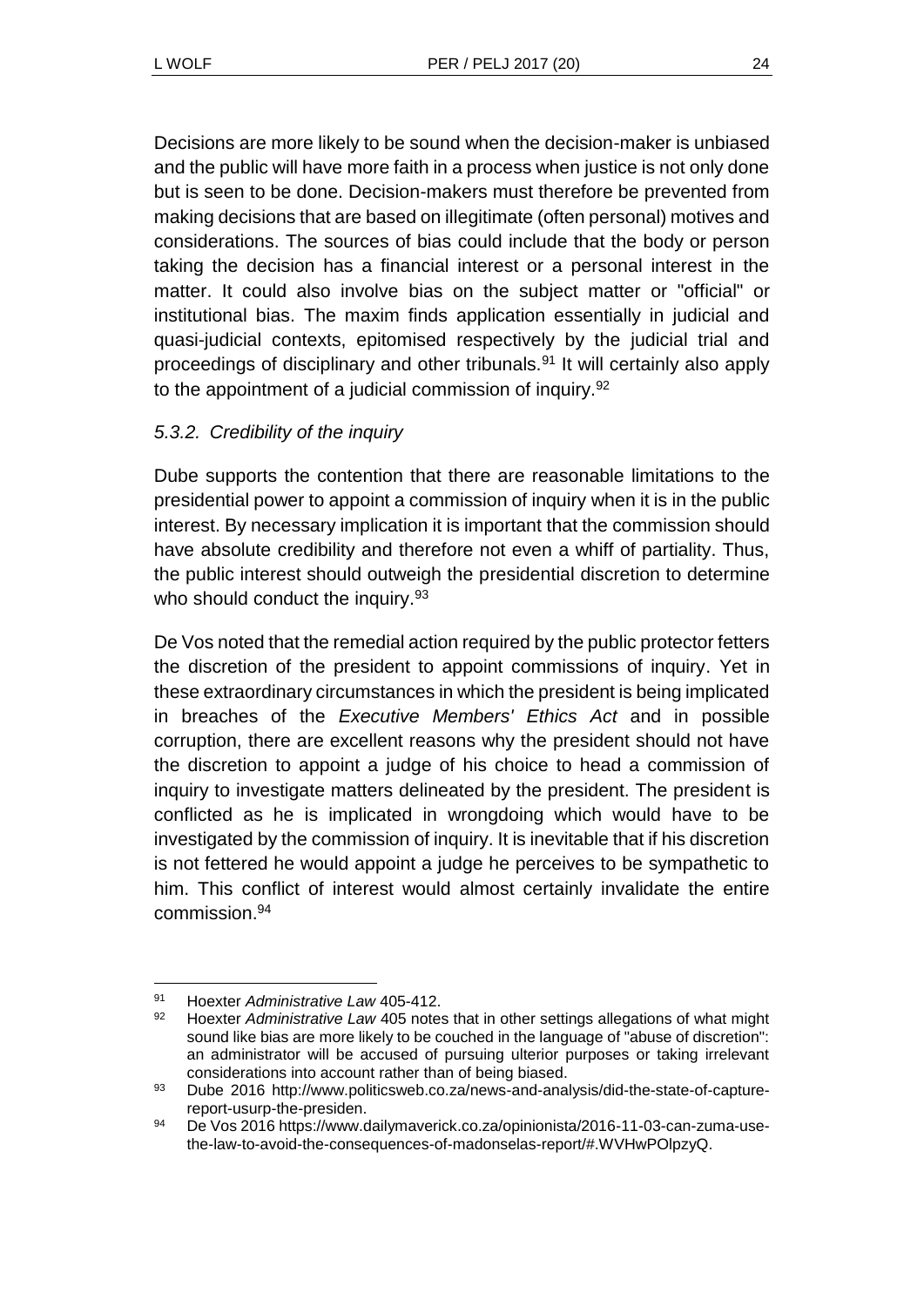There is indeed a high risk that the credibility and impartiality of the inquiry would be compromised if the president could select a judge of his choice to conduct the inquiry. The Seriti commission of inquiry is a case in point. It raised serious concerns insofar as President Zuma was compromised by the topic of the inquiry but had the scope to select the commissioners and could influence the inquiry in other ways. Zuma took the decision to appoint the commission of inquiry into the arms deal only after his lawyers had a quiet word with him to say that they had a rather difficult case to answer in the Constitutional Court and stood every chance of losing it. Rather than having the courts dictate how the investigation should happen, the president moved first and kept its scope and depth within his control by announcing it himself.

It is difficult to deny that Zuma hand-picked the judges to conduct the inquiry, at least two of whom he perceived to be potentially sympathetic to him. He appointed Supreme Court of Appeal Judge Willie Seriti as chair of the commission. Deputy Judge President of the High Court of Pretoria, Willem van der Merwe and Judge Francis Legodi of the same court were to cochair the inquiry. Justice van der Merwe presided over Zuma's rape trial in 2006, where Zuma was acquitted, and immediately recused himself due to the obvious implications for his impartiality. Justice Seriti was apparently the judge who authorised the tapping of the telephone conversations which produced the so-called "spy tapes" that were leaked to Zuma and which he used to pressurise the prosecuting authority to drop 783 charges of corruption and fraud against him in 2009. Zuma was *inter alia* accused of having solicited a bribe in the range of R500,000 a year from a French arms company in exchange for favours in the arms procurement proceedings. Unlike van der Merwe, Seriti did not recuse himself.<sup>95</sup>

According to reports, Seriti ruled the commission with an iron fist, and facts were manipulated or withheld from commissioners. Justice Legodi withdrew and several investigators resigned in protest about the manner in which the inquiry was conducted.<sup>96</sup> The commission was criticised for the incorrect

l <sup>95</sup> Rabkin *Business Day* 5; Underhill 2012 https://mg.co.za/article/2012-10-19-00-armsdeal-twist-raises-alarm.

<sup>96</sup> In August 2014 advocates Skinner SC and Sibiya resigned as investigators because Justice Seriti denied them the right to re-examine witnesses, even though it was a crucial part of their job. Vital documentary evidence was withheld from them. The two advocates joined a growing list of senior legal figures who quit the commission in the 18 months before and who expressed disquiet in public or to their colleagues about the clandestine way in which the commission was being conducted. They include senior investigator and attorney Moabi, principal legal researcher attorney Painting, and evidence leader Aboobaker. The resignations snowballed after Moabi claimed in his resignation letter that the commission had a "second agenda". Those who left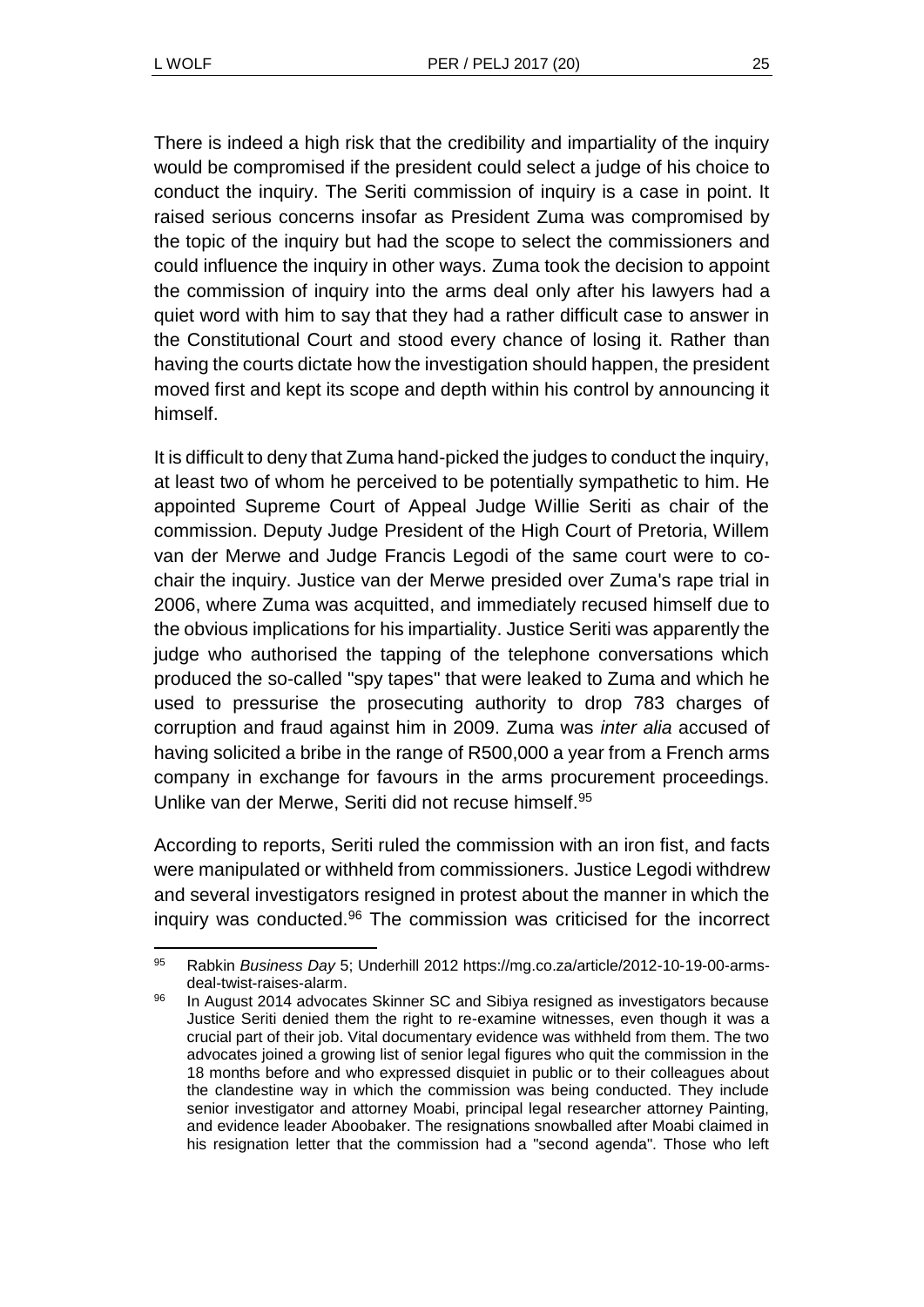handling of witnesses and the exclusion of important documentation. A lawyer who was engaged as a consultant for the French arms dealer Thales offered evidence that Thales donated €1 million to the ANC as a kickback after it was awarded a R2,6 billion contract in 1997. He was also willing to testify that Zuma received hundreds of thousands of rands from the arms company during the time when he was deputy president, that the company invited Zuma to the Rugby World Cup semi-final in Paris and paid for his stays in luxury hotels in Paris and Brussels, bought him expensive designer clothes and gave him €25.000 spending money during the trip. Zuma allegedly tried to silence the lawyer by asking him not to testify before the commission. The lawyer nevertheless approached the commission twice and offered to testify, but never received a response.<sup>97</sup>

Upon making the report public Zuma expressed his "sincere gratitude and appreciation" to Seriti for his findings that "not a single iota of evidence was placed before it" showing that bribes had been paid to consultants, public officials or members of cabinet.<sup>98</sup> The findings of the commission, which were widely perceived to be partial and a whitewash designed to acquit the government of any wrongdoing, have been challenged by Corruption Watch and the Right2Know Campaign.<sup>99</sup> Zuma's interference with a key witness shows that the arms deal inquiry was tainted from the very beginning. One may rightly wonder whether there was not also undue influence on the chairperson of the commission, as in the Hlophe affair.<sup>100</sup> The way in which the inquiry was conducted definitely stands in stark contrast to the way in which other judicial inquiries have been conducted.

Another inquiry illustrates the dilemma where a president in an executive capacity is personally involved in events that form the topic of an inquiry and

claimed this was to protect members of the ANC, including President Zuma, from being implicated. See Underhill 2013 https://mg.co.za/article/2013-08-02-arms-dealcommission-lawyer-resigned-over-second-agenda; Underhill 2014 https://mg.co.za/ article/2014-08-11-resignations-take-arms-deal-probe-from-mess-to-farce.

<sup>97</sup> Grootes 2017 http://ewn.co.za/2017/05/02/arms-deal-critics-welcome-ajay-sooklalaffidavit-into-zuma-s-concealed-role.

<sup>98</sup> Seriti 2015 http://www.gov.za/documents/arms-procurement-commission-report-21 apr-2016-0000 (*Seriti Report*); Thamm 2016 https://www.dailymaverick. co.za/article/2016-04-21-seriti-commission-findings-on-arms-deal-it-aint-over-tillconcourt-sings/#.WVUAyOlpzyQ.

<sup>99</sup> Jamal 2016 https://www.timeslive.co.za/news/south-africa/2016-04-22-seriticommission-of-inquiry-whitewash---findings-are-a-joke-critics/; Hoffman *Confronting the Corrupt* 63-94; Grootes 2017 http://ewn.co.za/2017/05/02/arms-deal-criticswelcome-ajay-sooklal-affidavit-into-zuma-s-concealed-role.

<sup>&</sup>lt;sup>100</sup> In May 2008, judges of the Constitutional Court accused the Western Cape Judge President John Hlope of improper behaviour because he tried to influence a number of them in favour of Zuma in the Thint/Thales matter.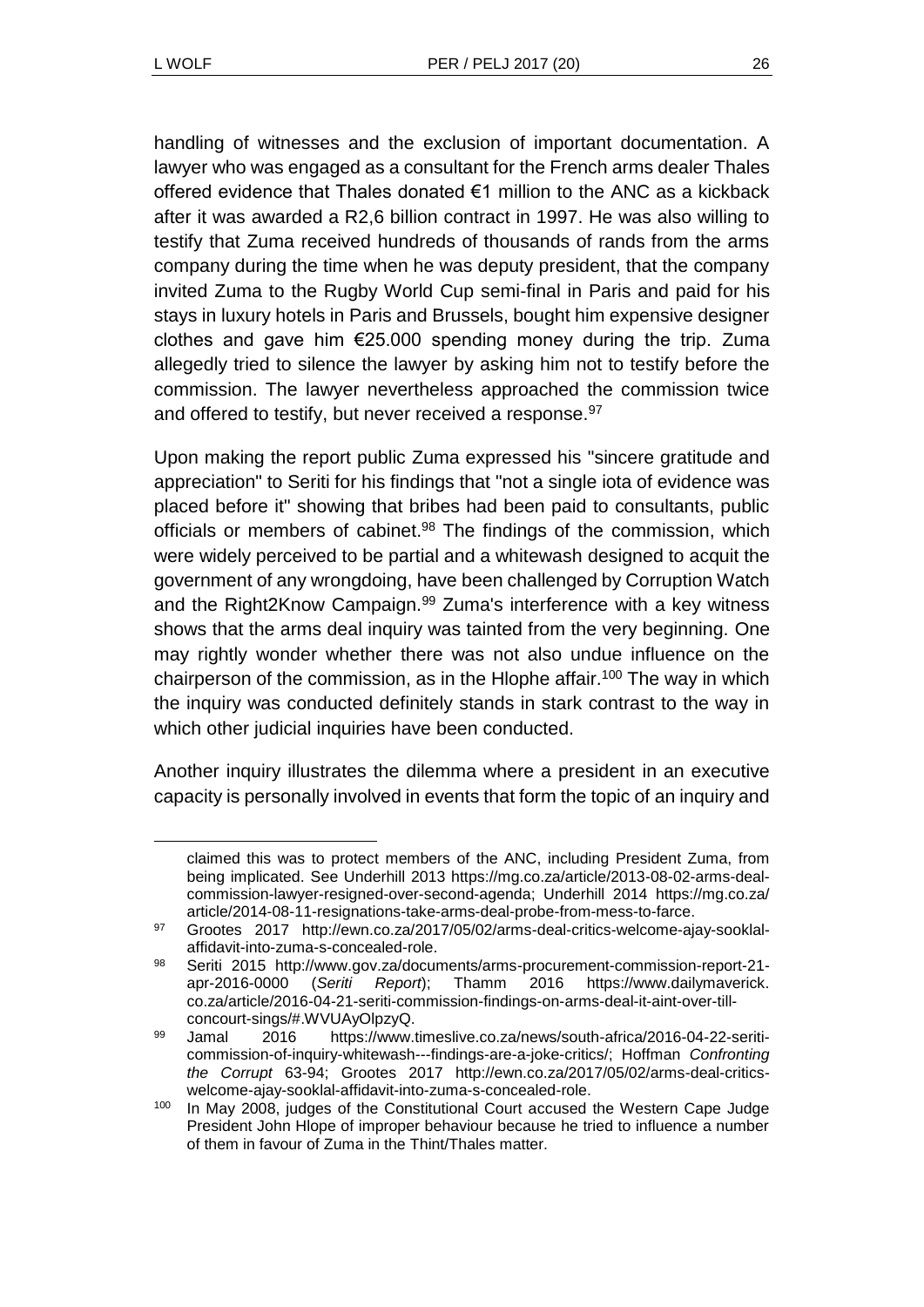uses the power of the head of state to manipulate the proceedings in his favour. In September 2007 Advocate Pikoli, national director of the National Prosecuting Authority (NPA), crossed swords with former President Mbeki over the prosecution of the erstwhile Police Commissioner Selebi on charges of corruption. On the pretext that it was a matter of "national security" and that the president (in an executive capacity) has the final say in the matter, he suspended Pikoli from office.<sup>101</sup> The president appointed the Ginwala commission of inquiry into Pikoli's fitness to hold office. The inquiry was conducted in terms of section 12(6) of the *National Prosecuting Authority Act* 32 of 1998 and not the *Commissions Act*, but the president's power to appoint such a commission arguably derives from section 84(2)(f) of the *Constitution*.

The impartiality of Dr Ginwala, a former speaker and a close confidante of the president, was questioned at her appointment. She was spotted on a flight in the company of the justice minister a few days before Pikoli was suspended, but the justice minister refused to answer questions in this regard in parliament.<sup>102</sup> It was suspected that the president had appointed a person to conduct the inquiry who was favourably disposed towards him. As could be expected, Ginwala did not make any adverse findings about the legality of the president's suspension of Pikoli to save his friend from being prosecuted.<sup>103</sup> Even though the president and the justice minister were precluded from interfering with criminal prosecutions,<sup>104</sup> they were not even called to appear before the commission to give evidence about the role they had played in Pikoli's illegal suspension from office. The terms of reference also precluded such an investigation. This shows how the president, acting as head of state, can manipulate an inquiry to sweep under the carpet its own abuse of power in an executive capacity.

The constitutionality of section 12(6) of the *National Prosecuting Authority*  Act is highly questionable.<sup>105</sup> In the Pikoli matter there was actually a dispute

<sup>101</sup> Letter of former President Mbeki to Adv Vusi Pikoli dated 23 September 2007 suspending him from office. See Trengove, Bruinders and Makola 2008 http://www.politicsweb.co.za/replies/the-real-reason-for-pikolis-suspension. On undue executive interference in criminal prosecutions, see n [35.](#page-8-0)

 $102$  The fact that the justice minister and Ginwala had travelled together was meaningful insofar as the minister might have influenced her. If they had had meetings before the commission was appointed, the independence of the inquiry was still-born. See Spies 2007 http://www.armsdeal-vpo.co.za/special\_items/statements/not\_recall.html.

<sup>103</sup> Ginwala 2008 http://www.justice.gov.za/commissions/2008\_ginwala.pdf (Ginwala *Report*)*.*

<sup>104</sup> Section 31(1)(b) of the *Prosecuting Authority Act*.

<sup>&</sup>lt;sup>105</sup> If there is a dispute between state organs about the status or the nature and scope of its powers, this falls in the exclusive jurisdiction of the Constitutional Court (s 167(4)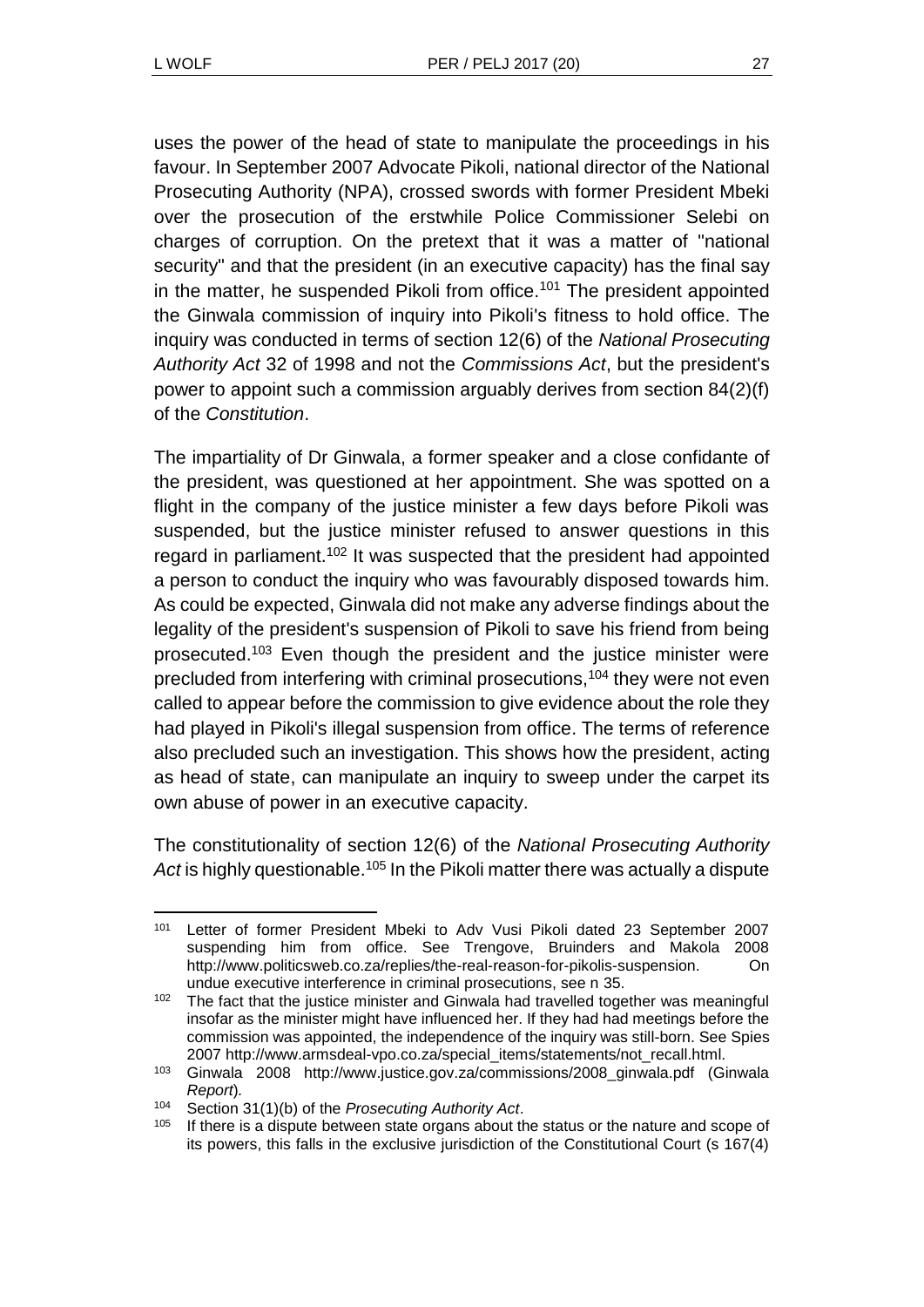about the demarcation of the powers of two state organs, and that falls in the exclusive jurisdiction of the Constitutional Court in terms of section 167(4) of the *Constitution*. A commission of inquiry into the national director's fitness to hold office cannot be used to settle such a dispute.

Grant observed that Zuma dodged the arms deal debacle and is seemingly using the same tactic now to control the framework of the "state capture" inquiry.<sup>106</sup> Should he appoint a commission of inquiry into state capture there would be a considerable risk that he would find himself, as well as members of his immediate family, exposed to potential civil and criminal liability for their alleged participation in the capture of the state. In the light thereof, there is a very high risk that the "state capture" inquiry could be manipulated in the same way as the arms deal inquiry was.

## *5.3.3 Limitation of the power to appointment a commission of inquiry*

In terms of the *nemo iudex* rule the president should be barred from taking any decisions in this regard due to his personal involvement and the financial interests of his family and friends that are at stake. There are two possible ways in which this difficulty could be resolved, but only one is constitutionally viable. The first is the option chosen by the public protector, *viz* that the chief justice should present the president with the name of a particular judge to conduct the inquiry and that some terms of reference are predetermined to avoid a manipulation of the inquiry. The second option is that one of the state officials listed to perform the responsibilities of the head of state in an acting capacity should appoint the commission of inquiry.

### 5.3.3.1 How should the commissioner be selected?

The first option does not entail a delegation of power to the chief justice because he is not formally required to take the decision to appoint the commission of inquiry. It is a measure which is intended to avoid a biased decision. Due to the high regard for the impartiality of the judiciary, it is

of the *Constitution*). It is not for the president as the head of state to decide whether or not the director of public prosecutions is fit to hold office. This can be decided only in terms of legal norms, as illustrated by Simelane's case in *Democratic Alliance v President of South Africa* 2013 1 SA 248 (CC). The mechanism of a commission of inquiry has been abused to get rid of directors of the prosecuting authority when they do not dance to the tune of the executive – see Wolf 2015 *Administratio Publica* 44- 47. Even though the Ginwala inquiry found that Pikoli was fit to hold office, both Mbeki and Mothlante refused to reinstate him in office.

<sup>106</sup> Views expressed in an interview with Umraw 2017 http://www.huffingtonpost. co.za/2017/05/29/heres-how-zuma-will-ensure-a-judicial-inquiry-into-statecaptur\_a\_22115149/.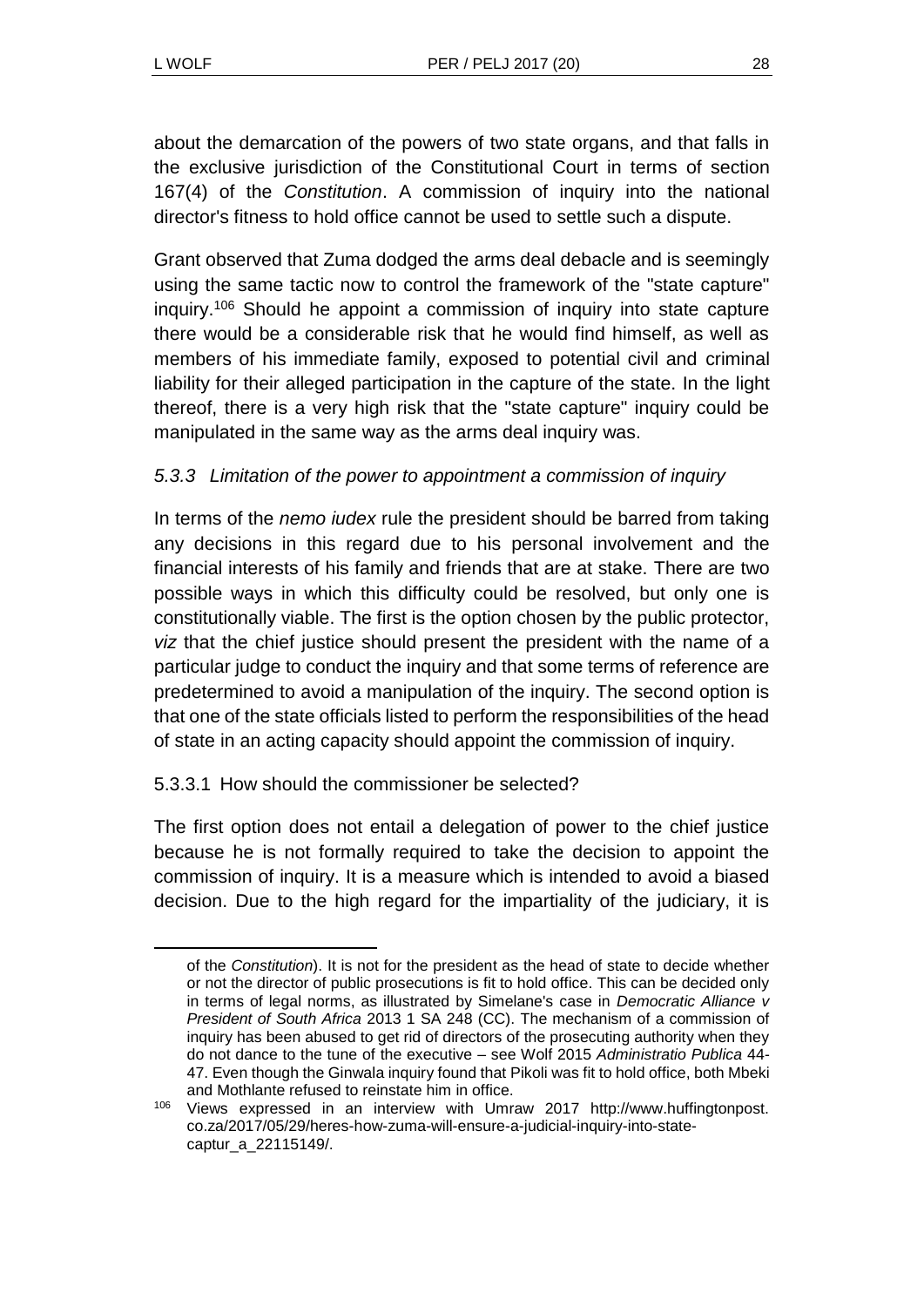understandable that the public protector determined that the commission should be headed by a judge selected on the advice of the chief justice. The chief justice seems to be the obvious choice, since he is a non-partisan outsider, knows his colleagues, and could determine their availability. Viewed from this perspective, the chief justice can be regarded as an appropriate person to select a judge to ensure the non-partisanship and credibility of the inquiry. In terms of the remedial action, the chief justice would not be involved in anything except to advise the president about a suitable judge to conduct the inquiry. Chief Justice Moegoeng Moegoeng has indicated that he will not become active in the matter unless he is approached by the president.<sup>107</sup>

A careful reading of the *SARFU* judgment has showed that the Constitutional Court has not precluded such advice, as long as the president formally exercises the section 84(2) responsibilities. Such advice therefore cannot be construed as an unconstitutional delegation of power. This aspect of the remedial action therefore seems to be in order. Interestingly, a House of Commons report on commissions of inquiry in the UK addressed the dilemma of such a conflict of interest and recommended that the chief justice should be equally involved in all decisions about the use of judges in inquiries. 108

The second option is that the president should recuse himself from any involvement in appointing such a commission of inquiry and leave it to the deputy president to comply with the remedial action. A number of lobby groups have approached the Constitutional Court to ask deputy president

l <sup>107</sup> Madia 2016 http://www.news24.com/SouthAfrica/News/chief-justice-will-wait-to-hearfrom-zuma-on-state-capture-inquiry-20161117.

<sup>108</sup> House of Commons *Government by Inquiry* 3, 19-26. The inquiry considered the political and constitutional implications of the frequent use of judges to head inquiries, especially the impact on judges' independence and reputation for political neutrality. About 30% of executive departmental inquiries or statutory inquiries appointed by a minister (ie excluding the royal commissions) were chaired by a judge in the  $20<sup>th</sup>$ century. Many of these inquiries took on a quasi-judicial nature, and although the skills and impartiality of judges could benefit such inquiries, this practice also has a negative effect in that the judiciary is consequently short of personnel for long periods. The reputation of judges could also be tarnished by their engagement in politically sensitive inquiries: If their reports fail to conclude that ministers or senior officials abused their powers, the reports may be characterised as a "whitewash" by political opponents; if their findings blame ministers they may be criticised for interfering in politics. There is a real danger that a judge who chaired a politically controversial inquiry will be perceived differently by sections of the public when he returns to his judicial role. The report recommended that the chief justice "should be equally involved with Ministers in all decisions about the use of judges in inquiries".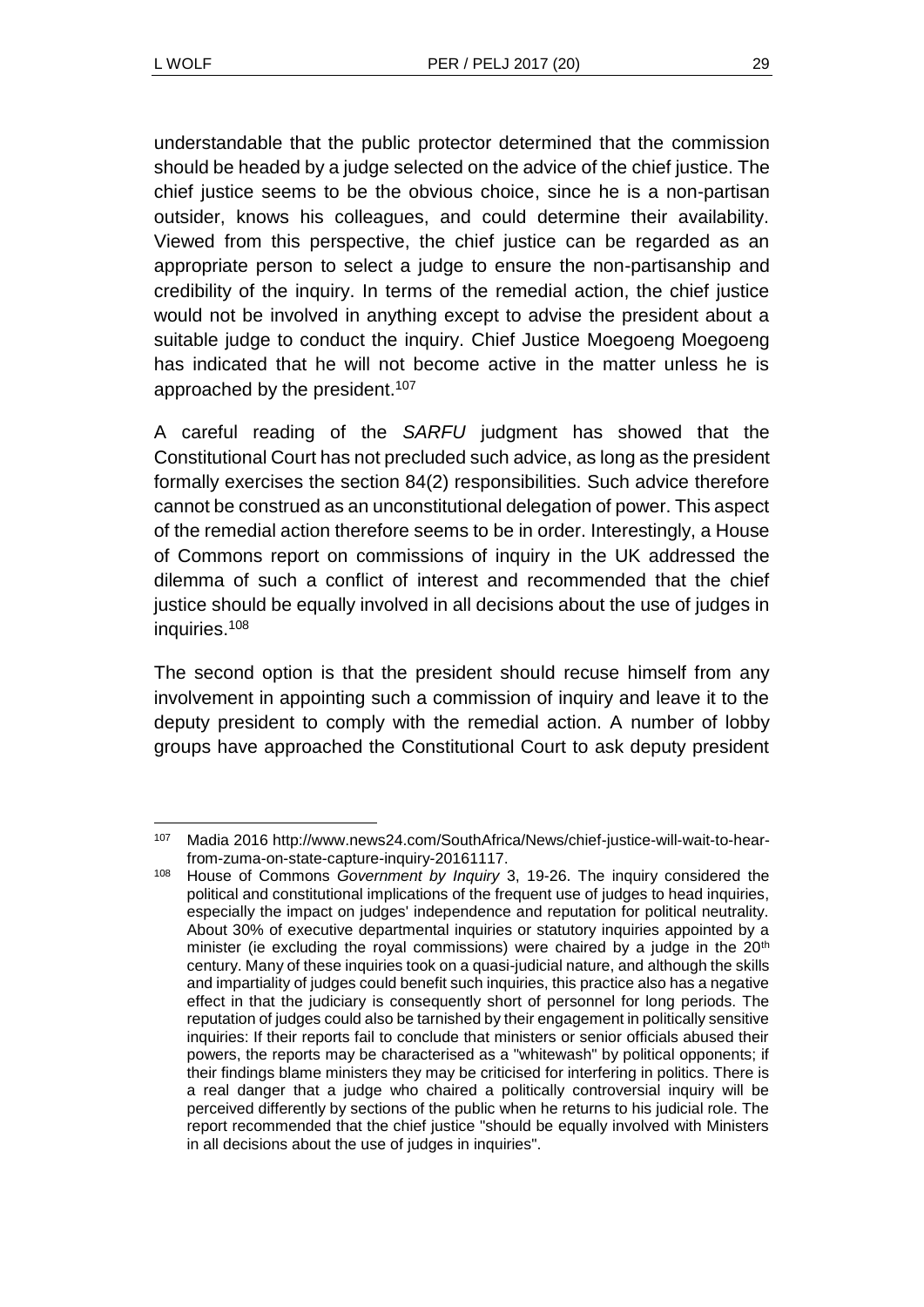Ramaphosa to set up the commission of inquiry in an acting capacity in terms of section 90(1)(a) of the *Constitution*. 109

The difficulty with this option is that another state official can take over the functions of the president in an acting capacity only within the limited scope specified by section 90(1) of the *Constitution*, ie when the president is absent from the country or "otherwise unable to fulfil the duties of President" (eg when he is seriously ill for a long period or falls into a coma), or during a vacancy. The provision requires that the substitute should perform the functions of the president for *a specific period*, namely for the duration of the absence of the president from the country, for the duration of his incapacity, or for the duration of a vacancy. Subsections (a) to (d) determine a ranking order of officials that may perform the functions of the head of state in an acting capacity: first the deputy president, then a minister designated by the president, thereafter a minister designated by the other members of the cabinet, and finally the speaker of parliament. Sections 90(2) and (4) also make clear that the person takes over *all the functions* in an acting capacity "during the period". Before the acting president can take over the responsibilities, powers and functions of the president, he must swear or affirm faithfulness to the Republic and obedience to the *Constitution*. <sup>110</sup> *In casu*, none of the section 90(1) instances are applicable. Section 90 does not contemplate the taking over of a specific task of the president in an acting capacity on an *ad hoc* basis.

The *Constitution* does not offer any guidelines as to what should happen when the president is faced by a conflict of interests and must recuse himself from taking specific decisions. If a cabinet minister would recuse him- or herself from taking specific decisions due to a conflict of interest, a deputy minister or other official with the requisite power could step in and take the decision. The deputy president, however, is a member of the cabinet but not the deputy head of state.<sup>111</sup> It would amount to an unconstitutional delegation of a power if the deputy president should exercise powers on behalf of the head of state on an *ad hoc* basis.

l

<sup>109</sup> Thamm 2017 https://www.dailymaverick.co.za/article/2017-06-11-state-capturelobby-groups-approach-concourt-to-ask-ramaphosa-to-set-up-commission-ofinquiry/#.WVUaUelpzyQ. Ramaphosa called for a judicial commission of inquiry twice before President Zuma issued the press statement in May 2017, but did not give any indication of how this should be instituted. See Goba 2017 https://www.timeslive. co.za/politics/2017-05-30-state-capture-is-busy-eating-the-anc-away-ramaphosa; ANA Reporter 2017 http://www.iol.co.za/news/politics/ramaphosa-renews-call-forstate-capture-inquiry-9257815.

<sup>110</sup> Section 90(3) of the *Constitution*.

<sup>111</sup> Section 91(1) and (2) and s 92(1) of the *Constitution*.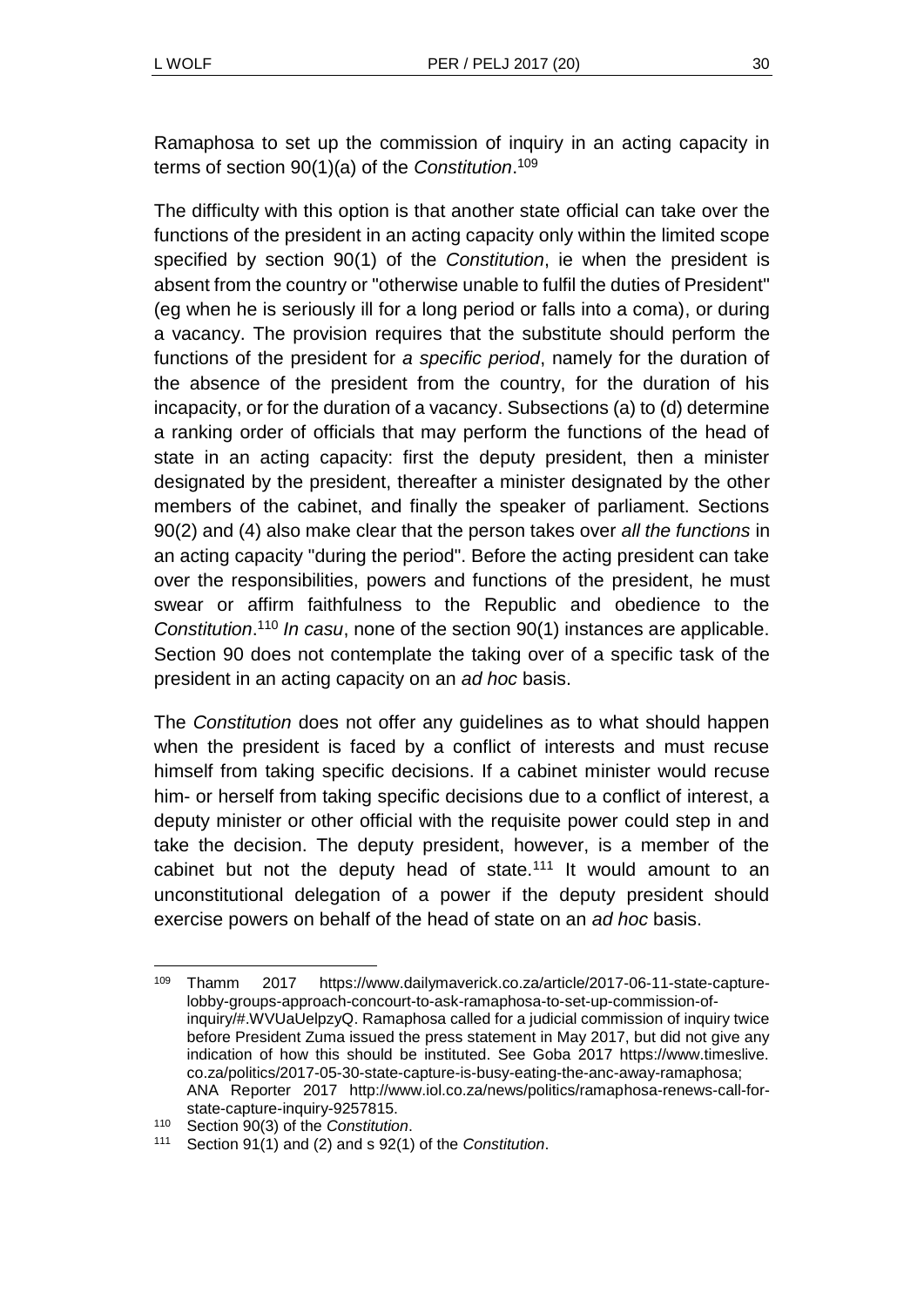In a serious matter such as "state capture", parliament could of course pass a motion of no confidence or remove the president from office. This would create a vacancy that would enable the deputy president to take the relevant action in an acting capacity. This has not happened, though. In fact, the Cabinet and the ANC in parliament went to great lengths to protect Zuma from the report's implications.<sup>112</sup>

If the deputy president were to appoint a commission of inquiry, this would also not solve the problem of institutional bias or bias regarding the subject matter of the inquiry.<sup>113</sup> After President Zuma issued the press statement on 26 May 2017 that he was not opposed to appointing a "state capture" inquiry, the ANC's National Executive Committee (NEC) endorsed his proposal to appoint a judicial commission of inquiry on his own terms.<sup>114</sup> The dilemma is therefore that all four ANC substitutes for the president in an acting capacity are bound by this decision and would be tainted by bias in his favour.

Apart from that, all cabinet members are appointees of President Zuma. Should the Constitutional Court therefore rule that Deputy President Ramaphosa should execute the remedial action on his behalf as he is not implicated in the matter, there is nothing that would prevent Zuma from dismissing Ramaphosa from office in order to retain his grip on the terms of reference. He could then handpick one of his "trusted ministers" to appoint an inquiry according to his liking.

5.3.3.2 The terms of reference of the commission of inquiry

A commission of inquiry is usually appointed by way of proclamation in the Government Gazette and contains particulars about the terms of reference. The terms of reference constitute a mandate for the commissioner which he uses to determine the scope of the commission's investigation. It must be reasonably comprehensive so that the commission or interested parties can determine the nature and ambit of the commission's mandate with reasonable certainty. The terms of reference are issued independently of

l <sup>112</sup> Subsequent to the release of the *State of Capture Report*, a motion of no confidence in the president was rejected by the ANC majority in parliament – Nicholson 2016 https://www.dailymaverick.co.za/article/2016-11-10-no-confidence-anc-wins-thevote-but-zuma-suffers-in-battle/#.WVUhVulpzyQ.

<sup>&</sup>lt;sup>113</sup> Institutional bias refers to officers taking a decision for an inquiry in which they officially have a stake. See Hoexter *Administrative Law* 411-412.

<sup>114</sup> Bendile 2017 https://mg.co.za/article/2017-05-29-anc-calls-for-judicial-commissionof-inquiry-into-state-capture.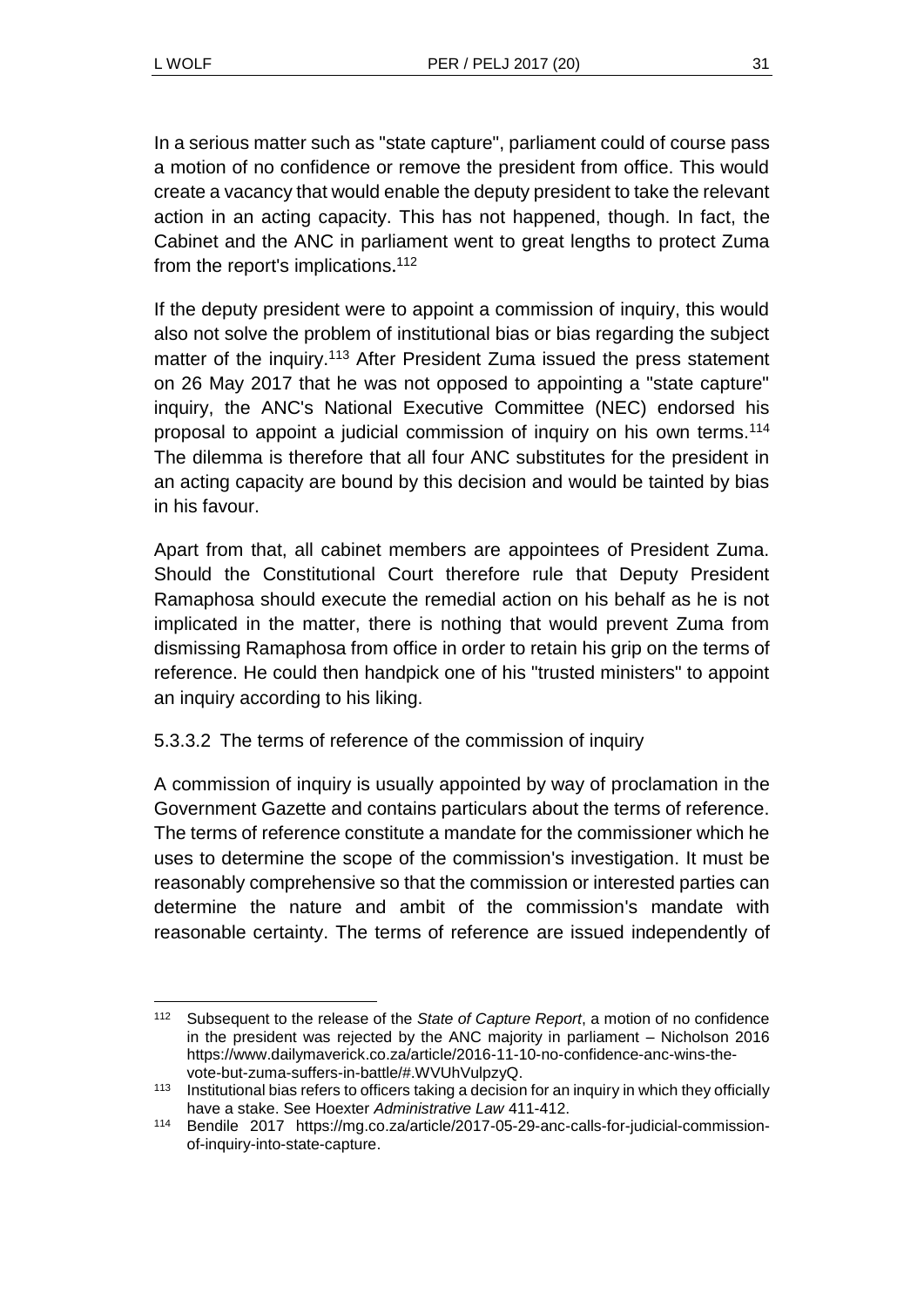the *Commissions Act*. <sup>115</sup> The *Commissions Act* is not automatically applicable to all commissions of inquiry. The power to make the *Commissions Act* applicable to a commission is conferred by legislation.<sup>116</sup> The legislation gives important and potentially invasive powers to a commission in order to ensure that it is able to perform its task effectively.

The *State of Capture* report determines that the judge chairing the commission should investigate all the issues pertaining to "state capture", using the record of the public protector's investigation and the report as a starting point. It further appears that the public protector intended that the commission of inquiry should also be given powers of evidence in terms of the *Commissions Act*. She required that the powers of evidence should be "no less than that of the public protector". <sup>117</sup> Section 3 of the *Commissions*  Act determines that for the purpose of ascertaining any matter relating to the subject of investigations, a commissioner shall have the powers of a High Court to summon witnesses, to lead evidence under oath and to require the production of documents to the inquiry. These powers are similar to the powers conferred upon the public protector in terms of section 7 of the *Public Protector Act*. There would be little sense in conducting the inquiry without such powers of evidence. Apart from that, the judge should be able to appoint his/her own staff and must complete the inquiry and present the report with findings and recommendations to the president within 180 days. Once the report is presented to the president, he should submit a copy to parliament within 14 days of its release and inform parliament about his intentions regarding the implementation of the recommendations.<sup>118</sup> The framework of the inquiry is therefore part of the remedial action.

Zuma's stance is that the remedial action infringes upon the scope and ambit of his powers as head of state. He objects to the public protector's instructing him what type of commission to appoint, what the subject matter of the inquiry should be, what the timeline for establishing the commission (ie within 30 days after the publication of the report) should be, what its terms of reference and the duration to conduct the inquiry should be, and what the time span within which Zuma should submit the report to

l

<sup>115</sup> Freedman "Commissions" 157. The provisions of the *Commissions Act* do not refer to the terms of reference of a commission.

<sup>116</sup> Section 1 of the *Commissions Act*. See *President v SARFU* paras 126, 130-131, 154, 163.

<sup>117</sup> *State of Capture Report* 354.

<sup>118</sup> *State of Capture Report* 354.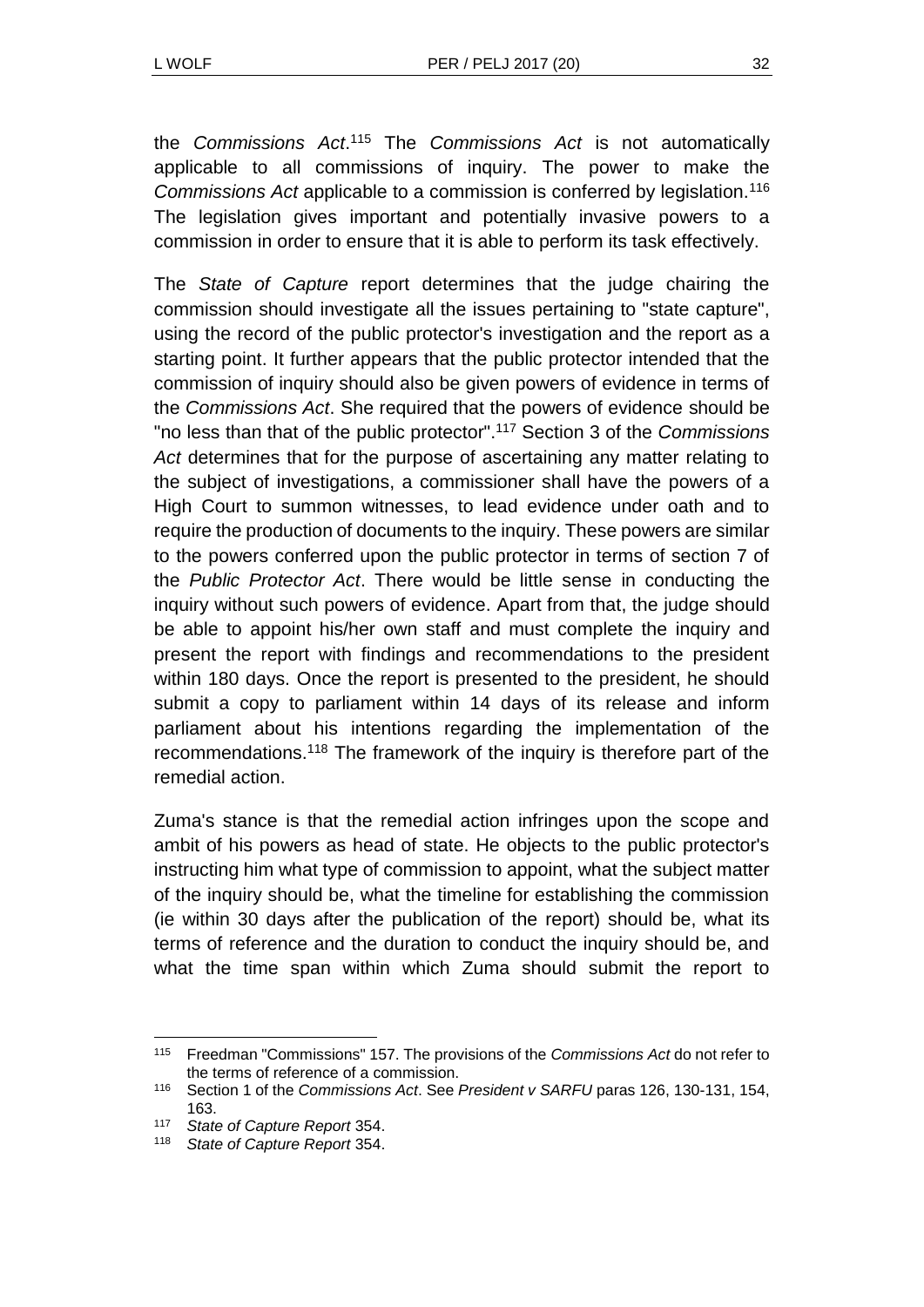parliament and inform parliament about his intentions regarding the implementation of the recommendations should be.<sup>119</sup>

In contrast to his reaction to the remedial action ordered by the public protector, President Zuma strangely did not object to a member of the executive branch (the justice minister) framing and issuing the terms for the Seriti commission. This most probably amounted to an unconstitutional delegation of power. Radebe framed the terms in a quest "to rid our nation" of what has become "an albatross that must now cease to blemish the reputation of our government".<sup>120</sup> He dramatically added:

As we cross the Arms Deal Rubicon, we wish to assure all South Africans that this Commission will work independently of everyone, including the Executive. Its credibility remains paramount as it is about to undertake an all-important national duty. The impact of its work will be significant even beyond the borders of our shores. … Every time an end appeared in sight, new allegations would emerge. It is our conviction that the Inquiry will enable us collectively as a nation to reach closure on this otherwise contentious matter.

The reason why Madonsela formulated the instructions in the *State of Capture* report in a particularly detailed way might also have to do with past experiences. It was not the first time that Madonsela had had to investigate the gross abuse of power by the president, and she had ample experience of his tendency to use loopholes to buy time, postpone, delay, defer, defuse and deny issues.<sup>121</sup>

This tendency is also apparent in the arms deal inquiry. Two years expired between Zuma's reaching an out-of-court settlement with Crawford-Browne and appointing the commission. Initially the inquiry had to be completed within two years from the date when the terms of reference were issued (27 October 2011), with an additional period of six months to complete the final report. This gave Zuma ample time to canvass for his re-election without any blemishes at the 2012 ANC national conference. The inquiry was further dragged out, with the report finally being submitted to the president on 30 December 2015. Zuma released it in April 2016, ie six-and-a-half years after he agreed to appoint the commission.<sup>122</sup> If it should take as long to complete the inquiry into "state capture", Zuma will no longer be in office and would

l <sup>119</sup> Presidency 2017 http://www.psppd.org.za/press-statements/president-zuma-notopposed-establishing-commission-inquiry-%E2%80%9Cstate-capture%E2%80%9D.

<sup>120</sup> Department of Justice and Constitutional Development 2011 http://www.justice. gov.za/m\_statements/2011/20111027\_armscomms.html.

<sup>121</sup> See n [7.](#page-2-0)

<sup>122</sup> Thamm 2016 https://www.dailymaverick.co.za/article/2016-04-21-seriti-commissionfindings-on-arms-deal-it-aint-over-till-concourt-sings/#.WVUAyOlpzyQ.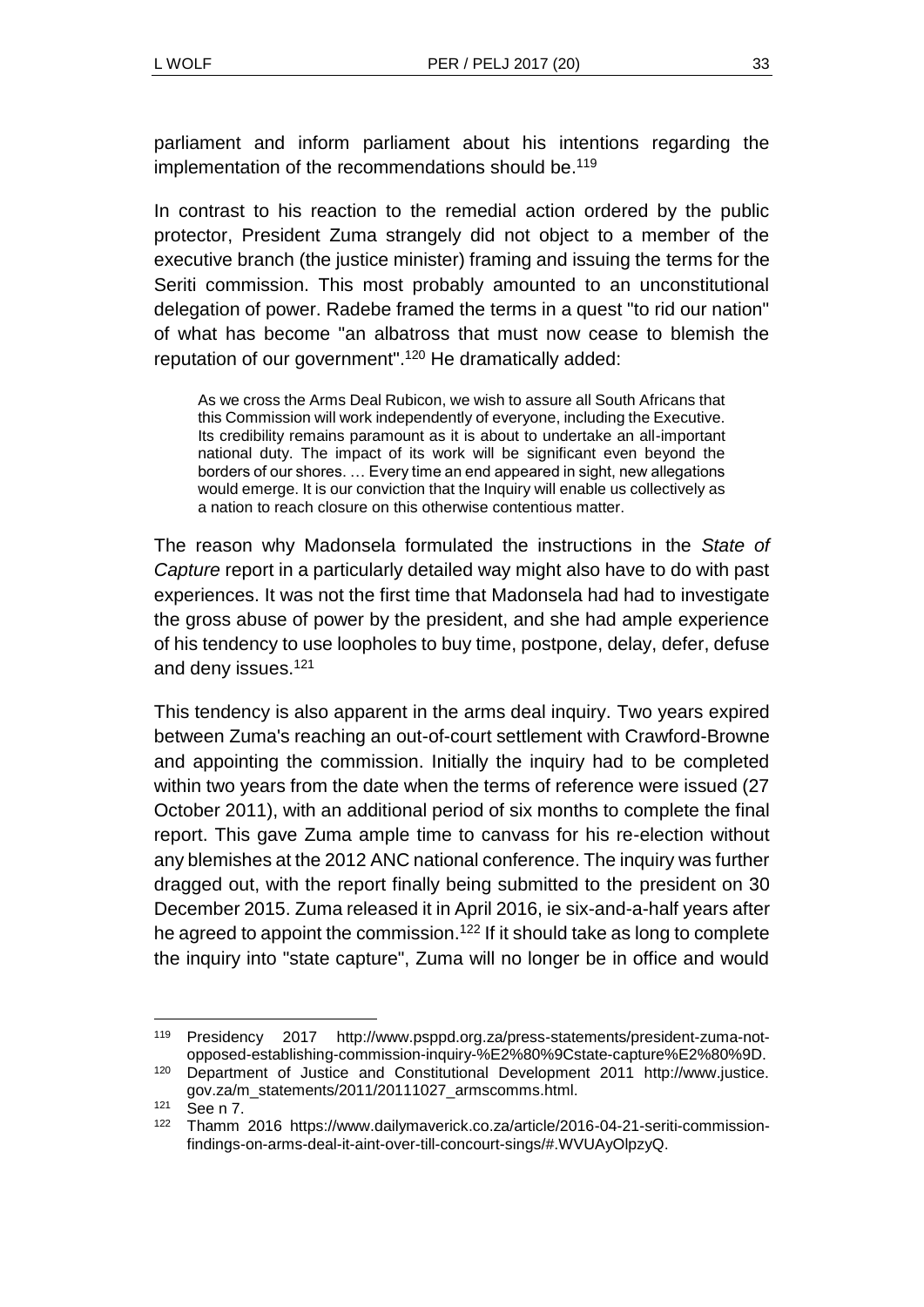probably be enjoying the fruits of state capture in the luxury mansion the Guptas bought for him in Dubai.

It was also to be anticipated that Zuma would try to fiddle with the topic and scope of the inquiry. And so it happened. After the ANC's NEC committee endorsed his proposals, the body insisted that the inquiry should be expanded to uncover the general influence of business on the state since 1994.<sup>123</sup> This is clearly an attempt to overburden the commission and to undercut the purpose of the remedial action. If the president should be allowed to tamper with the remedial action in that he could change the topic of the inquiry, this would give rise to bias in the subject matter.<sup>124</sup>

# **6 Conclusions**

In terms of the remedial action in the *State of Capture* report, the president is required to appoint a commission of inquiry into the capture of state institutions by the Gupta family, who used their connections to him to manipulate cabinet and other appointments and to enrich themselves through tainted state procurement. President Zuma has launched an action to set aside the remedial action and to refer the investigation back to Madonsela's successor. He argues that it is the sole prerogative of the head of state under section 84(2)(f) of the *Constitution* to appoint commissions of inquiry. However, in the matter of the *Economic Freedom Fighters* the Constitutional Court ruled that the public protector's power to take appropriate remedial action under section 182(1)(c) of the *Constitution* is legally binding and must be executed by the state organs concerned.

Since the president and his family are implicated in allegations of corruption and undue enrichment, the public protector has limited his choice of a commissioner to conduct the inquiry and his power to determine the terms of reference to some extent, to avoid a biased outcome. She also set a time frame for the inquiry to be conducted to bring it to finality in good time for the recommendations to be implemented timeously.

It has been shown that like other section 84(2) powers the responsibility of the head of state to appoint commissions of inquiry is not invariably a discretionary power and could also be triggered by another state organ. It is

l <sup>123</sup> Umraw 2017 http://www.huffingtonpost.co.za/2017/05/29/heres-how-zuma-willensure-a-judicial-inquiry-into-state-captur\_a\_22115149/.

<sup>124</sup> For a discussion of this aspect of the *nemo iudex* maxim, see Hoexter *Administrative Law* 409-411.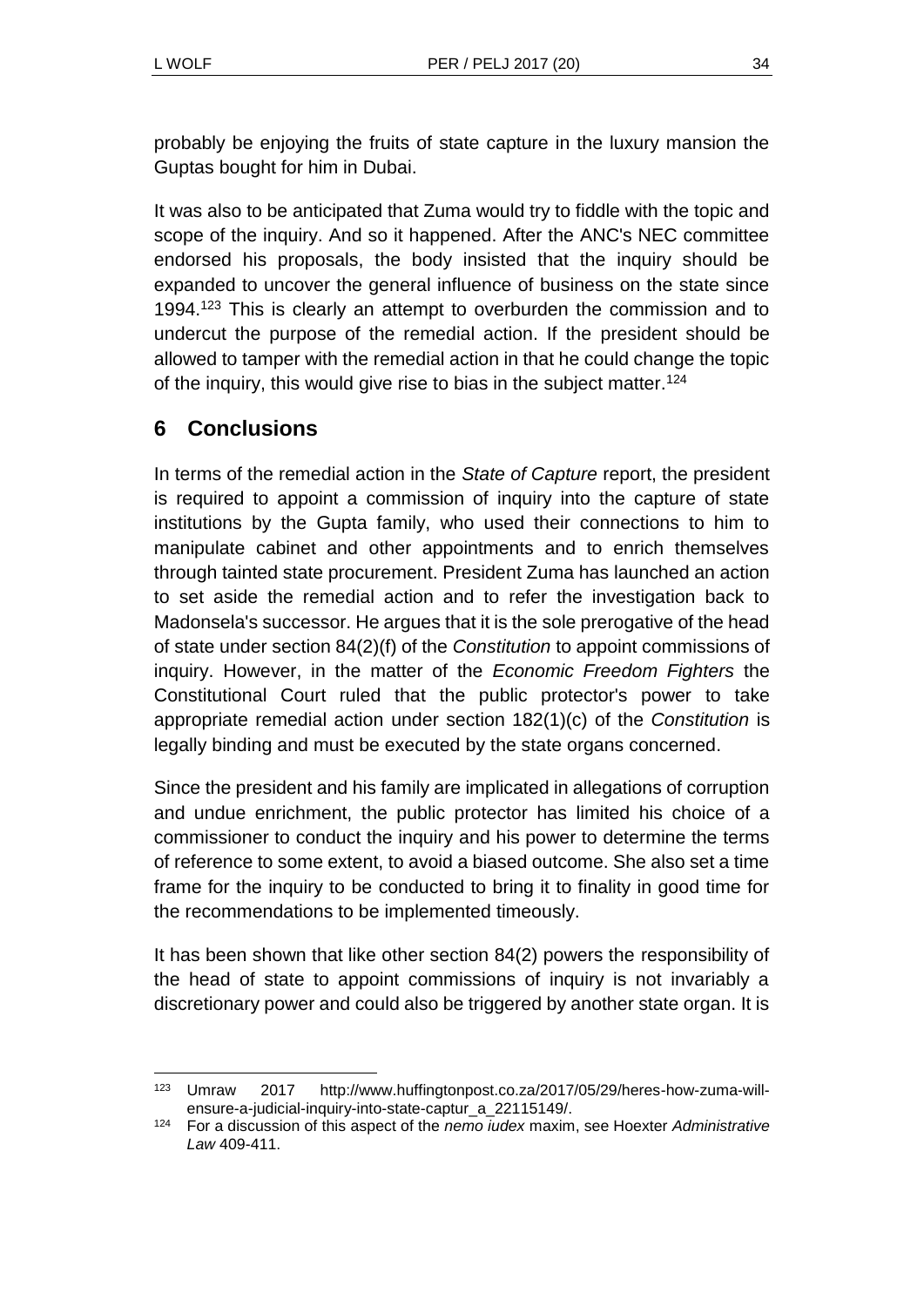also not an unfettered discretion: the Constitutional Court clearly spelt out implicit limits to the power in *SARFU*.

In terms of the *nemo iudex* maxim the president would be barred from taking any decisions relating to a commission of inquiry into his own wrongdoing and ought to recuse himself. The difficulty is that he cannot delegate this power to another person on an *ad hoc* basis. Section 90 provides that another state official can take over all the functions of the head of state only for the duration of the president's absence from the country or for the duration of his incapacity to fulfil the duties of office. It would therefore amount to an unconstitutional delegation of power if the deputy president should appoint a commission of inquiry on his behalf.

In *SARFU* the Constitutional Court indicated that advice to the president by another state organ is allowed as long as he formally takes the decision to appoint the commission of inquiry. The instruction of the public protector that the chief justice should advise the president on which judge to appoint as the commissioner probably cannot be faulted.

In terms of the *nemo iudex* maxim a reasonable limitation of the terms of reference would also be necessary to avoid a manipulation of the inquiry. This aspect of the remedial action therefore also appears to be in order.

The powers of the public protector to investigate executive malfeasance and malpractices do not exclude a more extensive investigation by a judicial commission of inquiry. *In casu* two factors played a role in the former public protector's deciding to refer the investigation to a commission of inquiry: the first is that insufficient funds had been made available to her office by the executive to conduct the inquiry, and the second is that during the investigation it became clear that the sheer scope of the investigation would actually require a commission of inquiry that could conduct a full-scale inquiry. It is not for the president to decide what form the remedial action would be more appropriate under the circumstances.

# **Bibliography**

### **Literature**

Basson and Viljoen *Constitutional Law* Basson D and Viljoen H *South African Constitutional Law* (Juta Cape Town 1988)

Baxter *Administrative Law*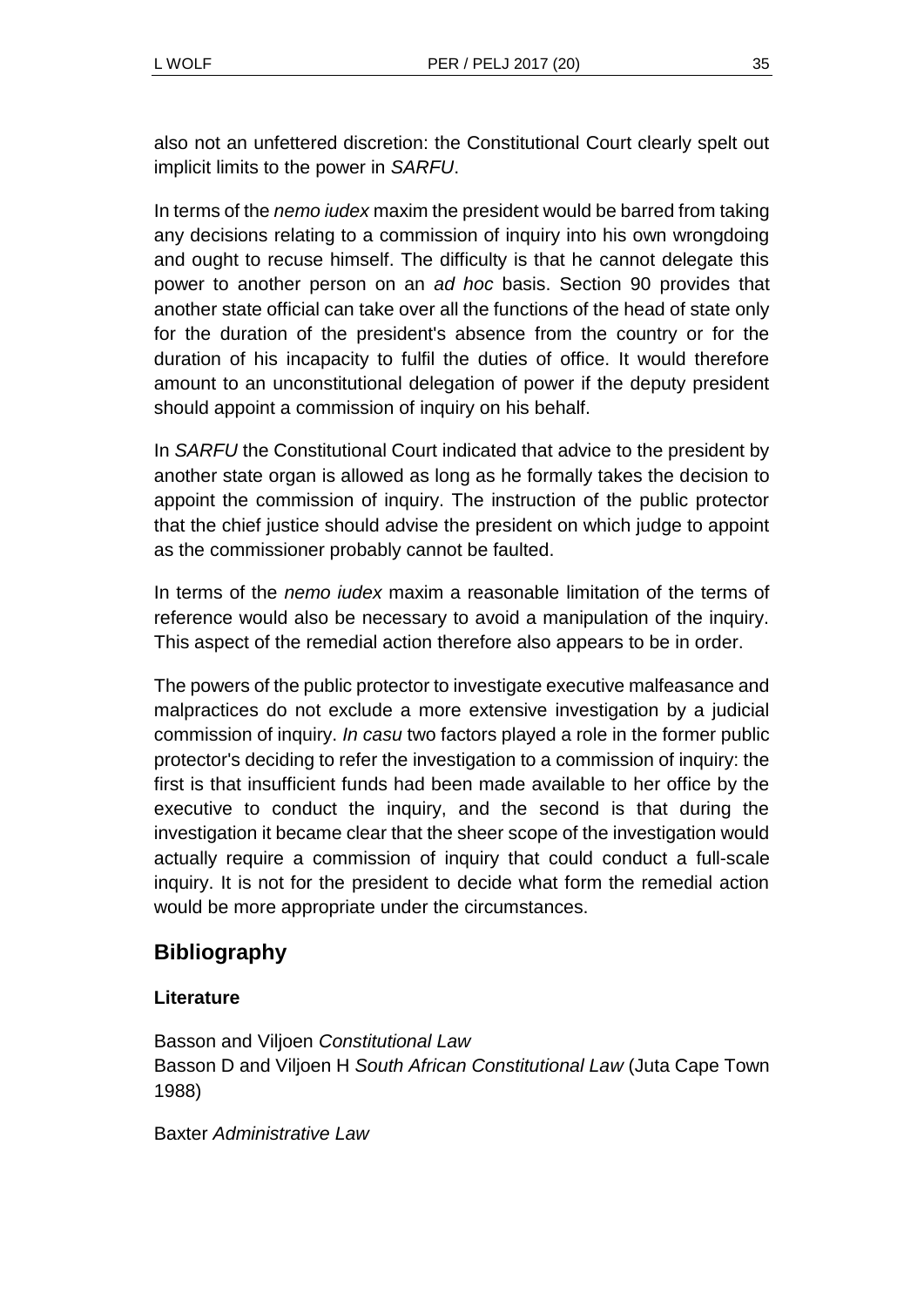Baxter L *Administrative Law* (Juta Cape Town 1984)

Booysen and Van Wyk *'83 Grondwet* Booysen H and van Wyk D *Die '83 Grondwet* (Juta Cape Town 1984)

Bradley and Ewing *Constitutional and Administrative Law* Bradley AW and Ewing KD *Constitutional and Administrative Law* 15th ed (Pearson Education Harlow 2010)

Carpenter 1989 *CILSA* Carpenter G "Prerogative Powers – An Anachronism?" 1989 *CILSA* 190- 205

Carpenter *Constitutional Law* Carpenter G *South African Constitutional Law* (Butterworths Durban 1987)

De Vos "Role of Chapter 9 Institutions"

De Vos P "Balancing Independence and Accountability: The Role of Chapter 9 Institutions in South Africa's Constitutional Democracy" in: Chirwa DM and Nijzick L (eds) *Accountable Government in Africa* (United Nations University Press Tokyo 2011) 160-177

De Vos and Freedman *South African Constitutional Law* De Vos P and W Freedman *South African Constitutional Law in Context* (Oxford University Press Cape Town 2014)

Finer *Governments*

Finer H *Governments of Greater European Powers: A Comparative Study of the Governments and Political Culture of Great Britain, France, Germany, and the Soviet Union* vol 1 (Holt New York 1956)

Freedman "Commissions"

Freedman DW "Commissions" in Joubert WA (ed) *The Law of South Africa* 2<sup>nd</sup> ed vol 2 part 2 (LexisNexis Butterworths Durban 2003) 143-193

Gossnell 1934 *Polit Sci Q* Gossnell HF "British Royal Commissions of Inquiry" 1934 *Polit Sci Q* 84-118

Hoffman *Confronting the Corrupt*

Hoffman P *Confronting the Corrupt – Accountability Now's Battle against Graft in SA* (Tafelberg Cape Town 2016)

Hoexter *Administrative Law* Hoexter C *Administrative Law in South Africa* (Juta Cape Town 2007)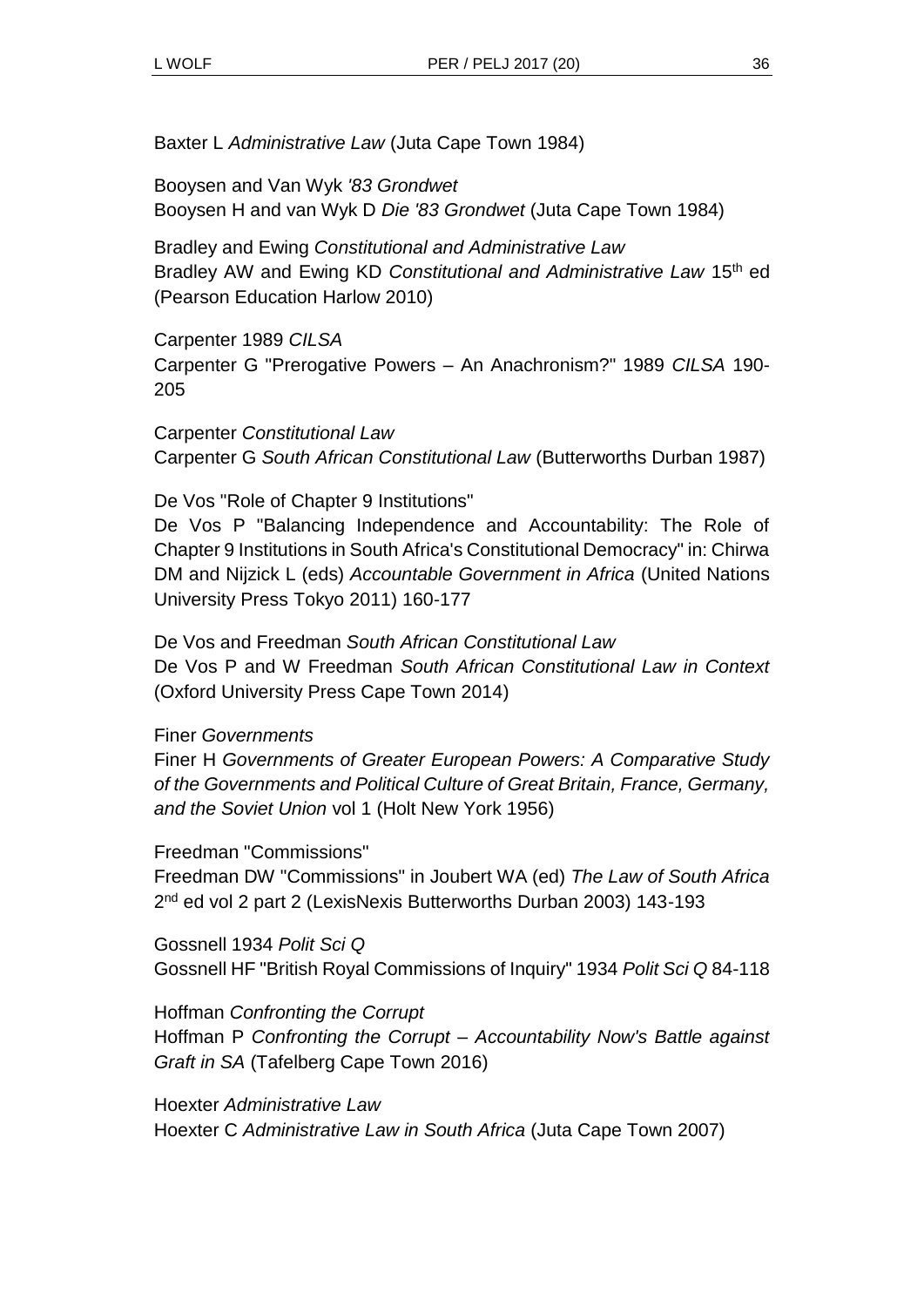#### Marumoagae 2014 *De Rebus*

Marumoagae C "Condemning the Leaking of Public Protector's Provisional Reports" 2014 (May) *De Rebus* 32-34

Rautenbach and Malherbe *Constitutional Law* Rautenbach IM and Malherbe EFJ Constitutional Law 5<sup>th</sup> ed (LexisNexis Durban 2009)

Rabkin *Business Day*

Rabkin F "Judges on Arms Deal Commission likely to be Focus of Intense Scrutiny" *Business Day* (25 October 2011) 5

Van der Vyver *Grondwet*

Van der Vyver JD *Die Grondwet van die Republiek van Suid-Afrika* (Lex Patria Johannesburg 1984)

Wiechers *Staatsreg*

Wiechers M Verloren van Themaat Staatsreg 3<sup>rd</sup> ed (Butterworth Durban 1981)

Wolf 2015 *Administratio Publica*

Wolf L "The National Prosecuting Authority (NPA) in a Nimbus between the Executive and the Judicature" 2015 *Administratio Publica* 30-53

Wolf 2011 *PELJ* Wolf L "Pre- and Post-Trial Equality in Criminal Justice in Context of the Separation of Powers" 2011 *PELJ* 58-203

Wolf 2011 *TSAR* Wolf L "The Prosecuting Discretion: An Administrative-Law or Criminal-Law Power?" 2011 *TSAR* 703-729

#### **Case law**

*Crawford-Browne v President of the Republic of South Africa* (WC) (unreported) case number 1135/09 (unreported, only costs judgment)

*Crawford-Browne v The President of South Africa* (CC) (unreported) case number CCT 103/10; directions of the Chief Justice issued on 7 February 2011 (settled out of court)

*De Lange v Smuts* 1998 3 SA 785 (CC)

*Democratic Alliance v President of South Africa* 2013 1 SA 248 (CC)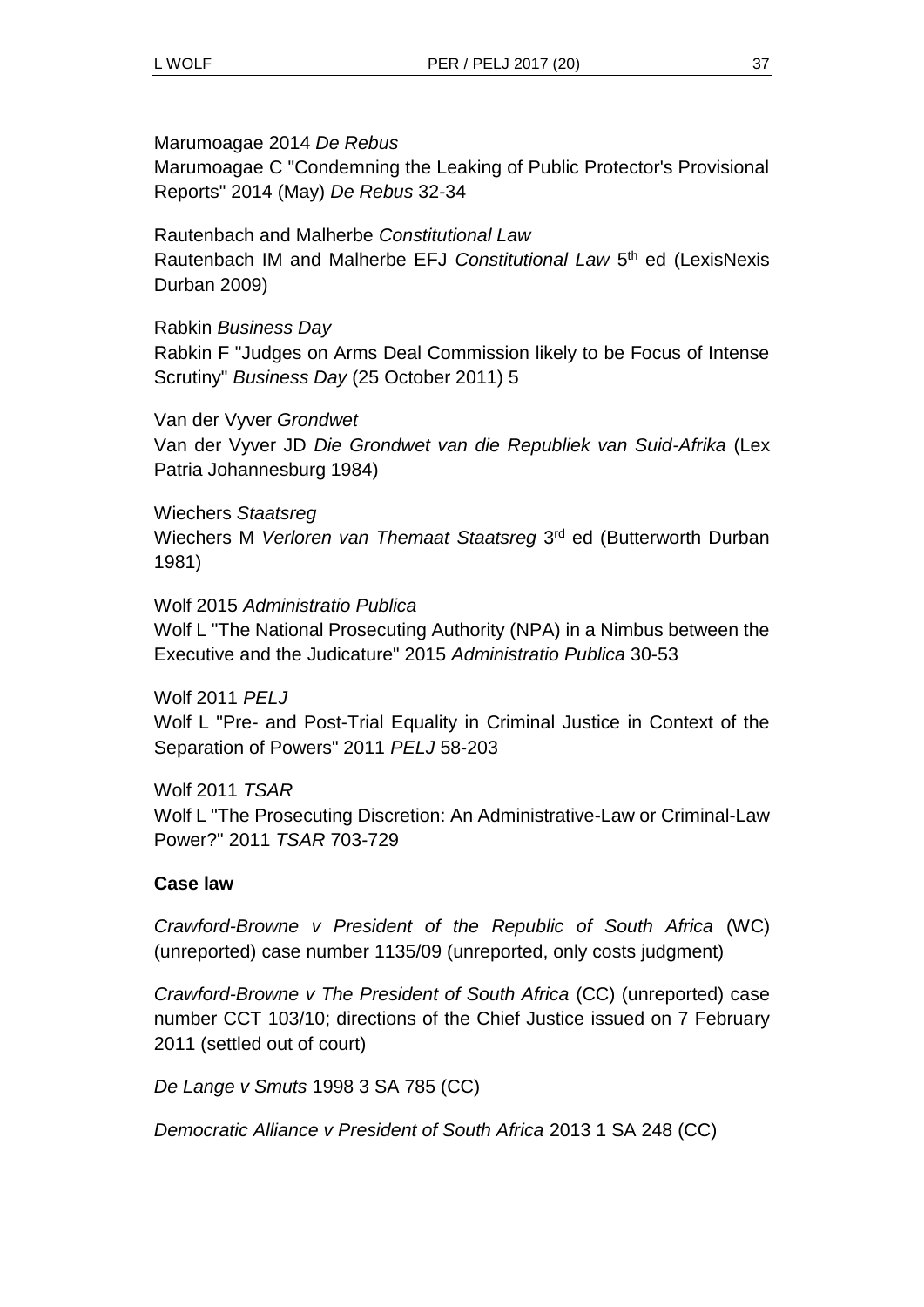*Economic Freedom Fighters v Speaker of the National Assembly; Democratic Alliance v Speaker of the National Assembly* 2016 3 SA 580 (CC)

*Independent Electoral Commission v Langeberg Municipality* 2001 9 BCLR 883 (CC)

*Matatiele Municipality v President of the RSA* 2007 6 SA 477 (CC)

*President of the Republic of South Africa v South African Rugby Football Union (SARFU)* 2001 1 SA 1 (CC)

*South African Association of Personal Injury Lawyers v Heath* 2001 1 SA 883 (CC)

### **Legislation**

*Commissions Act* 8 of 1947

*Constitution of the Republic of South Africa* 200 of 1993

*Constitution of the Republic of South Africa*, 1996

*Executive Members' Ethics Act* 82 of 1998

*Inquiries Act* of 2005 (United Kingdom)

*National Prosecuting Authority Act* 32 of 1998

*Prevention and Combating of Corrupt Activities Act* 12 of 2004

*Public Finances Act* 44 of 1998

*Public Protector Act* 23 of 1994

*Republic of South Africa Constitution Act* 32 of 1961

*Tribunals of Inquiry (Evidence) Act* of 1921 (United Kingdom)

### **Internet sources (government publications)**

Corder, Jagwanth and Soltau 1999 http://www.casac.org.za/wpcontent/uploads/2015/07/Report-on-Parliamentary-Oversight-and-Accountability.pdf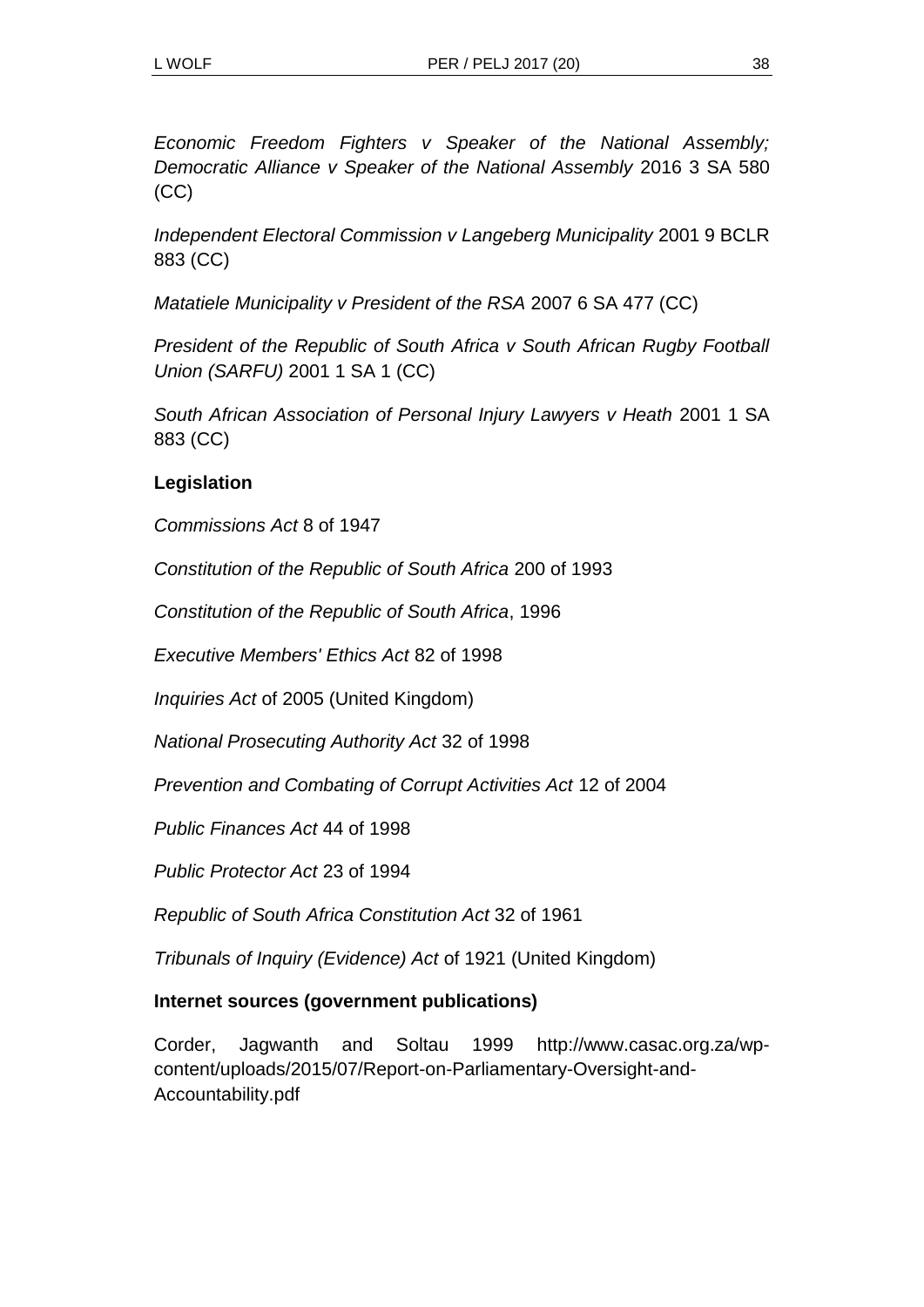Corder H, Jagwanth S and Soltau F 1999 *Report on Parliamentary Oversight and Accountability* http://www.casac.org.za/wpcontent/uploads/2015/07/Report-on-Parliamentary-Oversight-and-Accountability.pdf accessed 19 June 2017

Department of Justice and Constitutional Development 2011 http://www.justice.gov.za/m\_statements/2011/20111027\_armscomms.html Department of Justice and Constitutional Development 2011 *Announcement of the Details of the Commission of Inquiry into Allegations of Fraud, Corruption, Impropriety or Irregularity in the Strategic Defence Procurement Packages* http://www.justice.gov.za/m\_statements/2011/ 20111027\_armscomms.html accessed 19 June 2017

Department of Justice and Constitutional Development 2013 http://www.justice.gov.za/m\_statements/2013/20130822-commsfunding.html

Department of Justice and Constitutional Development 2013 *Media Statement on the Funding of Commissions of Inquiry* http://www.justice.gov.za/m\_statements/2013/20130822-commsfunding.html accessed 19 June 2017

Ginwala 2008 http://www.justice.gov.za/commissions/2008\_ginwala.pdf (*Ginwala Report*)

Ginwala FN 2008 *Report of the Enquiry into the Fitness of Advocate VP Pikoli to hold the Office of National Director of Public Prosecutions* http://www.justice.gov.za/commissions/2008\_ginwala.pdf accessed 19 June 2017

House of Commons Public Administration Select Committee 2004 http://www.publications.parliament.uk/pa/cm200304/cmselect/cmpubadm/ 422/422.pdf (House of Commons *Taming the Prerogative*)

House of Commons Public Administration Select Committee 2004 *Taming the Prerogative: Strengthening Ministerial Accountability to Parliament. Fourth Report of Session 2003-04* http://www.publications. parliament.uk/pa/cm200304/cmselect/cmpubadm/422/422.pdf accessed 19 June 2017

House of Commons Public Administration Select Committee 2005 http://www.publications.parliament.uk/pa/cm200405/cmselect/cmpubadm/ 51/51i.pdf (House of Commons *Government by Inquiry*)

House of Commons Public Administration Select Committee 2005 *Government by Inquiry. First Report of Session 2004-05, vol 1*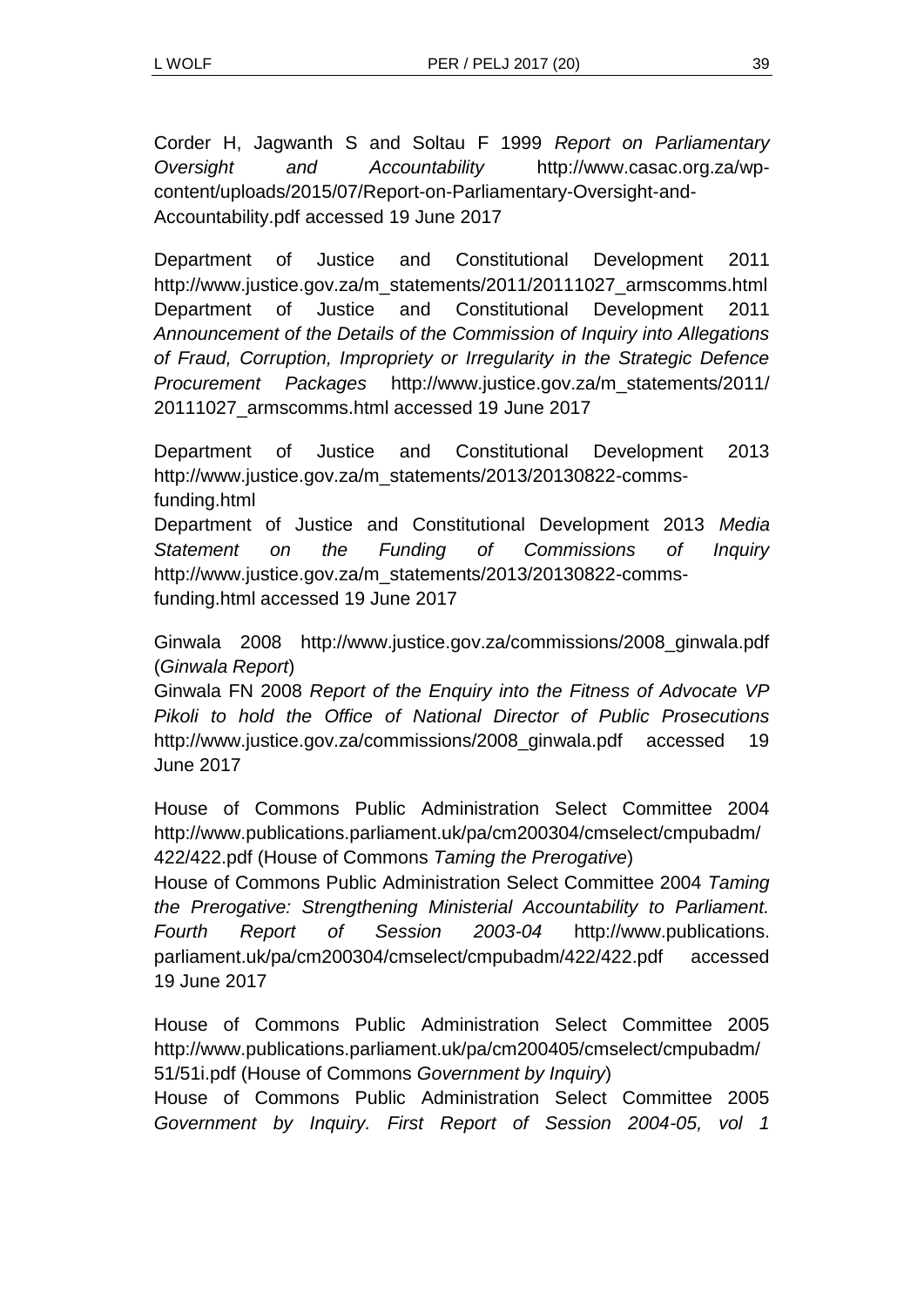http://www.publications.parliament.uk/pa/cm200405/cmselect/cmpubadm/ 51/51i.pdf accessed 19 June 2017

Presidency 2017 http://www.psppd.org.za/press-statements/presidentzuma-not-opposed-establishing-commission-inquiry-%E2%80%9Cstatecapture%E2%80%9D

Presidency 2017 *President Zuma is not Opposed to Establishing a Commission of Inquiry on 'State Capture'* http://www.psppd.org.za/pressstatements/president-zuma-not-opposed-establishing-commission-inquiry- %E2%80%9Cstate-capture%E2%80%9D accessed 19 June 2017

Public Protector 2005 http://www.gov.za/sites/www.gov.za/files/public\_ protector\_0405.pdf (*Mushwana Report*)

Public Protector 2005 *Annual Report: 1 April 2004 – 31 March 2005* http://www.gov.za/sites/www.gov.za/files/public\_protector\_0405.pdf accessed 19 June 2017

Public Protector 2014http://www.pprotect.org/library/investigation\_ report/2013-14/Final%20Report%2019%20March%202014%20.pdf (*Secure in Comfort Report*) Public Protector 2014 *Secure in Comfort. Report No 25 of 2013/2014.* http://www.pprotect.org/library/investigation\_report/2013- 14/Final%20Report%2019%20March%202014%20.pdf

Public Protector 2016 http://www.pprotect.org/library/investigation\_report/ 2016-17/State\_Capture\_14October2016.pdf (*State of Capture Report*) Public Protector 2016 *State of Capture. Report on an Investigation into Alleged Improper and Unethical Conduct by the President and other State Functionaries Relating to Alleged Improper Relationships and Involvement of the Gupta Family in the Removal and Appointment of Ministers and Directors of State-Owned Enterprises Resulting in Improper and Possibly Corrupt Award of State Contracts and Benefits to the Gupta Family's Businesses - Report No 6 of 2016/17* http://www.pprotect.org/library/investigation\_report/2016-17/State\_Capture\_14October2016.pdf accessed 19 June 2017

Public Protector 2017 http://www.pprotect.org/library/investigation\_report/ 2016-17/Report%208%20of%202017&2018%20Public%20Protector%20 South%20Africa.pdf (*Bankorp Report*)

Public Protector 2017 *Alleged Failure to Recover Misappropriated Funds - Report Nr 8 of 2017/2018* http://www.pprotect.org/library/ investigation\_report/2016-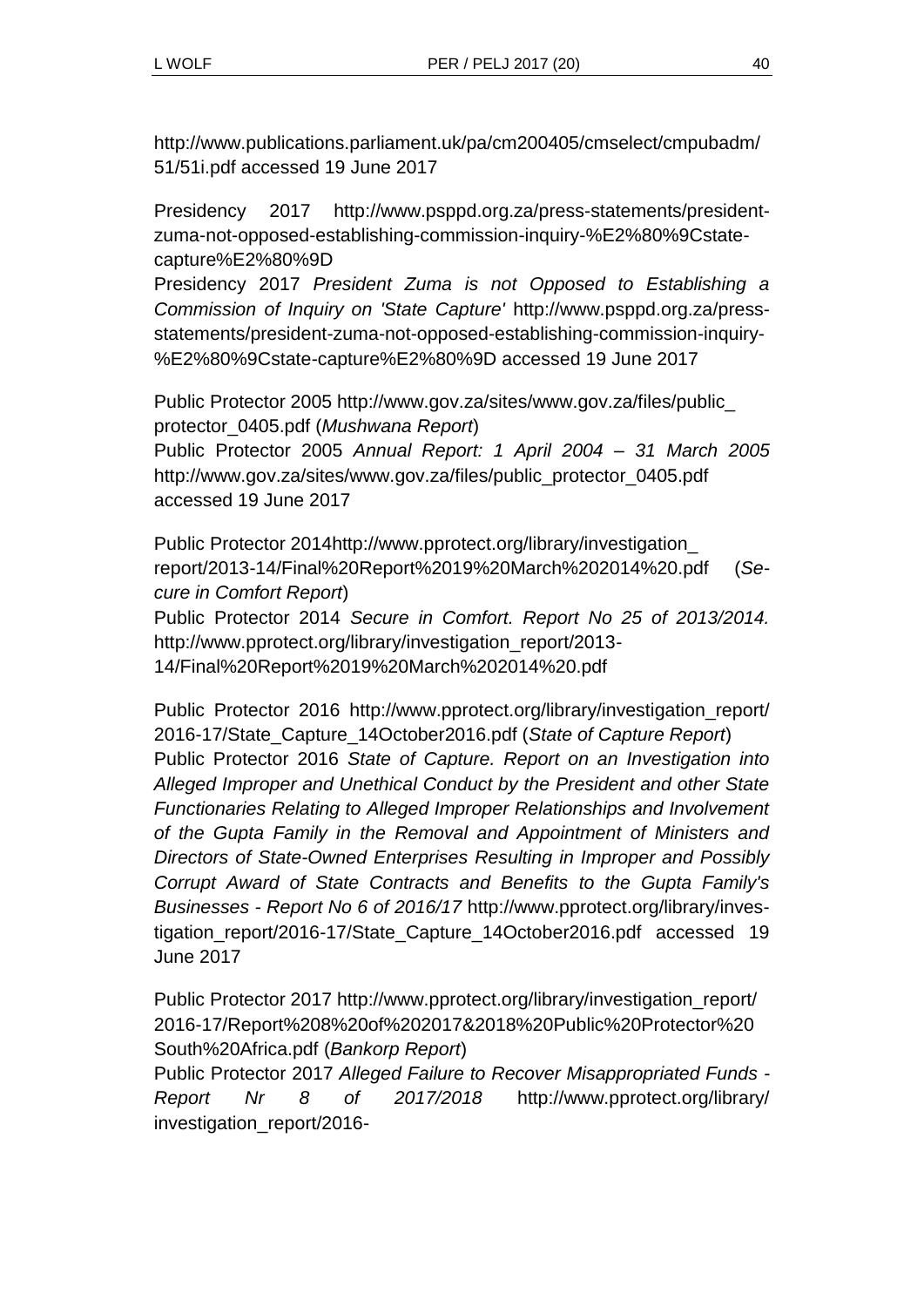17/Report%208%20of%202017&2018%20Public%20Protector%20South %20Africa.pdf accessed 19 June 2017

Seriti 2015 http://www.gov.za/documents/arms-procurement-commissionreport-21-apr-2016-0000 (*Seriti Report*)

Seriti LW 2015 *Commission of Inquiry into Allegations of Fraud, Corruption, Impropriety or Irregularity in the Strategic Defence Procurement Package* http://www.gov.za/documents/arms-procurement-commission-report-21 apr-2016-0000 accessed 19 June 2017

Spies 2007 http://www.armsdeal-vpo.co.za/special\_items/statements/not \_recall.html

Spies W 2007 *Minister 'does not Recall' whether she Travelled with Ginwala - Press Release Issued by Willie Spies, FF Plus MP, National Assembly* http://www.armsdeal-vpo.co.za/special\_items/statements/not\_recall.html accessed 19 June 2017

## **Internet sources (news reports and articles)**

amaBhungane Reporter 2016 http://amabhungane.co.za/article/2016-09- 23-two-to-tango-the-story-of-zuma-and-the-guptas amaBhungane Reporter "#GuptaLeaks: All the Latest on the Gupta-Zuma Scandal" *amaBhungane* (23 September 2016) http://amabhungane.co.za/ article/2016-09-23-two-to-tango-the-story-of-zuma-and-the-guptas accessed 19 June 2017

ANA Reporter 2017 http://www.iol.co.za/news/politics/ramaphosa-renewscall-for-state-capture-inquiry-9257815

ANA Reporter "Ramaphosa Renews Call for State Capture Inquiry" *IOL* (21 May 2017) http://www.iol.co.za/news/politics/ramaphosa-renews-call-forstate-capture-inquiry-9257815 accessed 19 June 2017

Bendile 2017 https://mg.co.za/article/2017-05-29-anc-calls-for-judicialcommission-of-inquiry-into-state-capture

Bendile D "ANC Calls for Judicial Commission of Inquiry into State Capture" *Mail & Guardian* (29 May 2017) https://mg.co.za/article/2017-05-29-anccalls-for-judicial-commission-of-inquiry-into-state-capture accessed 19 June 2017

De Vos 2016 https://www.dailymaverick.co.za/opinionista/2016-11-03-canzuma-use-the-law-to-avoid-the-consequences-of-madonselas-report/# .WVHwPOlpzyQ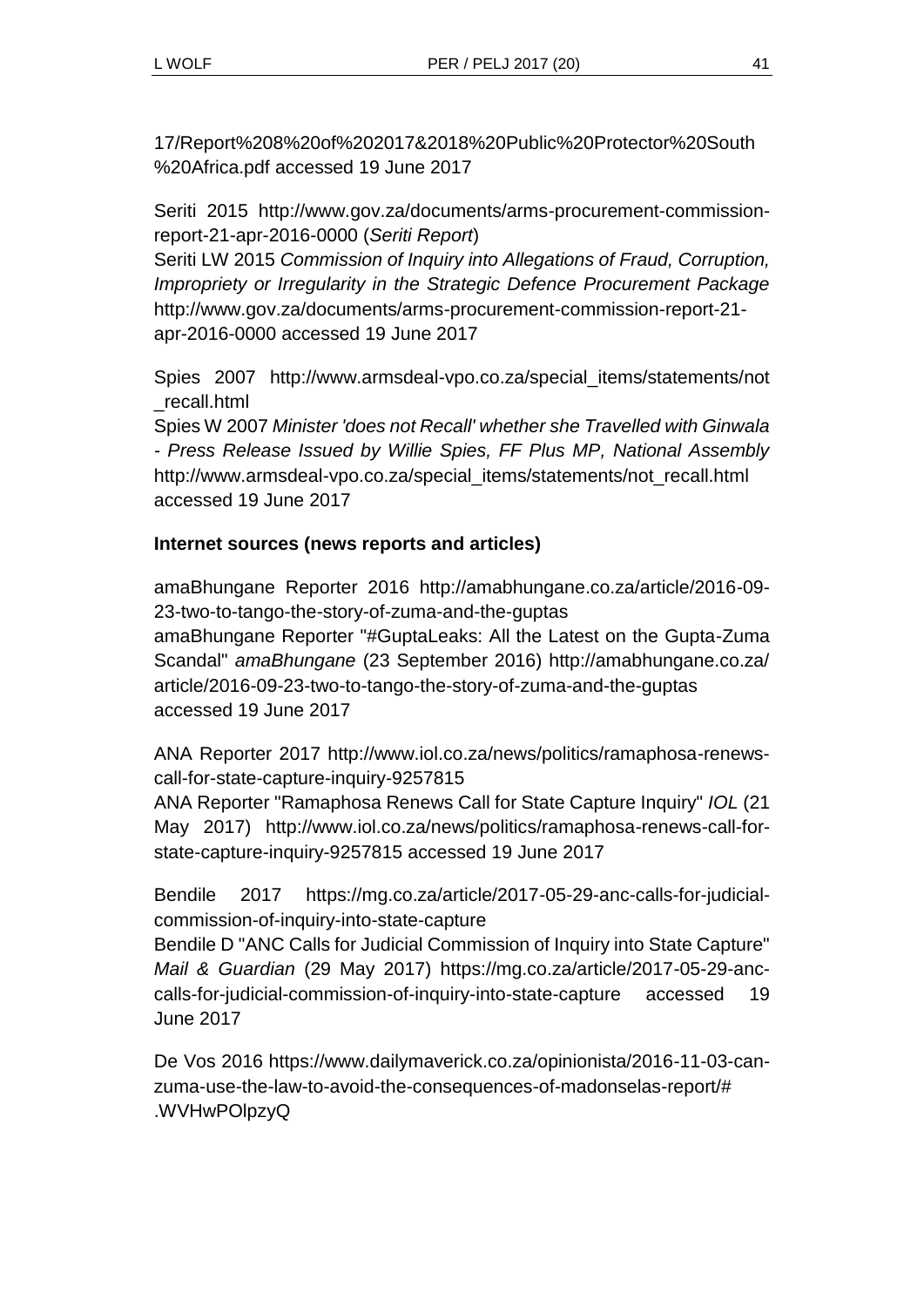De Vos P "Can Zuma Use the Law to Avoid the Consequences of Madonsela's Report?" *Daily Maverick* (3 November 2016) https://www.dailymaverick.co.za/opinionista/2016-11-03-can-zuma-usethe-law-to-avoid-the-consequences-of-madonselas-report/#.WVHw POlpzyQ accessed 19 June 2017

Dube 2016 http://www.politicsweb.co.za/news-and-analysis/did-the-stateof-capture-report-usurp-the-presiden

Dube P "Did the *State of Capture* Report Usurp the President's Powers?" *Politicsweb* (4 November 2016) http://www.politicsweb.co.za/news-andanalysis/did-the-state-of-capture-report-usurp-the-presiden accessed 19 June 2017

Evans 2016 http://www.news24.com/SouthAfrica/News/zuma-withdrawalcatches-public-protectors-office-by-surprise-20161102

Evans J "Zuma Withdrawal Catches Public Protector's Office by Surprise" *News24* (2 November 2016) http://www.news24.com/SouthAfrica/News/ zuma-withdrawal-catches-public-protectors-office-by-surprise-20161102 accessed 19 June 2017

Gallens 2016 http://www.news24.com/SouthAfrica/News/madonselaweighs-her-options-over-state-capture-report-interdict-20161013 Gallens M "Madonsela Weighs her Options over 'State Capture' Report Interdict" *News24* (13 October 2016) http://www.news24.com/SouthAfrica/ News/madonsela-weighs-her-options-over-state-capture-report-interdict-20161013 accessed 19 June 2017

Goba 2017 https://www.timeslive.co.za/politics/2017-05-30-state-captureis-busy-eating-the-anc-away-ramaphosa

Goba N "Ramaphosa Calls for State Capture Judicial Commission" *Times Live* (24 April 2017) https://www.timeslive.co.za/politics/2017-05-30-statecapture-is-busy-eating-the-anc-away-ramaphosa/ accessed 19 June 2017

Grootes 2017 http://ewn.co.za/2017/05/02/arms-deal-critics-welcome-ajaysooklal-affidavit-into-zuma-s-concealed-role

Grootes S "Arms Deal Critics Welcome Affidavit into Zuma Revelations" *Eyewitness News* (2 May 2017) http://ewn.co.za/2017/05/02/arms-dealcritics-welcome-ajay-sooklal-affidavit-into-zuma-s-concealed-role accessed 19 June 2017

Heard 2016 http://city-press.news24.com/News/the-r137m-price-tag-forwhitewash-arms-deal-report-20160524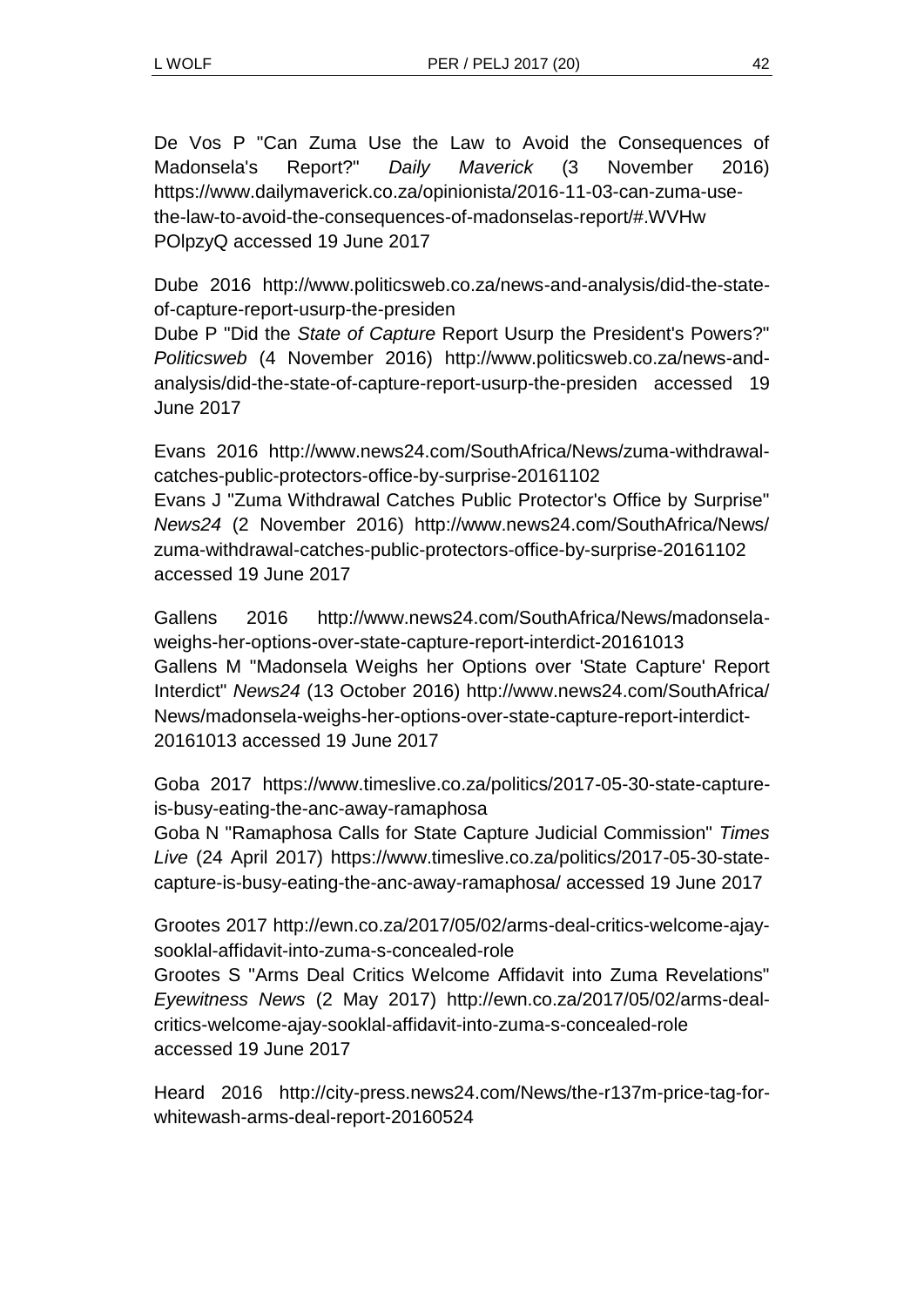Heard J "The R137m Price Tag for 'Whitewash' Arms Deal Report" *City Press* (24 May 2016) http://city-press.news24.com/News/the-r137m-pricetag-for-whitewash-arms-deal-report-20160524 accessed 19 June 2017

Jamal 2016 https://www.timeslive.co.za/news/south-africa/2016-04-22 seriti-commission-of-inquiry-whitewash---findings-are-a-joke-critics/ Jamal S "Seriti Commission of Inquiry Whitewash - Findings are a 'Joke': Critics" *Times Live* (22 April 2016) https://www.timeslive.co.za/news/southafrica/2016-04-22-seriti-commission-of-inquiry-whitewash---findings-are-ajoke-critics/ accessed 19 June 2017

Lowman 2016 http://www.biznews.com/leadership/2016/10/13/zumas-lastditch-effort-to-silence-madonsela-on-state-capture Lowman S "Zumas Last Ditch Effort to Silence Madonsela on State Capture" *BizNews* (13 October 2016) http://www.biznews.com/ leadership/2016/10/13/zumas-last-ditch-effort-to-silence-madonsela-onstate-capture accessed 19 June 2017

Madia 2016 http://www.news24.com/SouthAfrica/News/chief-justice-willwait-to-hear-from-zuma-on-state-capture-inquiry-20161117 Madia T "Chief Justice will Wait to hear from Zuma on 'State Capture' Inquiry" *News24* (17 November 2016) http://www.news24.com/SouthAfrica /News/chief-justice-will-wait-to-hear-from-zuma-on-state-capture-inquiry-20161117 accessed 19 June 2017

Monare 2006 http://www.iol.co.za/news/south-africa/npa-questionsmushwanas-ambit-on-zuma-report-291587

Monare M "NPA Questions Mushwana's Ambit on Zuma Report" *IOL* (30 August 2006) http://www.iol.co.za/news/south-africa/npa-questionsmushwanas-ambit-on-zuma-report-291587 accessed 19 June 2017

Nicolaides and Bateman 2016 http://ewn.co.za/2016/11/02/publicprotector-ordered-to-release-state-capture-report-by-5pm-today Nicolaides G and Bateman B "Public Protector Ordered to Release State Capture Report by 5pm Today" *Eyewitness News* (2 November 2016) http://ewn.co.za/2016/11/02/public-protector-ordered-to-release-statecapture-report-by-5pm-today accessed 19 June 2017

Nicholson 2016 https://www.dailymaverick.co.za/article/2016-11-10-noconfidence-anc-wins-the-vote-but-zuma-suffers-in-battle/#.WVUhVulpzyQ Nicholson G "No Confidence: ANC Wins the Vote, but Zuma Suffers in Battle" *The Daily Maverick* (10 November 2016) https://www.dailymaverick.co.za/article/2016-11-10-no-confidence-anc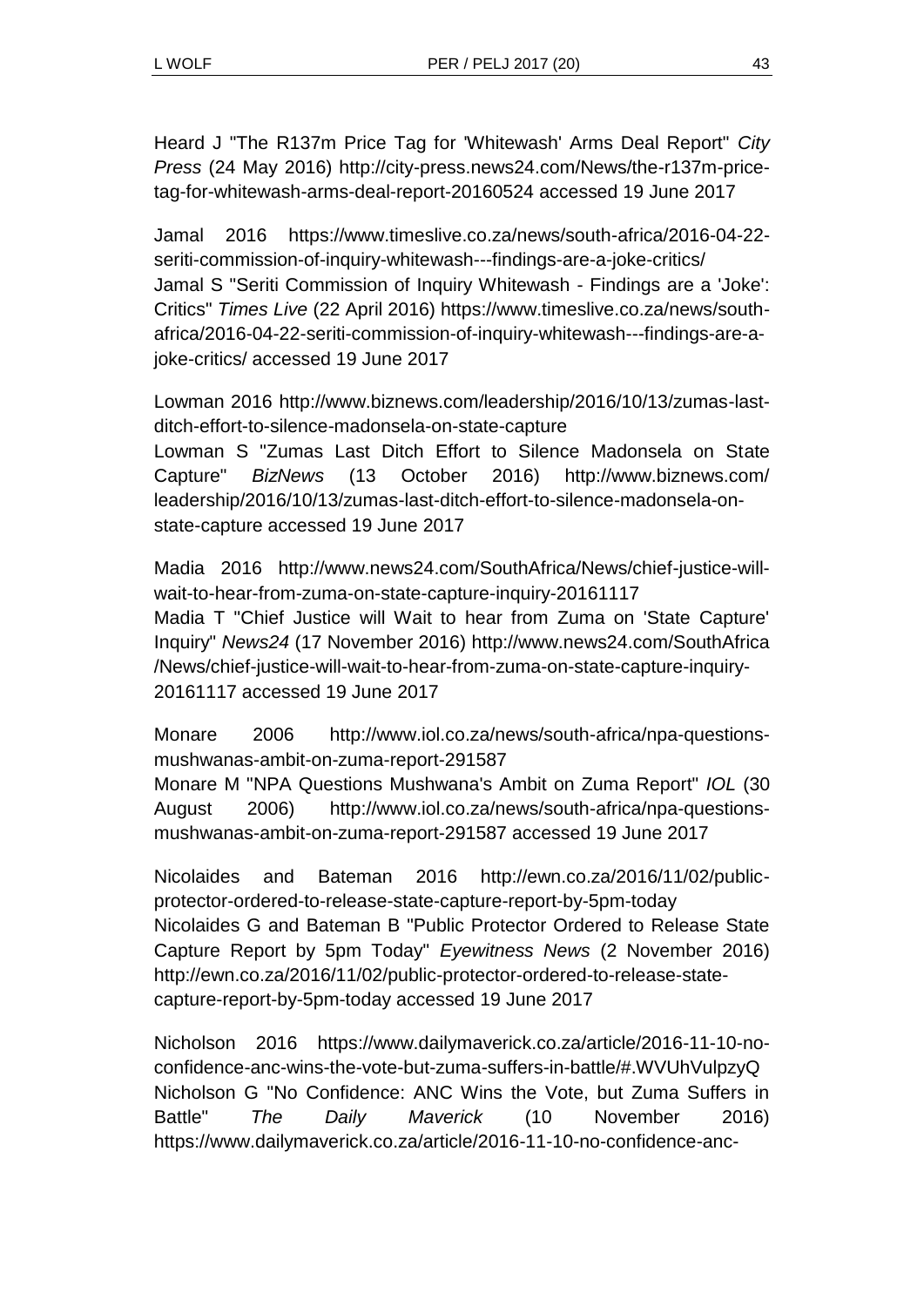wins-the-vote-but-zuma-suffers-in-battle/#.WVUhVulpzyQ accessed 19 June 2017

Quintal 2016 https://www.businesslive.co.za/bd/national/2016-11-25-zumato-take-madonselas-state-capture-report-to-court

Quintal G "Jacob Zuma to take Thuli Madonsela's Remedial Action Ruling on Review" *Business Day* (25 November 2016) https://www.businesslive.co.za/bd/national/2016-11-25-zuma-to-takemadonselas-state-capture-report-to-court accessed 19 June 2017

Rabkin 2016 https://www.businesslive.co.za/bd/national/2016-10-26-statecapture-report-done-fairly

Rabkin F "State Capture Report 'done Fairly'" *Business Day* (26 October 2016) https://www.businesslive.co.za/bd/national/2016-10-26-state-capture-report-done-fairly accessed 19 June 2017

Swilling *et al* 2017 http://markswilling.co.za/wp-content/uploads/ 2017/05/25052017-Betrayal-of-the-Promise.pdf

Swilling M *et al* 2017 *Betrayal of the Promise: How South Africa is being Stolen* http://markswilling.co.za/wp-content/uploads/2017/05/25052017- Betrayal-of-the-Promise.pdf accessed 19 June 2017

Thamm 2016 https://www.dailymaverick.co.za/article/2016-04-21-seriticommission-findings-on-arms-deal-it-aint-over-till-concourt-sings/#.WVUAy OlpzyQ

Thamm M "Seriti Commission Findings on Arms Deal: It ain't over till ConCourt Sings" *Daily Maverick* (21 April 2016) https://www.dailyma verick.co.za/article/2016-04-21-seriti-commission-findings-on-arms-deal-itaint-over-till-concourt-sings/#.WVUAyOlpzyQ accessed 19 June 2017

Thamm 2017 https://www.dailymaverick.co.za/article/2017-06-11-statecapture-lobby-groups-approach-concourt-to-ask-ramaphosa-to-set-upcommission-of-inquiry/#.WVUaUelpzyQ

Thamm M "State Capture: Lobby Groups Approach ConCourt to Ask Ramaphosa to set up Commission of Inquiry" *The Daily Maverick* (11 June 2017) https://www.dailymaverick.co.za/article/2017-06-11-state-capturelobby-groups-approach-concourt-to-ask-ramaphosa-to-set-upcommission-of-inquiry/#.WVUaUelpzyQ accessed 19 June 2017

Tmg Digital 2016 http://www.heraldlive.co.za/news/2016/10/06/new-publicprotector-reveal-thulis-state-capture-probe-cant-priority

Tmg Digital "New Public Protector to Reveal why Thuli's State Capture Probe 'can't be a Priority'" *Herald Live* (6 October 2016)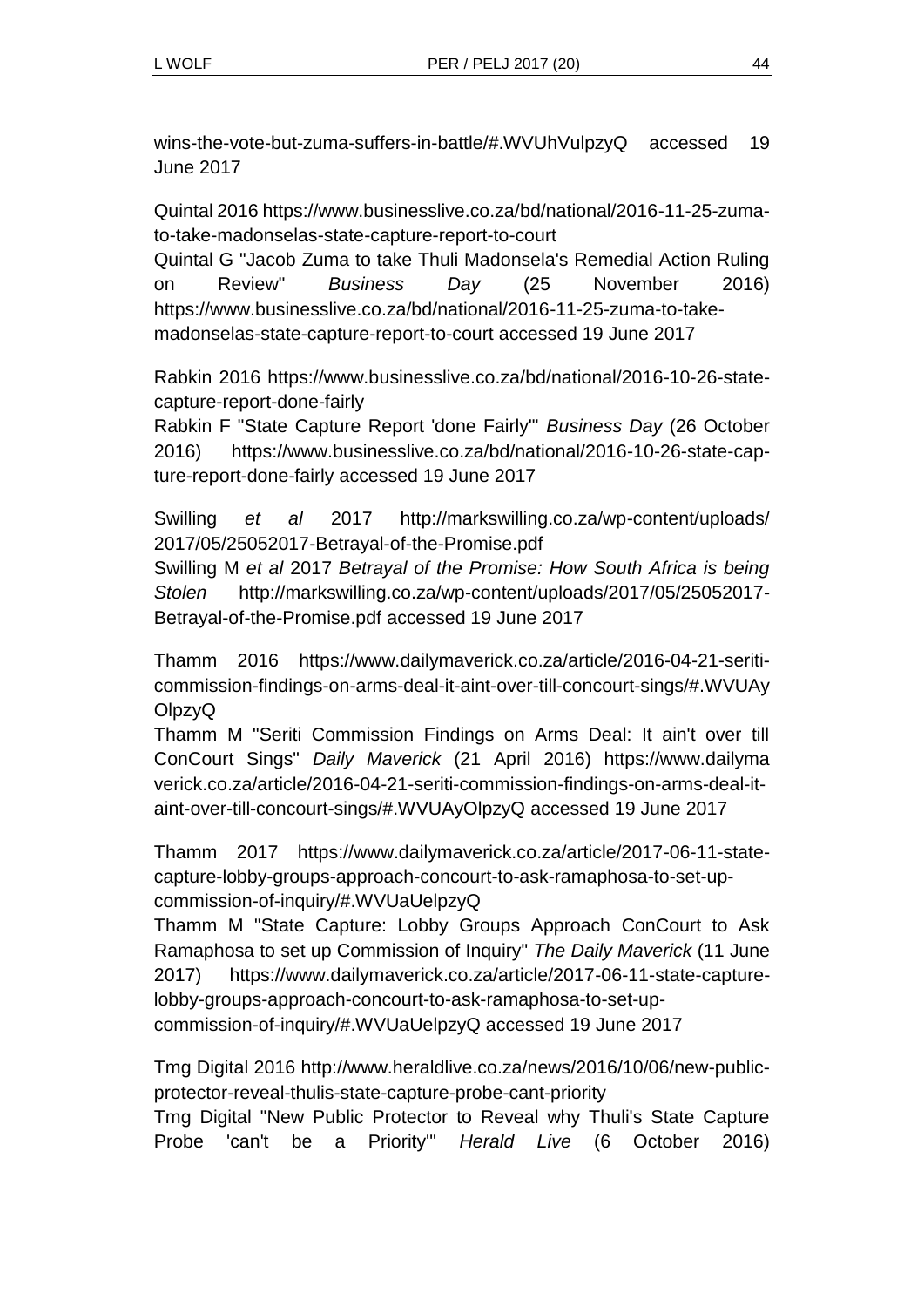http://www.heraldlive.co.za/news/2016/10/06/new-public-protector-revealthulis-state-capture-probe-cant-priority accessed 19 June 2017

Trengove, Bruinders and Makola 2008 http://www.politicsweb.co.za/ replies/the-real-reason-for-pikolis-suspension

Trengove W, Bruinders T and Makola B "The Real Reason for Pikoli's Suspension" *Politicsweb* (9 May 2008) http://www.politicsweb. co.za/replies/the-real-reason-for-pikolis-suspension accessed 19 June 2017

Umraw 2017 http://www.huffingtonpost.co.za/2017/05/29/heres-how-zumawill-ensure-a-judicial-inquiry-into-state-captur\_a\_22115149/

Umraw A "Zuma's Judicial Inquiry into State Capture could be a Whitewash Like the Arms Deal" *Huffington Post* (29 May 2017) http://www.huffingtonpost.co.za/2017/05/29/heres-how-zuma-will-ensurea-judicial-inquiry-into-state-captur\_a\_22115149/ accessed 19 June 2017

Underhill 2012 https://mg.co.za/article/2012-10-19-00-arms-deal-twistraises-alarm

Underhill G "Arms Deal: Conflict of Interest Twist Raises Alarm" *Mail & Guardian* (19 October 2012) https://mg.co.za/article/2012-10-19-00-armsdeal-twist-raises-alarm accessed 19 June 2017

Underhill 2013 https://mg.co.za/article/2013-08-02-arms-deal-commissionlawyer-resigned-over-second-agenda

Underhill G "Another Arms Deal Commission Resignation over 'Second Agenda'" *Mail & Guardian* (2 August 2013) https://mg.co.za/article/2013-08- 02-arms-deal-commission-lawyer-resigned-over-second-agenda accessed 19 June 2017

Underhill 2014 https://mg.co.za/article/2014-08-11-resignations-take-armsdeal-probe-from-mess-to-farce

Underhill G "Resignations take Arms Deal Probe from Mess to 'Farce'" *Mail & Guardian* (11 August 2014) https://mg.co.za/article/2014-08-11 resignations-take-arms-deal-probe-from-mess-to-farce accessed 19 June 2017

Vollgraaff *et al* 2016 http://www.fin24.com/Economy/madonselas-regret-ishouldve-been-harder-on-zuma-20161102-2

Vollgraaff R *et al* "Madonsela's Regret: I should have been Harder on Zuma" *Fin24* (2 November 2016) http://www.fin24.com/Economy/madonselasregret-i-shouldve-been-harder-on-zuma-20161102-2 accessed 19 June 2017